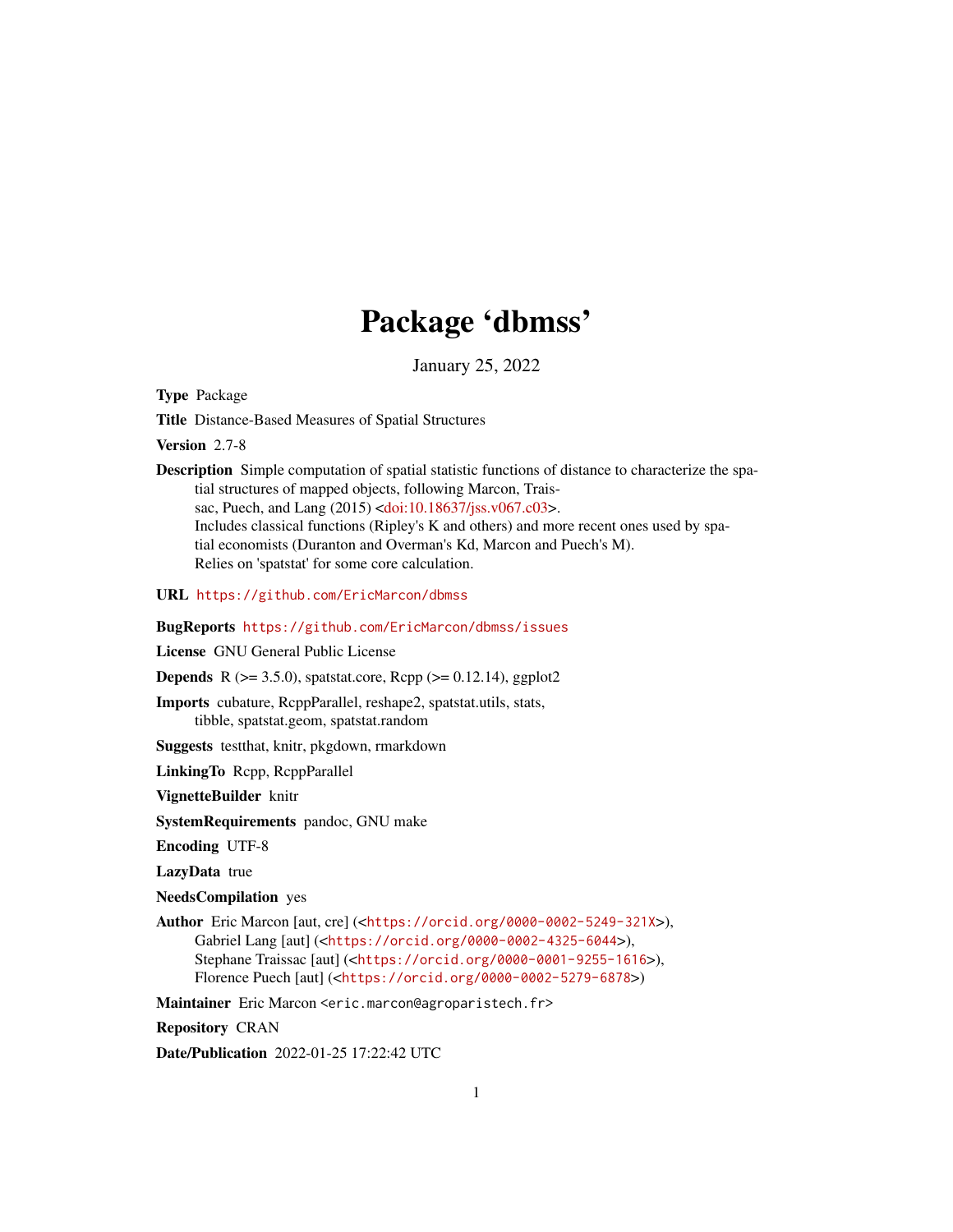# R topics documented:

|           | 3              |
|-----------|----------------|
| as.Dtable | 3              |
|           | $\overline{4}$ |
|           | 5              |
|           | $\overline{7}$ |
|           | 8              |
|           | 9              |
|           | 11             |
|           | 12             |
|           | 13             |
|           | 14             |
|           | 16             |
|           | 17             |
|           | 18             |
|           | 20             |
|           | 23             |
|           | 24             |
|           | 26             |
|           | 28             |
|           | 29             |
|           | 31             |
|           | 32             |
|           | 33             |
|           | 35             |
|           | 36             |
|           | 38             |
|           | 39             |
|           | 41             |
|           | 43             |
|           | 45             |
|           | 47             |
|           | 48             |
|           | 49             |
|           | 50             |
|           |                |
|           |                |
|           | 54             |
|           | 55             |
|           | 56             |
|           | 57             |
| wmppp     | 58             |
|           | 59             |
|           |                |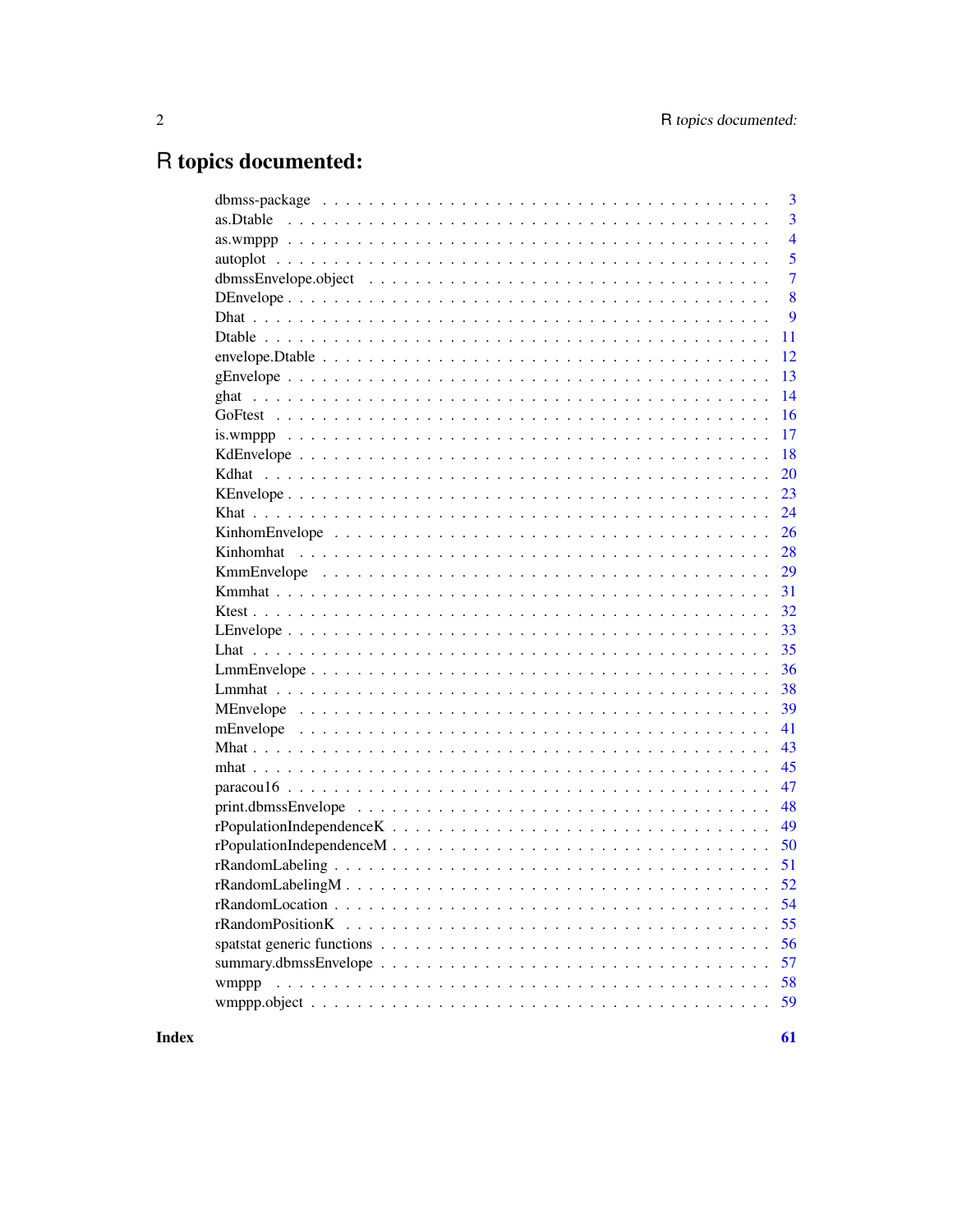<span id="page-2-0"></span>

#### Description

Simple computation of spatial statistic functions of distance to characterize the spatial structures of mapped objects, including classical ones (Ripley's *K* and others) and more recent ones used by spatial economists (Duranton and Overman's *Kd*, Marcon and Puech's *M*). Relies on spatstat for some core calculation.

#### Author(s)

Eric Marcon, Gabriel Lang, Stephane Traissac, Florence Puech

Maintainer: Eric Marcon <Eric.Marcon@agroparistech.fr>

#### References

Marcon, E., and Puech, F. (2003). Evaluating the Geographic Concentration of Industries Using Distance-Based Methods. *Journal of Economic Geography*, 3(4), 409-428.

Marcon, E. and Puech, F. (2010). Measures of the Geographic Concentration of Industries: Improving Distance-Based Methods. *Journal of Economic Geography* 10(5): 745-762.

Marcon, E., Puech F. and Traissac, S. (2012). Characterizing the relative spatial structure of point patterns. *International Journal of Ecology* 2012(Article ID 619281): 11.

Lang G., Marcon E. and Puech F. (2014) Distance-Based Measures of Spatial Concentration: Introducing a Relative Density Function. *HAL* 01082178, 1-18.

Marcon, E., Traissac, S., Puech, F. and Lang, G. (2015). Tools to Characterize Point Patterns: dbmss for R. *Journal of Statistical Software*. 67(3): 1-15.

Marcon, E. and Puech, F. (2017). A typology of distance-based measures of spatial concentration. *Regional Science and Urban Economics*. 62:56-67.

<span id="page-2-1"></span>as.Dtable *Converts data to class Dtable*

#### **Description**

Creates an object of class "Dtable" representing a set of points with weights and labels and the distances between them.. This is a generic method.

#### Usage

```
as.Dtable(X, ...)## S3 method for class 'ppp'
as. Dtable(X, ...)## S3 method for class 'data.frame'
as. Dtable(X, ...)
```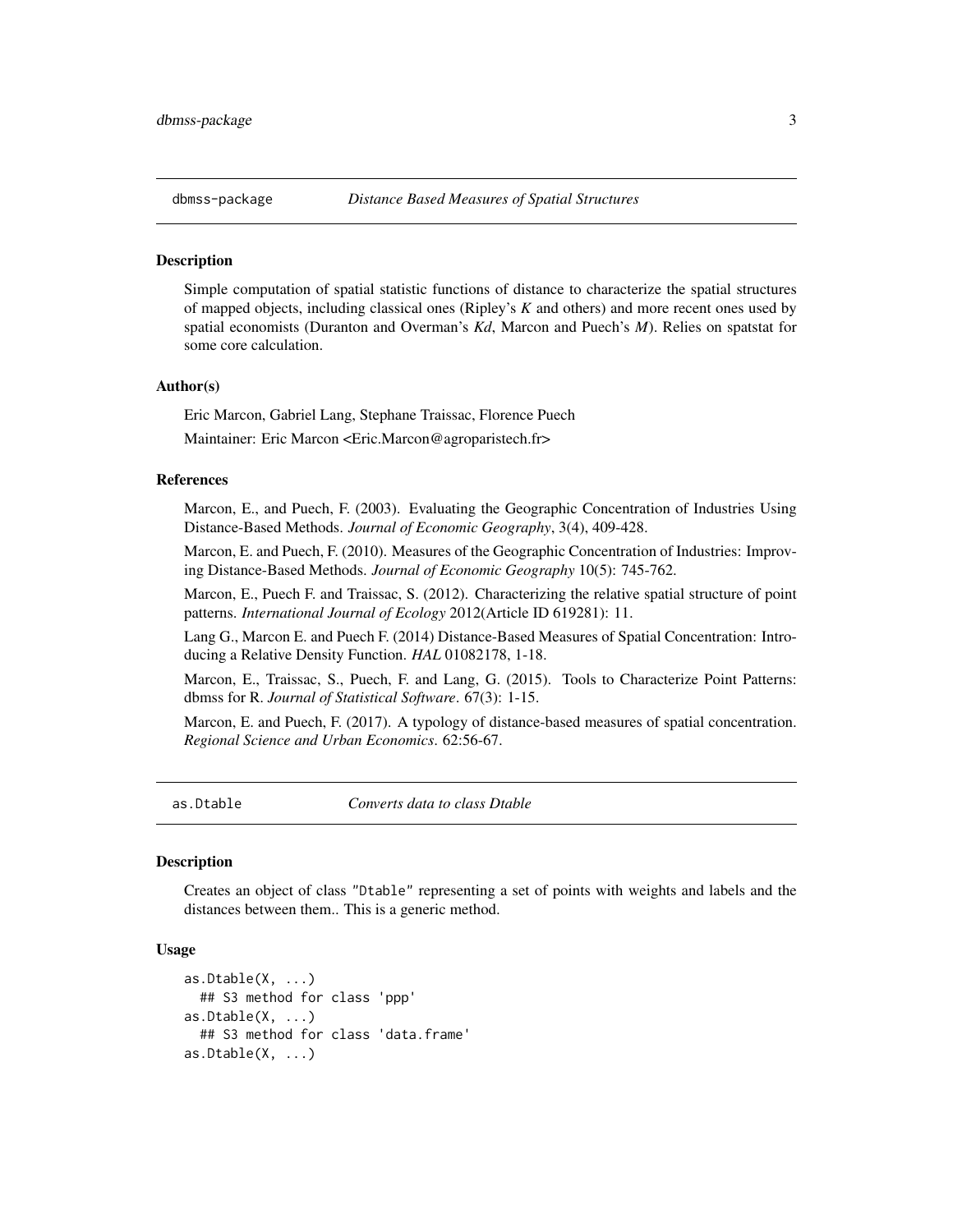## <span id="page-3-0"></span>Arguments

| X        | Data to be converted into a "Dtable". |
|----------|---------------------------------------|
| $\cdots$ | Extra arguments.                      |

## Details

This is a generic method, implemented for [ppp](#page-0-0) and [data.frame](#page-0-0).

Data is first converted to a ([wmppp.object](#page-58-1)). Then, the distance matrix between points is calculated and the marks are kept.

## Value

An object of class "Dtable".

## See Also

[as.wmppp](#page-3-1)

<span id="page-3-1"></span>as.wmppp *Converts data to class wmppp*

## Description

Creates a Weighted, Marked, Planar Point Pattern, *i.e.* an object of class "wmppp" representing a two-dimensional point pattern with weights and labels. This is a generic method.

## Usage

```
as.wmppp(X, \ldots)## S3 method for class 'ppp'
as.wmppp(X, \ldots)## S3 method for class 'data.frame'
as.wmppp(X, window = NULL, unitname = NULL, ...)
```
## Arguments

| X        | Data to be converted into a weighted, marked, planar point pattern (wmppp.object)                                                                     |
|----------|-------------------------------------------------------------------------------------------------------------------------------------------------------|
| window   | An object of calls "owin" (owin.object).                                                                                                              |
| unitname | Name of unit of length. Either a single character string, or a vector of two<br>character strings giving the singular and plural forms, respectively. |
| $\cdots$ | Extra arguments.                                                                                                                                      |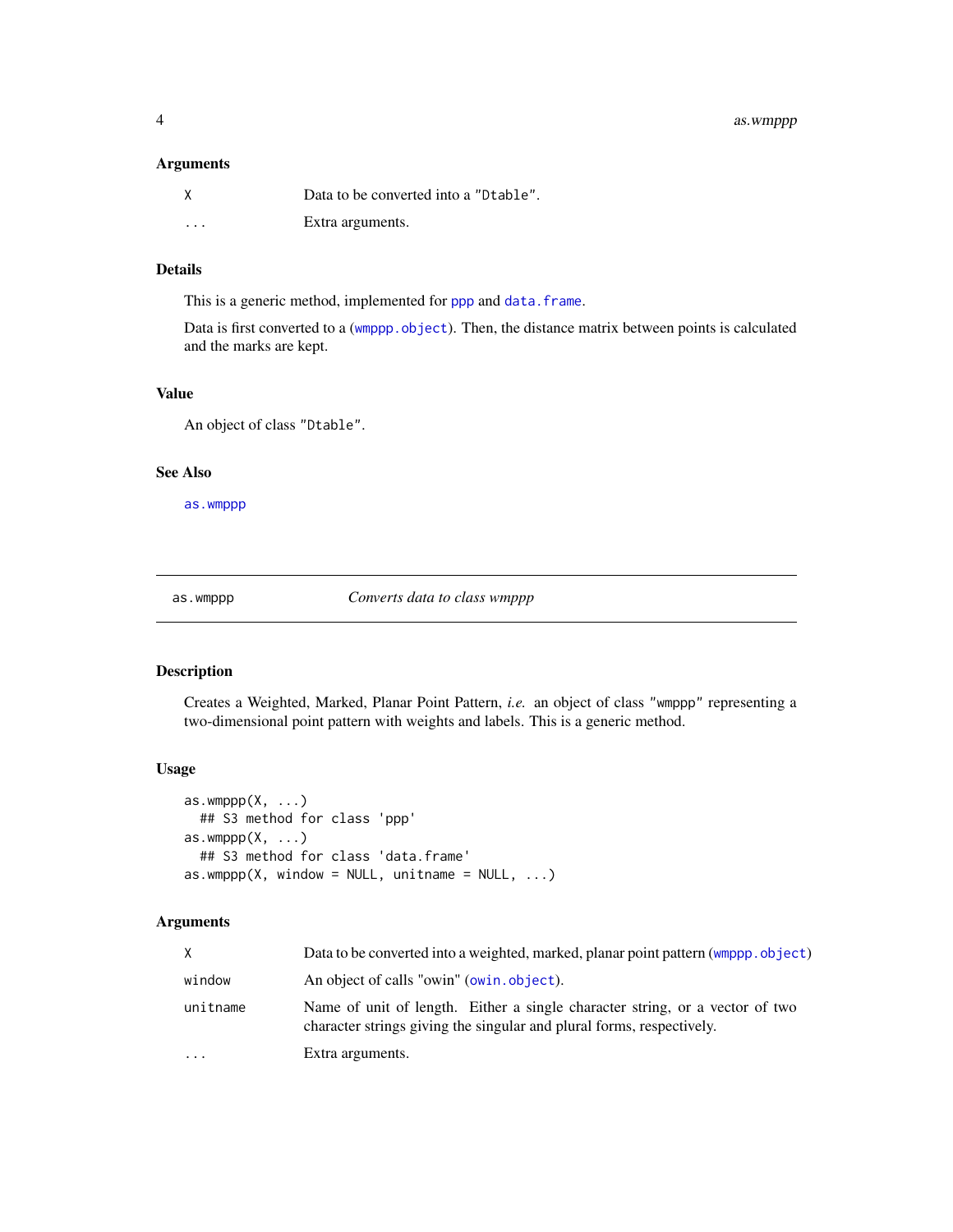#### <span id="page-4-0"></span>autoplot 5

## Details

This is a generic method, implemented for [ppp](#page-0-0) and [data.frame](#page-0-0):

- If the dataset X is an object of class "ppp" ([ppp.object](#page-0-0)), the marks are converted to point weights if they are numeric or to point types if they are factors. Default weights are set to 1, default types to "All". If marks are a dataframe with column names equal to PointType and PointWeight, they are not modified. Row namles of the dataframe are preserved aqs row names of the marks, to identify points.
- If the dataset X is a dataframe, see [wmppp](#page-57-1).

#### Value

An object of class "wmppp".

## See Also

[wmppp.object](#page-58-1)

<span id="page-4-1"></span>autoplot *ggplot methods to plot dbmss objects*

#### <span id="page-4-2"></span>Description

S3 methods for the [autoplot](#page-4-1) generic.

#### Usage

```
## S3 method for class 'envelope'
autoplot(object, fmla, ..., ObsColor = "black",
       H0Color = "red", ShadeColor = "grey75", alpha = 0.3, main = NULL,
       xlab = NULL, ylab = NULL, LegendLabels = NULL)
 ## S3 method for class 'fv'
autoplot(object, fmla, ..., ObsColor = "black",
       H0Color = "red", ShadeColor = "grey75", alpha = 0.3, main = NULL,
       xlab = NULL, ylab = NULL, LegendLabels = NULL)
 ## S3 method for class 'wmppp'
autoplot(object, ..., show.window = TRUE,MaxPointTypes = 6, Other = "Other",
       main = NULL, xlab = NULL, ylab = NULL, LegendLabels = NULL,
       labelSize = "Weight", labelColor = "Type", palette="Set1",
       windowColor = "black", windowFill = "transparent", alpha = 1)
```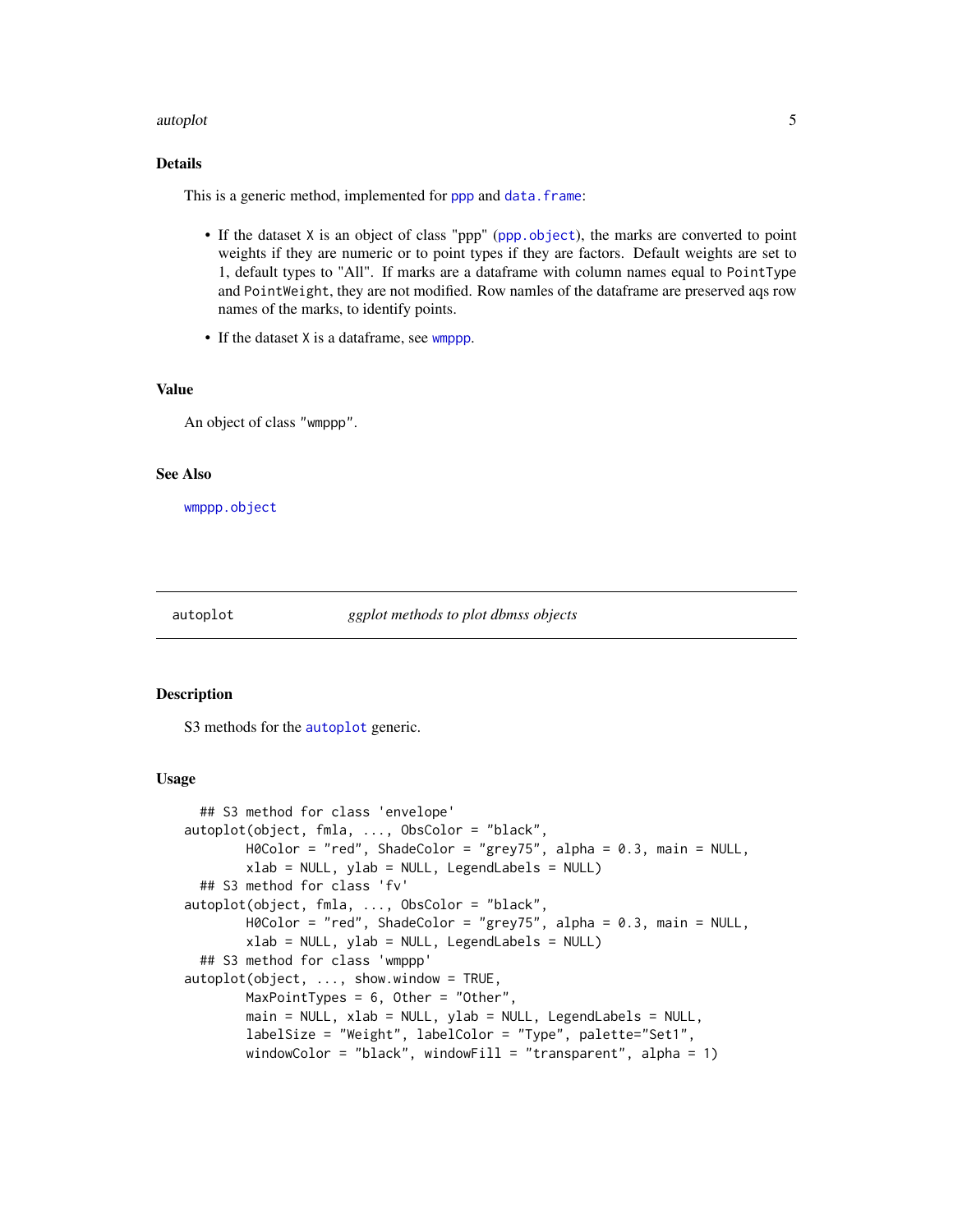## <span id="page-5-0"></span>Arguments

| An object to be plotted.                                                                                                                                                                                                                                                                                        |
|-----------------------------------------------------------------------------------------------------------------------------------------------------------------------------------------------------------------------------------------------------------------------------------------------------------------|
| An R language formula determining which variables or expressions are plotted.<br>Either a formula object, or a string that can be parsed as a formula. See plot. fv.                                                                                                                                            |
| Extra arguments, currently unused.                                                                                                                                                                                                                                                                              |
| The color of the line representing observed values of the function.                                                                                                                                                                                                                                             |
| The color of the line representing the null hypothesis values of the function.                                                                                                                                                                                                                                  |
| The color of the confidence envelope.                                                                                                                                                                                                                                                                           |
| The opacity of the confidence envelope (in function values) or the points (in<br>maps), between 0 and 1.                                                                                                                                                                                                        |
| The title of the plot.                                                                                                                                                                                                                                                                                          |
| The axes labels.                                                                                                                                                                                                                                                                                                |
| A vector of characters. The first two items describe the observed and null-<br>hypothesis curves, the third and last item the confidence interval. To be used<br>only in plots with two curves (typically observed and expected values). The<br>default is 'NULL' to display the full description of functions. |
| if 'TRUE', the borders of the window containing the points are shown on the<br>point map.                                                                                                                                                                                                                       |
| The maximum number of different point types to show. If the point set contains<br>more of them, the less frequent ones are gathered as "Other". This number must<br>be limited for readability and not to exceed the number of colors offered by the<br>palette.                                                |
| The name of the point types gathered as "Other".                                                                                                                                                                                                                                                                |
| The guide of the point size legend in point maps, i.e. what the 'PointSize' mark<br>represents.                                                                                                                                                                                                                 |
| The guide of the point color legend in point maps, i.e. what the 'PointType'<br>mark represents.                                                                                                                                                                                                                |
| The color palette used to display point types in maps. See scale_colour_brewer                                                                                                                                                                                                                                  |
| The color used to draw the limits of the windows in point maps.                                                                                                                                                                                                                                                 |
| The color used to fill the windows in point maps.                                                                                                                                                                                                                                                               |
|                                                                                                                                                                                                                                                                                                                 |

## Details

Plots of 'wmppp' objects are a single representation of both point types and point weights. Rectangular and polygonal windows (see [owin.object](#page-0-0)) are supported but mask windows are ignored (use the 'plot' method if necessary).

## Value

A [ggplot](#page-0-0) object.

## Author(s)

Eric Marcon <Eric.Marcon@agroparistech.fr>, parts of the code from spatstat.core::plot.fv.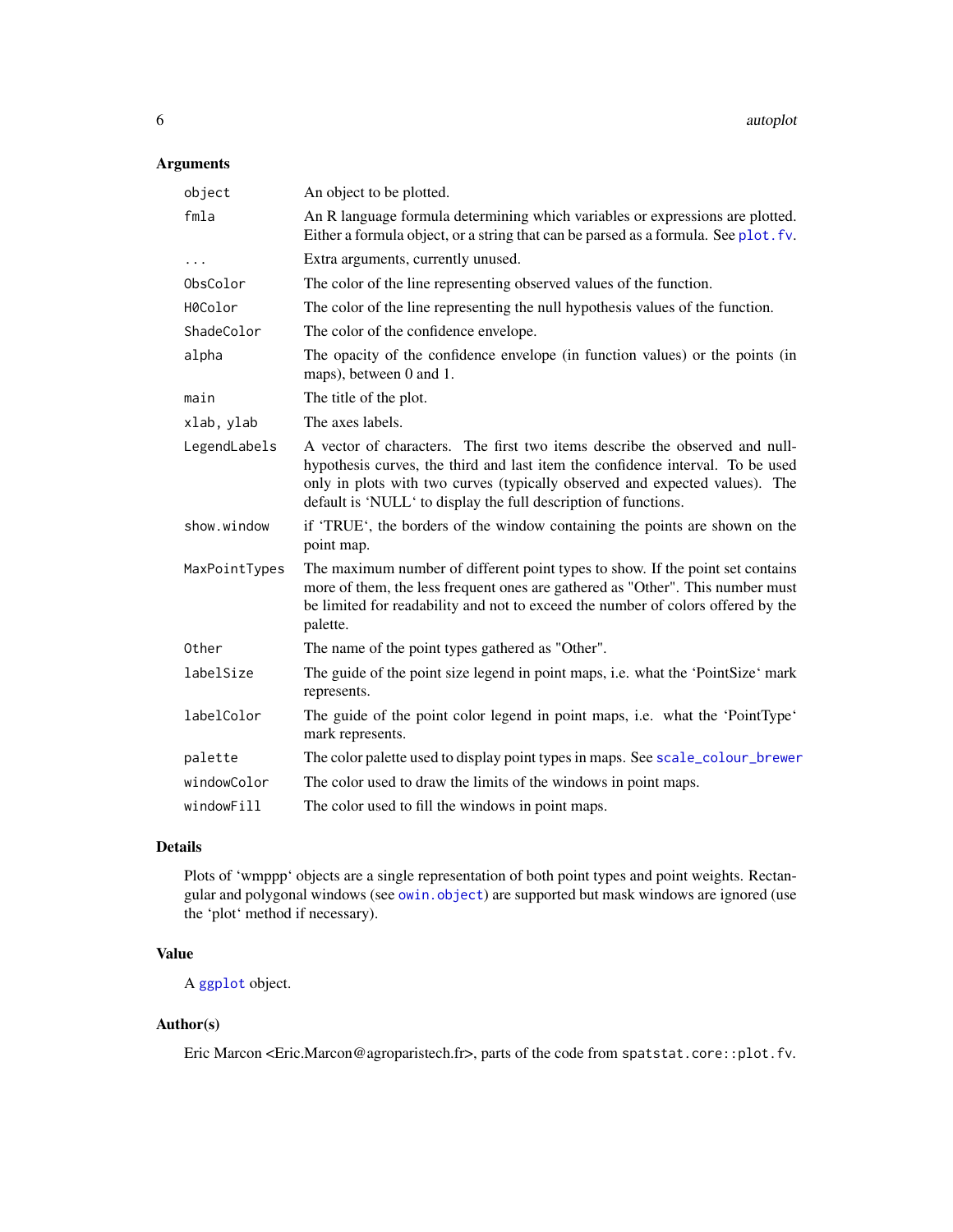## <span id="page-6-0"></span>dbmssEnvelope.object 7

#### Examples

```
data(paracou16)
# Keep only 20% of points to run this example
X <- as.wmppp(rthin(paracou16, 0.2))
autoplot(X)
# Plot the envelope (should be 1000 simulations, reduced to 20 to save time)
autoplot(KdEnvelope(X, ReferenceType="Q. Rosea", NumberOfSimulations=20))
# With a formula and a compact legend
autoplot(KEnvelope(X, NumberOfSimulations=20),
    ./(pi*r^2) ~ r,
   LegendLabels=c("Observed", "Expected", "Confidence\n enveloppe"))
```
dbmssEnvelope.object *Class of envelope of function values (fv)*

## Description

A class "dbmssEnvelope", *i.e.* a particular type of see [envelope](#page-0-0) to represent several estimates of the same function and its confidence envelope.

## Details

"dbmssEnvelope" objects are similar to envelope objects. The differences are that the risk level is chosen (instead of the simulation rank to use as the envelope), so the rank is calculated (interpolation is used if necessary), and a global envelope can be calculated following Duranton and Overman (2005).

#### References

Duranton, G. and Overman, H. G. (2005). Testing for Localisation Using Micro-Geographic Data. *Review of Economic Studies* 72(4): 1077-1106

## See Also

[summary.dbmssEnvelope](#page-56-1), [KdEnvelope](#page-17-1), [MEnvelope](#page-38-1)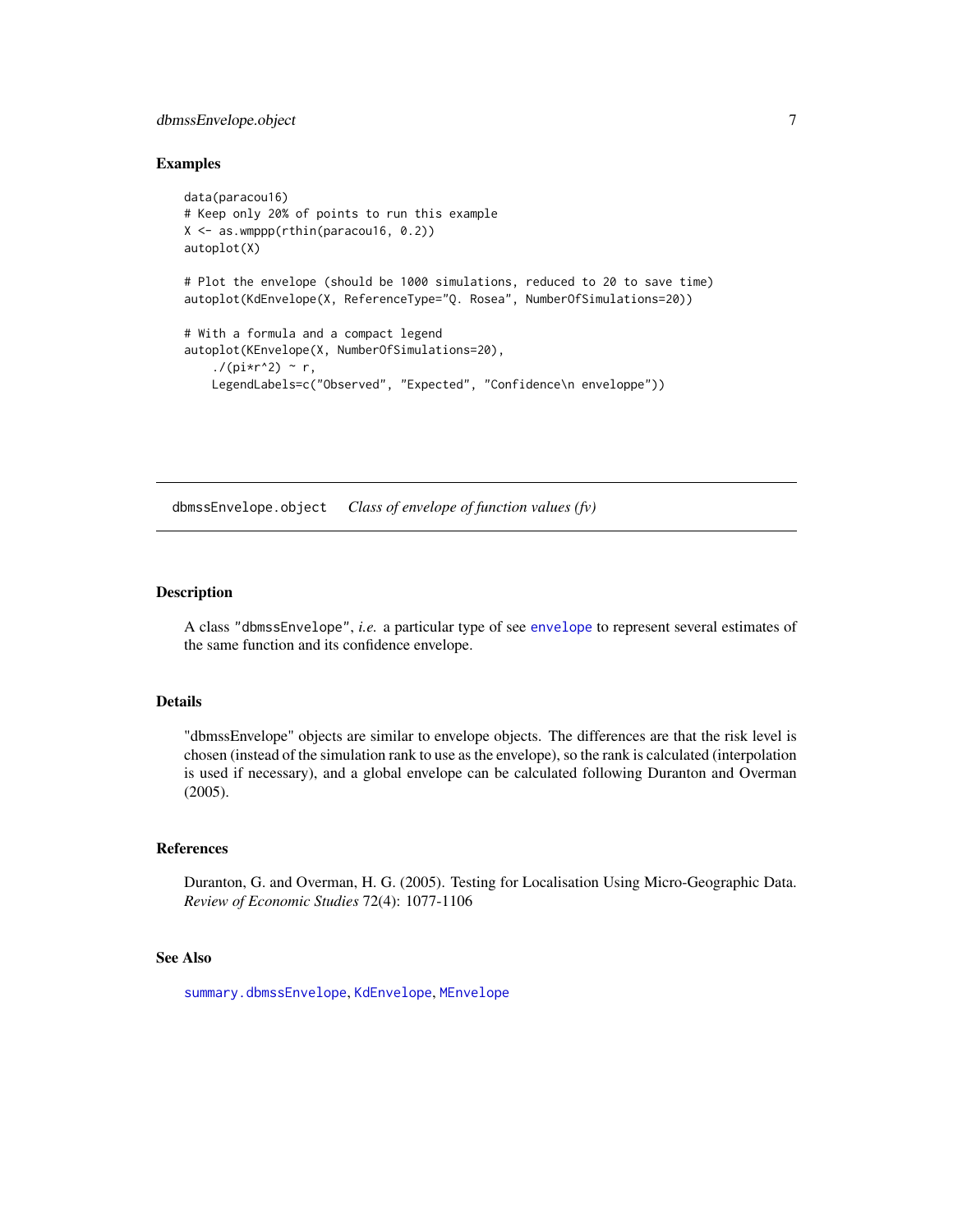<span id="page-7-1"></span><span id="page-7-0"></span>

## **Description**

Simulates point patterns according to the null hypothesis and returns the envelope of *D* according to the confidence level.

#### Usage

```
DEnvelope(X, r = NULL, NumberOfSimulations = 100, Alpha = 0.05,
         Cases, Controls, Intertype = FALSE, Global = FALSE)
```
#### Arguments

| X                   | A point pattern (wmppp.object).                                                                                                                              |  |
|---------------------|--------------------------------------------------------------------------------------------------------------------------------------------------------------|--|
| r                   | A vector of distances. If NULL, a sensible default value is chosen (512 intervals,<br>from 0 to half the diameter of the window) following <b>spatstat</b> . |  |
| NumberOfSimulations |                                                                                                                                                              |  |
|                     | The number of simulations to run, 100 by default.                                                                                                            |  |
| Alpha               | The risk level, 5% by default.                                                                                                                               |  |
| Cases               | One of the point types                                                                                                                                       |  |
| Controls            | One of the point types.                                                                                                                                      |  |
| Intertype           | Logical; if TRUE, D is computed as $Di$ in Marcon and Puech (2012).                                                                                          |  |
| Global              | Logical; if TRUE, a global envelope sensu Duranton and Overman (2005) is cal-<br>culated.                                                                    |  |

#### Details

The only null hypothesis is random labeling: marks are distributed randomly across points.

This envelope is local by default, that is to say it is computed separately at each distance. See Loosmore and Ford (2006) for a discussion.

The global envelope is calculated by iteration: the simulations reaching one of the upper or lower values at any distance are eliminated at each step. The process is repeated until *Alpha / Number of simulations* simulations are dropped. The remaining upper and lower bounds at all distances constitute the global envelope. Interpolation is used if the exact ratio cannot be reached.

## Value

An envelope object ([envelope](#page-0-0)). There are methods for print and plot for this class.

The fv contains the observed value of the function, its average simulated value and the confidence envelope.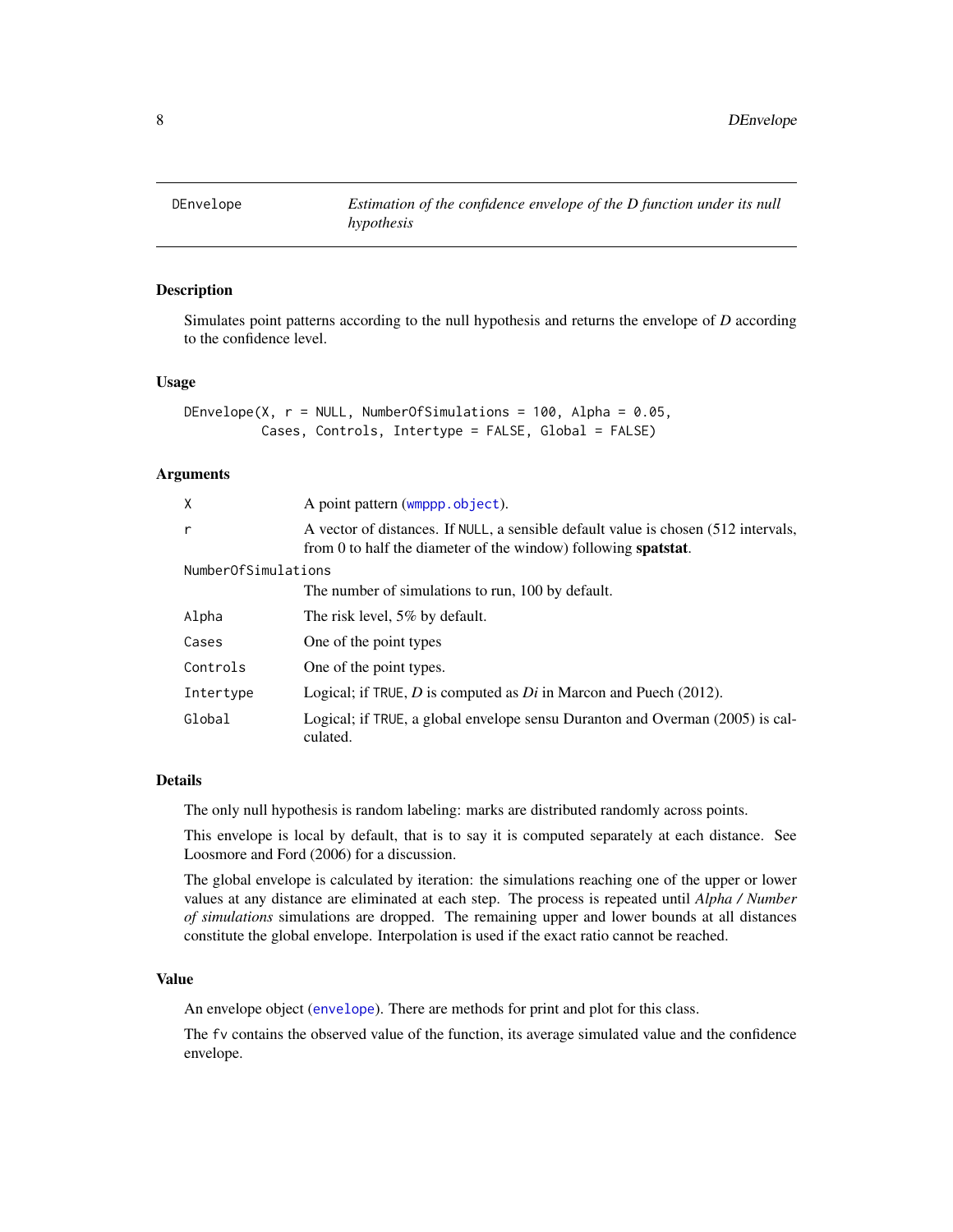# <span id="page-8-0"></span>References

Duranton, G. and Overman, H. G. (2005). Testing for Localisation Using Micro-Geographic Data. *Review of Economic Studies* 72(4): 1077-1106.

Kenkel, N. C. (1988). Pattern of Self-Thinning in Jack Pine: Testing the Random Mortality Hypothesis. *Ecology* 69(4): 1017-1024.

Loosmore, N. B. and Ford, E. D. (2006). Statistical inference using the G or K point pattern spatial statistics. *Ecology* 87(8): 1925-1931.

Marcon, E. and F. Puech (2017). A typology of distance-based measures of spatial concentration. *Regional Science and Urban Economics*. 62:56-67.

## See Also

[Dhat](#page-8-1)

## Examples

```
data(paracou16)
# Keep only 20% of points to run this example
X <- as.wmppp(rthin(paracou16, 0.2))
autoplot(X,
 labelSize = expression("Basal area (" \simcm^2~ ")"),
  labelColor = "Species")
# Calculate confidence envelope (should be 1000 simulations, reduced to 20 to save time)
r < -0.30NumberOfSimulations <- 20
Alpha <- .05
# Plot the envelope (after normalization by pi.r^2)
autoplot(DEnvelope(X, r, NumberOfSimulations, Alpha,
    "V. Americana", "Q. Rosea", Intertype = TRUE), ./(pi*r^2) ~ r)
```
<span id="page-8-1"></span>Dhat *Estimation of the D function*

## **Description**

Estimates the *D* function

#### Usage

```
Dhat(X, r = NULL, Cases, Controls = NULL, Intertype = FALSE, CheckArguments = TRUE)
```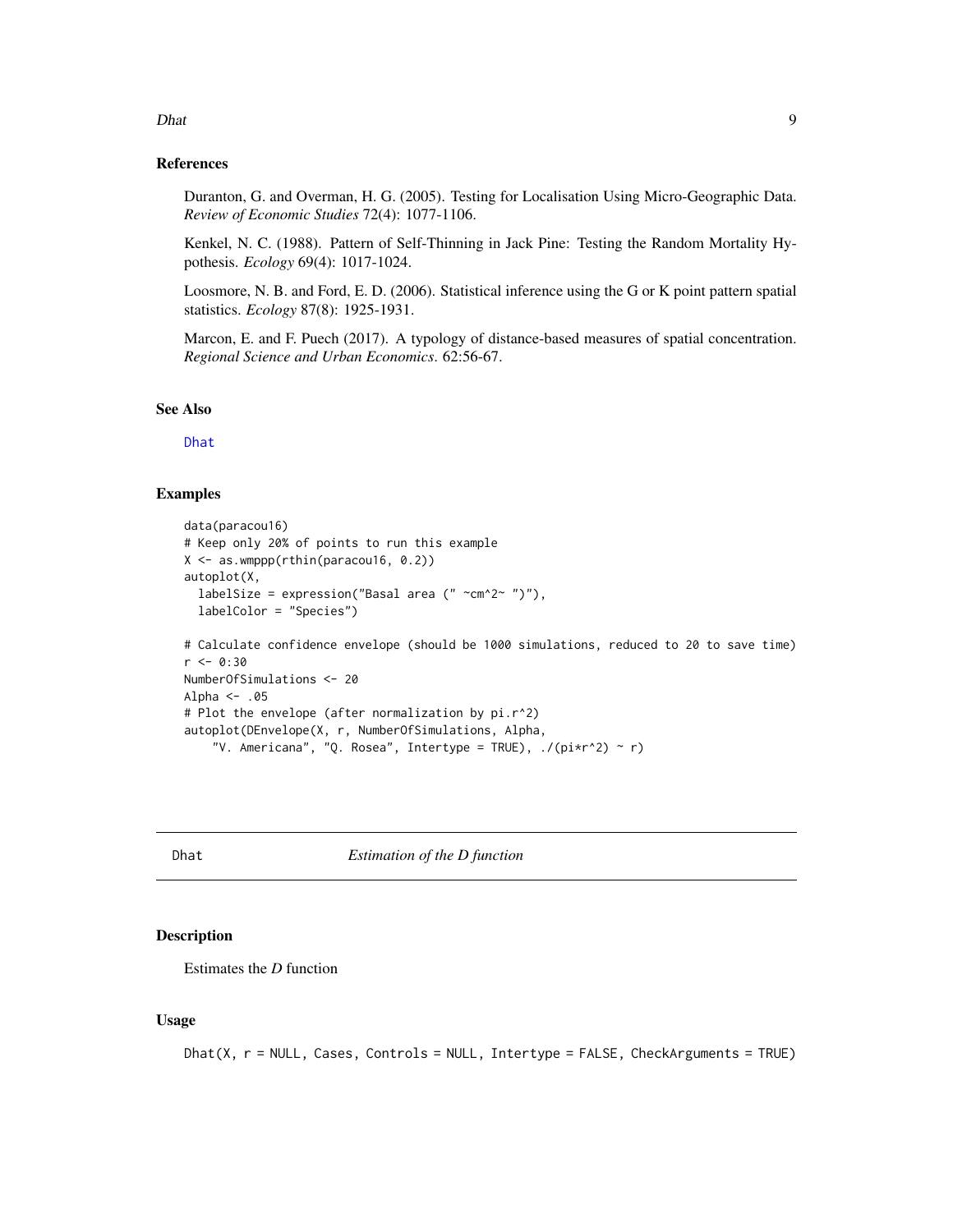#### <span id="page-9-0"></span>Arguments

| X         | A weighted, marked, planar point pattern (wmppp.object).                                                                                                                                    |
|-----------|---------------------------------------------------------------------------------------------------------------------------------------------------------------------------------------------|
| r         | A vector of distances. If NULL, a sensible default value is chosen (512 intervals,<br>from 0 to half the diameter of the window) following <b>spatstat</b> .                                |
| Cases     | One of the point types.                                                                                                                                                                     |
| Controls  | One of the point types. If NULL, controls are all types except for cases.                                                                                                                   |
| Intertype | Logical; if TRUE, $D$ is computed as $Di$ in Marcon and Puech (2012).                                                                                                                       |
|           | CheckArguments Logical; if TRUE, the function arguments are verified. Should be set to FALSE to<br>save time in simulations for example, when the arguments have been checked<br>elsewhere. |

#### Details

The *Di* function allows comparing the structure of the cases to that of the controls around cases, that is to say the comparison is made around the same points. This has been advocated by Arbia et al. (2008) and formalized by Marcon and Puech (2012).

#### Value

An object of class fv, see fv. object, which can be plotted directly using plot. fv.

#### Note

The computation of Dhat relies on spatstat functions [Kest](#page-0-0) and [Kcross](#page-0-0).

## References

Arbia, G., Espa, G. and Quah, D. (2008). A class of spatial econometric methods in the empirical analysis of clusters of firms in the space. *Empirical Economics* 34(1): 81-103.

Diggle, P. J. and Chetwynd, A. G. (1991). Second-Order Analysis of Spatial Clustering for Inhomogeneous Populations. *Biometrics* 47(3): 1155-1163.

Marcon, E. and F. Puech (2017). A typology of distance-based measures of spatial concentration. *Regional Science and Urban Economics*. 62:56-67.

## See Also

[Khat](#page-23-1), [DEnvelope](#page-7-1), [Kest](#page-0-0), [Kcross](#page-0-0)

#### Examples

```
data(paracou16)
autoplot(paracou16)
# Calculate D
r <- 0:30
(Paracou <- Dhat(paracou16, r, "V. Americana", "Q. Rosea", Intertype = TRUE))
# Plot (after normalization by pi.r^2)
autoplot(Paracou, ./(pi*r^2) ~ r)
```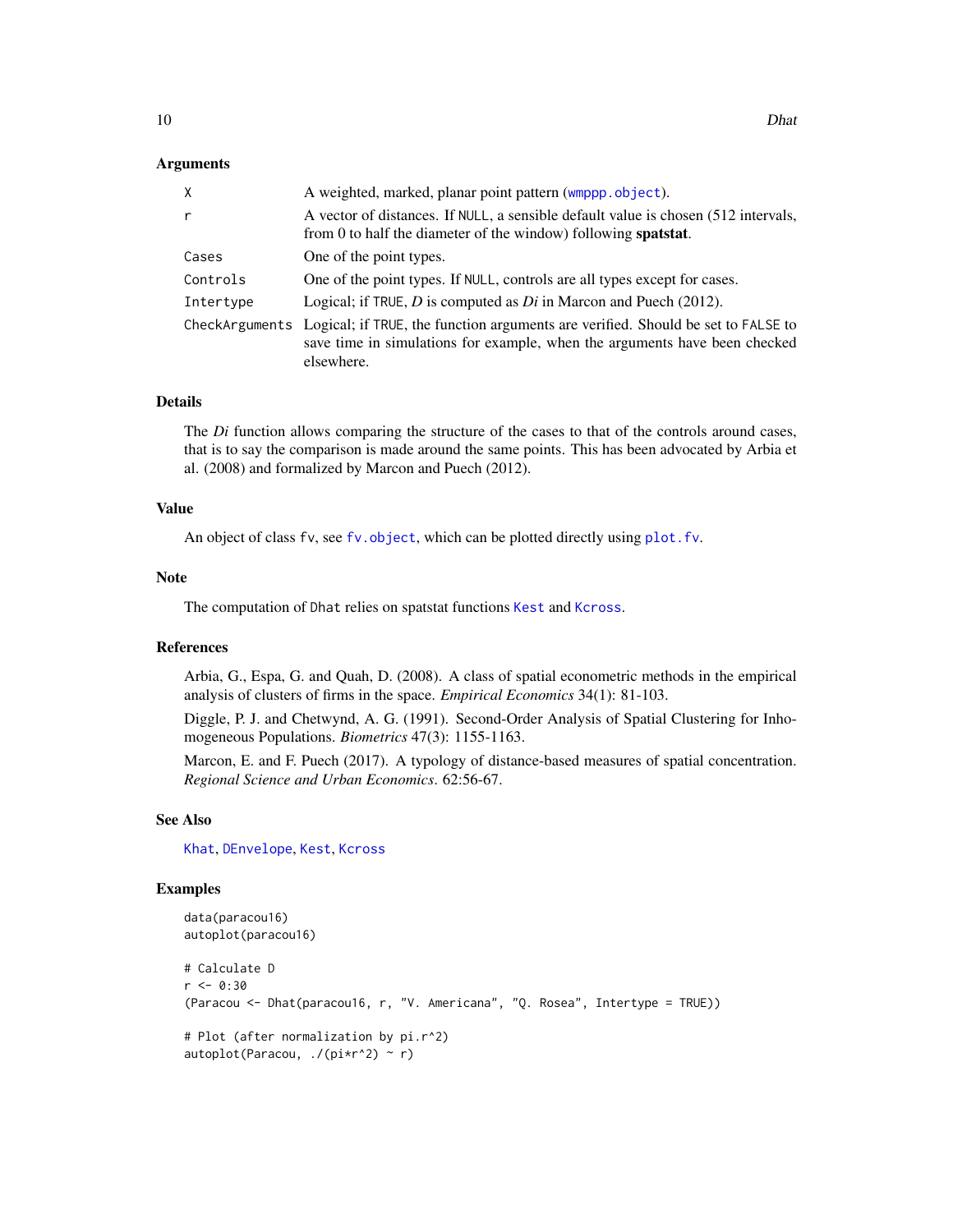<span id="page-10-1"></span><span id="page-10-0"></span>

## Description

Creates an object of class "Dtable" representing a set of points with weights and labels and the distances between them.

## Usage

```
Dtable(Dmatrix, PointType = NULL, PointWeight = NULL)
```
## Arguments

| Dmatrix     | A square matrix containing distances.                                                         |
|-------------|-----------------------------------------------------------------------------------------------|
| PointType   | A vector describing the point types. Its length must correspond to the number<br>of points.   |
| PointWeight | A vector describing the point weights. Its length must correspond to the number<br>of points. |

#### Details

The distance matrix is not necessarily symmetric, so distances are understood in the common sense, not in the mathematical sense. Asymmetric distances are appropriate when paths between points are one-way only.

The points of origin are in lines, the targets in columns. The diagonal of the matrix must contain zeros (the distance between a point and itself is 0), and all other distances must be positive (they can be 0).

## Value

An object of class "Dtable". It is a list:

| Dmatrix | The distance matrix.                                                                                                              |
|---------|-----------------------------------------------------------------------------------------------------------------------------------|
| n       | The number of points.                                                                                                             |
| marks   | A list of two items: PointType, a vector of factors containing the point types<br>and PointWeight, the numeric vector of weights. |

## See Also

[as.Dtable](#page-2-1)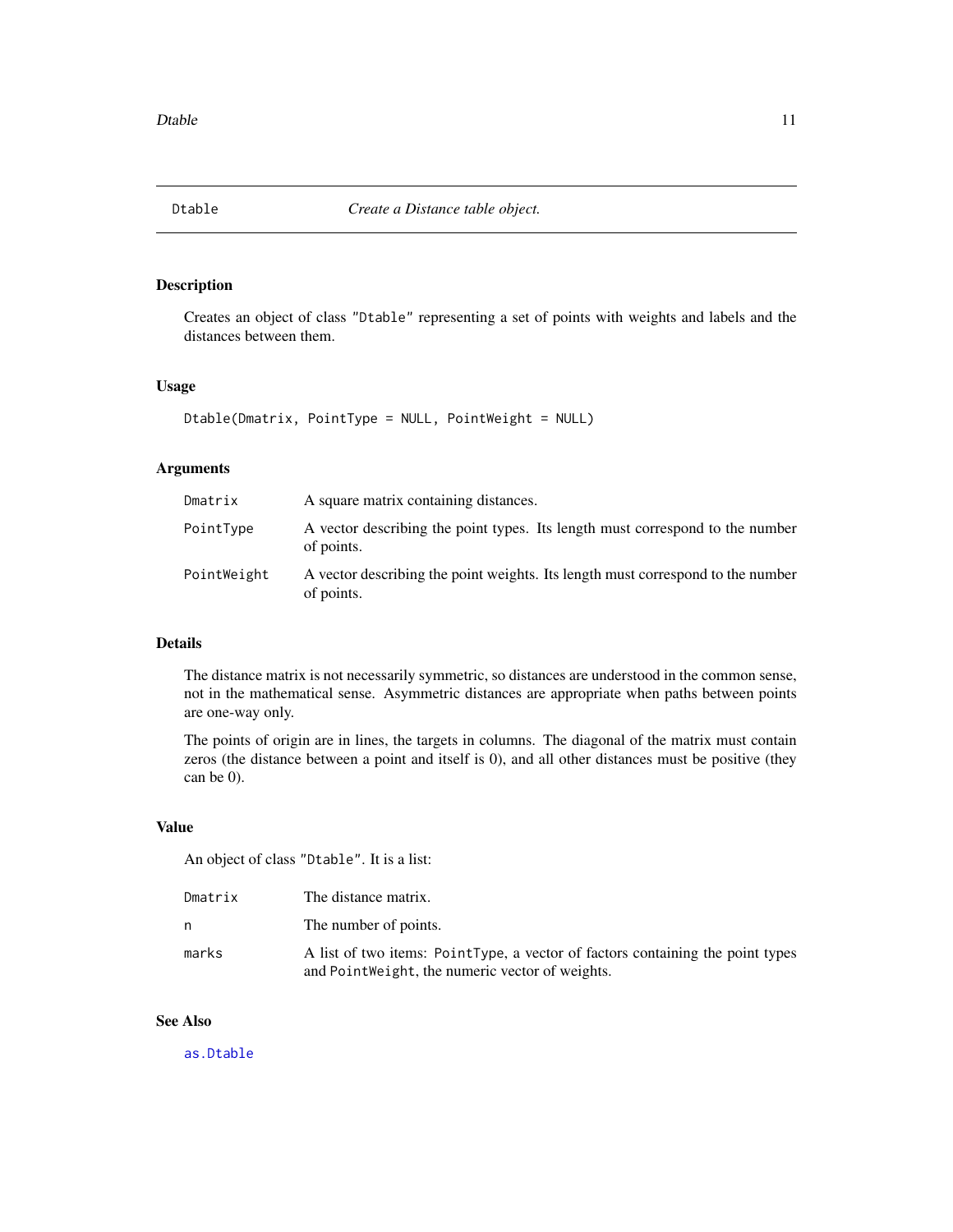## <span id="page-11-0"></span>Examples

```
# A Dtable containing two points
Dmatrix \leftarrow matrix(c(0,1,1,0), nrow=2)
PointType <- c("Type1", "Type2")
PointWeight <-c(2,3)Dtable(Dmatrix, PointType, PointWeight)
```
envelope.Dtable *Computes simulation envelopes of a summary function.*

## Description

Prints a useful summary of a confidence envelope of class "dbmssEnvelope"

## Usage

## S3 method for class 'Dtable'  $envelope(Y, fun = Kest, nsim = 99, nrank = 1, ...$ funargs = list(), funYargs = funargs, simulate = NULL, verbose = TRUE, savefuns = FALSE, Yname = NULL, envir.simul = NULL)

## Arguments

| Y           | An object of class Dtable.                                                                                                                              |
|-------------|---------------------------------------------------------------------------------------------------------------------------------------------------------|
| fun         | Function that computes the desired summary statistic for Y.                                                                                             |
| nsim        | Number of simulated point patterns to be generated when computing the en-<br>velopes.                                                                   |
| nrank       | Integer. Rank of the envelope value amongst the nsim simulated values. A rank<br>of 1 means that the minimum and maximum simulated values will be used. |
| $\cdots$    | Extra arguments passed to fun.                                                                                                                          |
| funargs     | A list, containing extra arguments to be passed to fun.                                                                                                 |
| funYargs    | Optional. A list, containing extra arguments to be passed to fun when applied to<br>the original data Y only.                                           |
| simulate    | Optional. Specifies how to generate the simulated point patterns.                                                                                       |
| verbose     | Logical flag indicating whether to print progress reports during the simulations.                                                                       |
| savefuns    | Logical flag indicating whether to save all the simulated function values.                                                                              |
| Yname       | Character string that should be used as the name of the data Y when printing or<br>plotting the results.                                                |
| envir.simul | Environment in which to evaluate the expression simulate, if not the current<br>environment.                                                            |

## Details

This is the S3 method [envelope](#page-0-0) for [Dtable](#page-10-1) objects.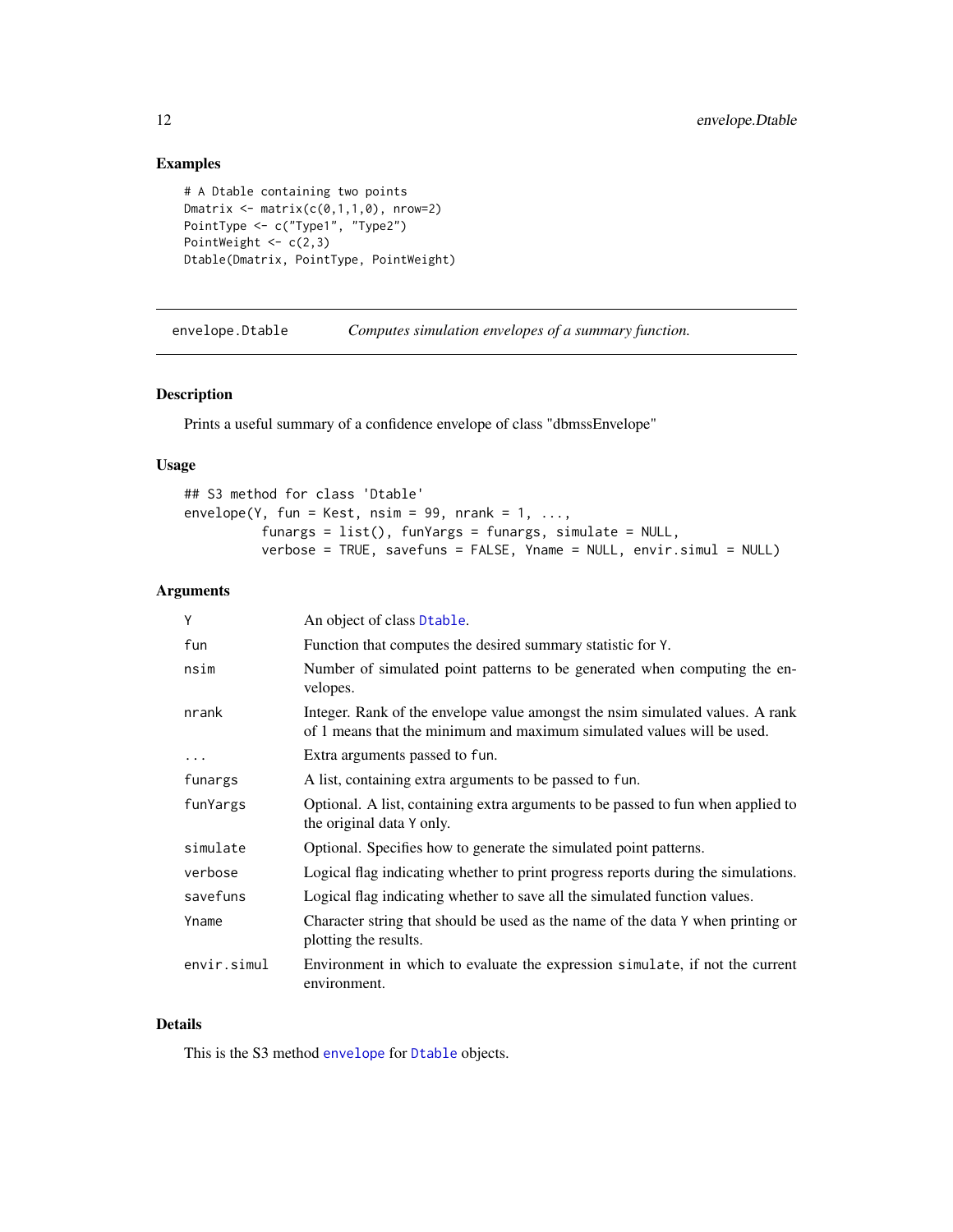## <span id="page-12-0"></span>gEnvelope 13

### Author(s)

Eric Marcon <Eric.Marcon@agroparistech.fr>. Relies on the [envelope](#page-0-0) engine of spatstat.

<span id="page-12-1"></span>

| gEnvelope | Estimation of the confidence envelope of the g function under its null |
|-----------|------------------------------------------------------------------------|
|           | hypothesis                                                             |

## Description

Simulates point patterns according to the null hypothesis and returns the envelope of *g* according to the confidence level.

## Usage

 $gEnvelope(X, r = NULL, NumberOfSimulations = 100, Alpha = 0.05,$ ReferenceType = "", NeighborType = "", SimulationType = "RandomPosition", Global = FALSE)

#### Arguments

| Χ                   | A point pattern (wmppp.object).                                                                                                                                                                                                                                                                                                                       |
|---------------------|-------------------------------------------------------------------------------------------------------------------------------------------------------------------------------------------------------------------------------------------------------------------------------------------------------------------------------------------------------|
| r                   | A vector of distances. If NULL, a sensible default value is chosen (512 intervals,<br>from 0 to half the diameter of the window) following <b>spatstat</b> .                                                                                                                                                                                          |
| NumberOfSimulations |                                                                                                                                                                                                                                                                                                                                                       |
|                     | The number of simulations to run, 100 by default.                                                                                                                                                                                                                                                                                                     |
| Alpha               | The risk level, 5% by default.                                                                                                                                                                                                                                                                                                                        |
| ReferenceType       | One of the point types. Default is all point types.                                                                                                                                                                                                                                                                                                   |
| NeighborType        | One of the point types. Default is all point types.                                                                                                                                                                                                                                                                                                   |
| SimulationType      | A string describing the null hypothesis to simulate. The null hypothesis may<br>be "RandomPosition": points are drawn in a Poisson process (default); "Ran-<br><i>domLabeling</i> ": randomizes point types, keeping locations unchanged; " <i>Popula-</i><br>tionIndependence": keeps reference points unchanged, shifts other point loca-<br>tions. |
| Global              | Logical; if TRUE, a global envelope sensu Duranton and Overman (2005) is cal-<br>culated.                                                                                                                                                                                                                                                             |

## Details

This envelope is local by default, that is to say it is computed separately at each distance. See Loosmore and Ford (2006) for a discussion.

The global envelope is calculated by iteration: the simulations reaching one of the upper or lower values at any distance are eliminated at each step. The process is repeated until *Alpha / Number of simulations* simulations are dropped. The remaining upper and lower bounds at all distances constitute the global envelope. Interpolation is used if the exact ratio cannot be reached.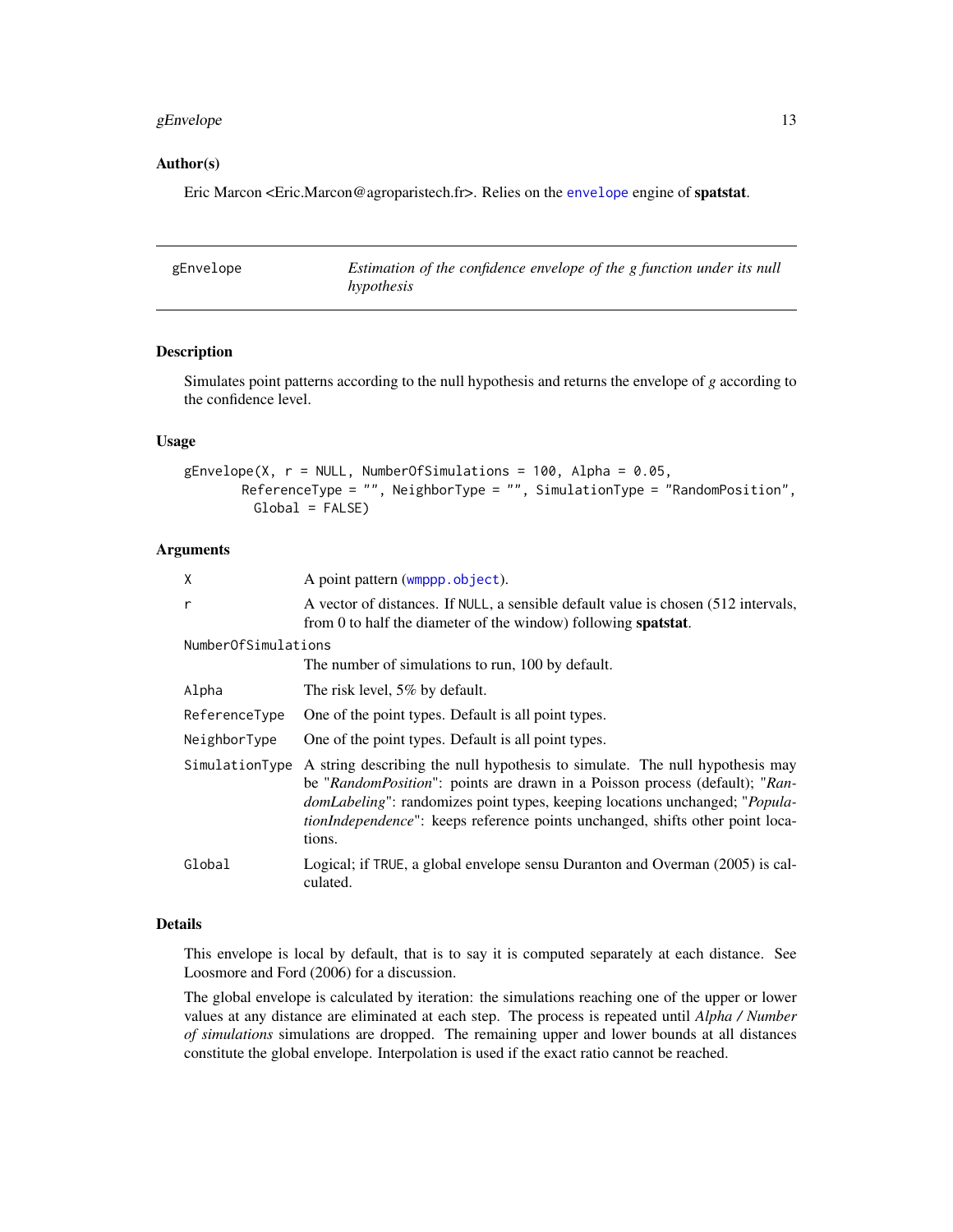#### <span id="page-13-0"></span>Value

An envelope object ([envelope](#page-0-0)). There are methods for print and plot for this class.

The fv contains the observed value of the function, its average simulated value and the confidence envelope.

## References

Duranton, G. and Overman, H. G. (2005). Testing for Localisation Using Micro-Geographic Data. *Review of Economic Studies* 72(4): 1077-1106.

Kenkel, N. C. (1988). Pattern of Self-Thinning in Jack Pine: Testing the Random Mortality Hypothesis. *Ecology* 69(4): 1017-1024.

Loosmore, N. B. and Ford, E. D. (2006). Statistical inference using the G or K point pattern spatial statistics. *Ecology* 87(8): 1925-1931.

Marcon, E. and F. Puech (2017). A typology of distance-based measures of spatial concentration. *Regional Science and Urban Economics*. 62:56-67.

## See Also

[ghat](#page-13-1), [rRandomPositionK](#page-54-1), [rRandomLocation](#page-53-1), [rPopulationIndependenceK](#page-48-1)

#### Examples

```
data(paracou16)
# Keep only 20% of points to run this example
X \leftarrow \text{as}.\text{wmppp}(\text{rthin}(\text{paracoul6}, 0.2))autoplot(X,
  labelSize = expression("Basal area ("\simcm^2~ ")"),
  labelColor = "Species")
# Calculate confidence envelope (should be 1000 simulations, reduced to 10 to save time)
r <- 0:40
NumberOfSimulations <- 10
# Plot the envelope
autoplot(gEnvelope(X, r, NumberOfSimulations))
```
## <span id="page-13-1"></span>ghat *Estimation of the g function*

#### Description

Estimates the *g* function

#### Usage

```
ghat(X, r = NULL, ReferenceType = "", NeighborType = "", CheckArguments = TRUE)
```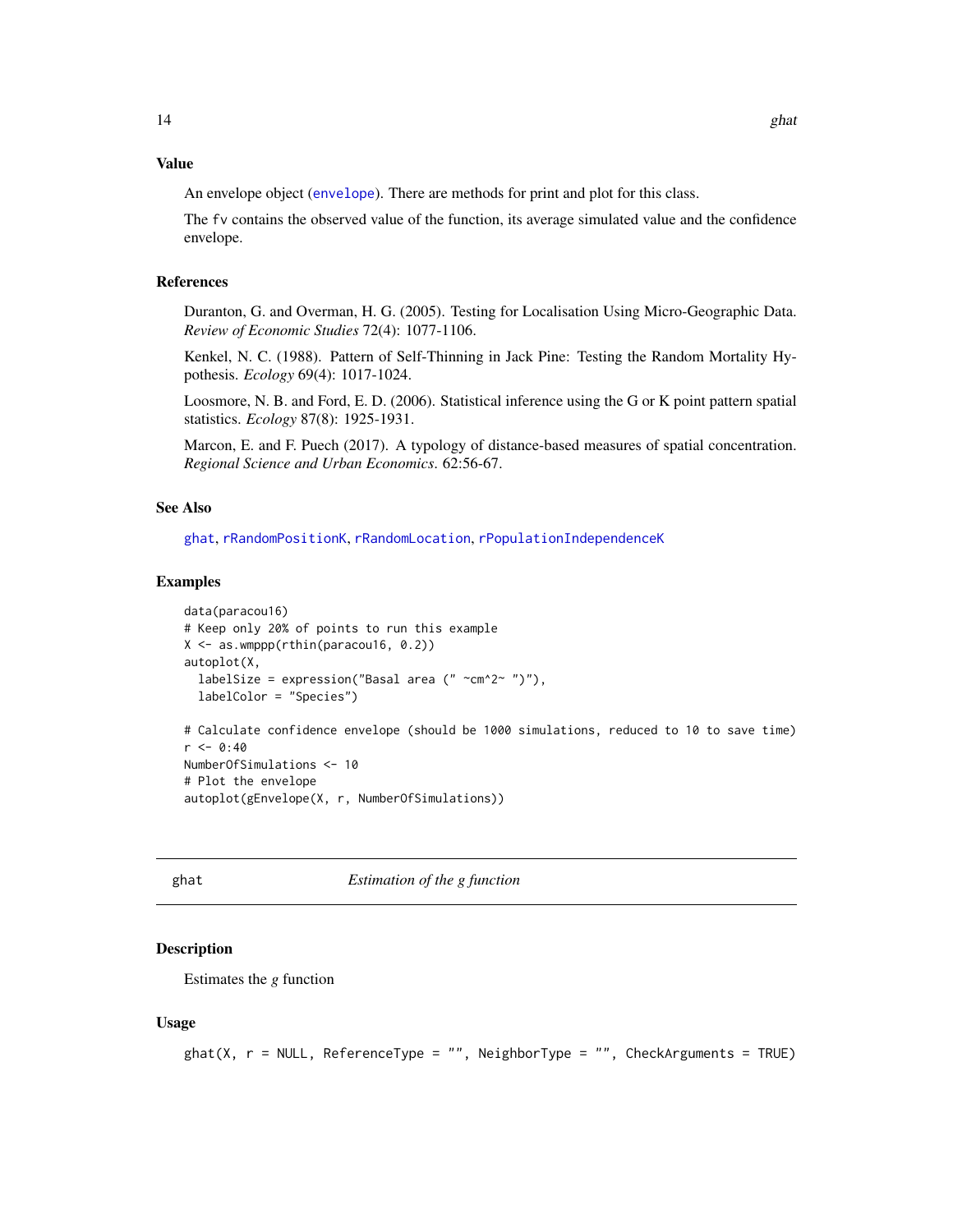#### <span id="page-14-0"></span>ghat  $15$

## Arguments

| $\times$      | A weighted, marked, planar point pattern (wmppp.object).                                                                                                                                    |
|---------------|---------------------------------------------------------------------------------------------------------------------------------------------------------------------------------------------|
| r             | A vector of distances. If NULL, a sensible default value is chosen (512 intervals,<br>from 0 to half the diameter of the window) following <b>spatstat</b> .                                |
| ReferenceType | One of the point types. Default is all point types.                                                                                                                                         |
| NeighborType  | One of the point types. Default is all point types.                                                                                                                                         |
|               | CheckArguments Logical; if TRUE, the function arguments are verified. Should be set to FALSE to<br>save time in simulations for example, when the arguments have been checked<br>elsewhere. |

## Details

The computation of ghat relies on spatstat function [sewpcf](#page-0-0).

## Value

An object of class fv, see [fv.object](#page-0-0), which can be plotted directly using [plot.fv](#page-0-0).

## References

Stoyan, D. and Stoyan, H. (1994) *Fractals, random shapes and point fields: methods of geometrical statistics*. John Wiley and Sons.

## See Also

[gEnvelope](#page-12-1)

## Examples

```
data(paracou16)
autoplot(paracou16)
```

```
# Calculate g
r <- 0:30
(Paracou <- ghat(paracou16, r, "Q. Rosea", "V. Americana"))
# Plot
autoplot(Paracou)
```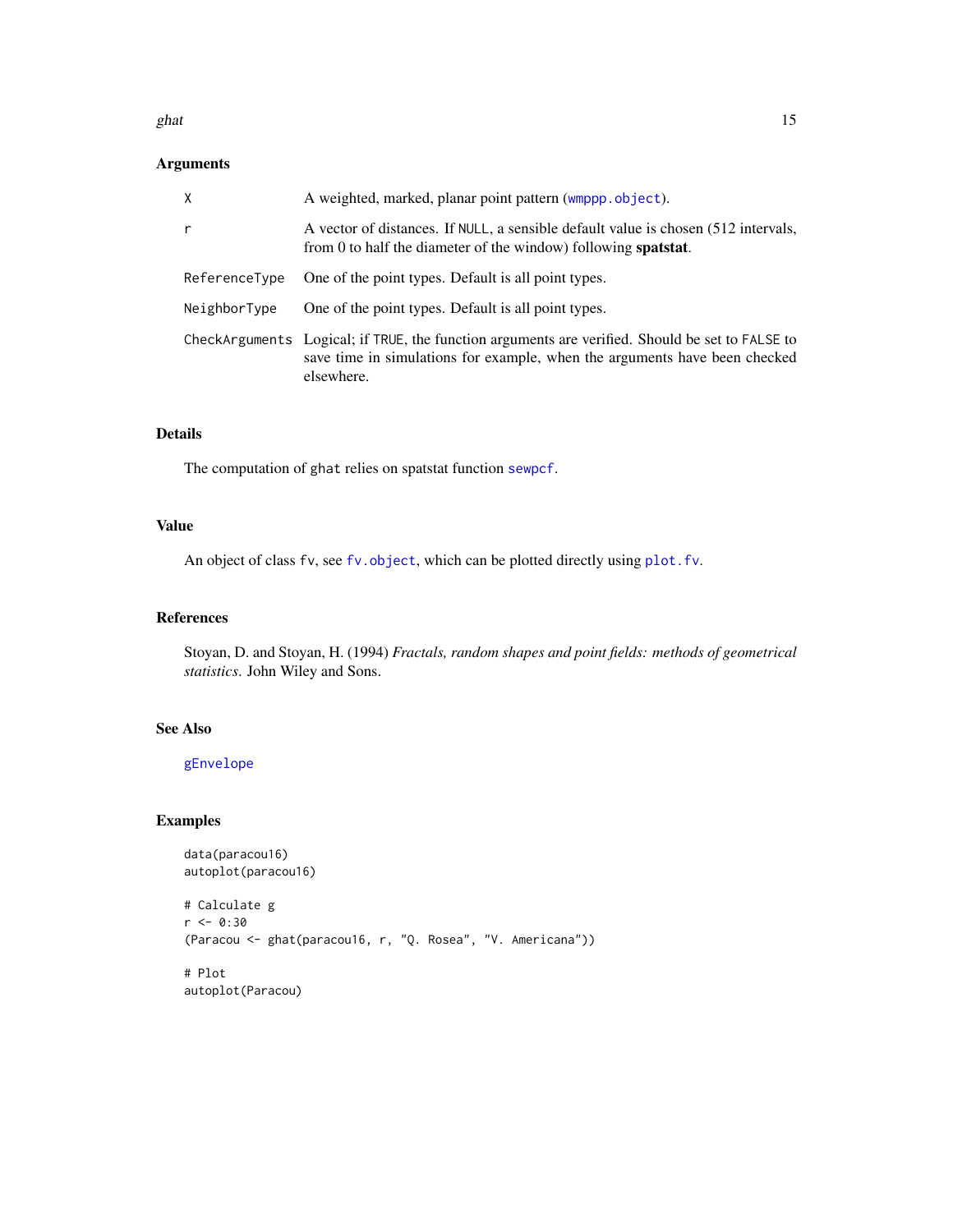<span id="page-15-0"></span>16 GoFtest and the contract of the contract of the contract of the contract of the contract of the contract of the contract of the contract of the contract of the contract of the contract of the contract of the contract of

<span id="page-15-1"></span>GoFtest *Goodness of Fit test between a distance based measure of spatial structure and simulations of its null hypothesis*

## **Description**

Calculates the risk to reject the null hypothesis erroneously, based on the distribution of the simulations.

#### Usage

GoFtest(Envelope)

## Arguments

Envelope An envelope object ([envelope](#page-0-0)) containing simulations in its simfuns attribute. It may be the result of any estimation function of the dbmss package or obtained by the [envelope](#page-0-0) function with argument savefuns=TRUE.

## Details

This test was introduced by Diggle(1983) and extensively developped by Loosmore and Ford (2006) for *K*, and applied to *M* by Marcon et al. (2012).

## Value

A p-value.

### Note

No support exists in the literature to apply the GoF test to non-cumulative functions (*g*, *Kd*...).

[Ktest](#page-31-1) is a much better test (it does not rely on simulations) but it is limited to the *K* function against complete spatial randomness (CSR) in a rectangle window.

## References

Diggle, P. J. (1983). *Statistical analysis of spatial point patterns*. Academic Press, London. 148 p.

Loosmore, N. B. and Ford, E. D. (2006). Statistical inference using the G or K point pattern spatial statistics. *Ecology* 87(8): 1925-1931.

Marcon, E., F. Puech and S. Traissac (2012). Characterizing the relative spatial structure of point patterns. International *Journal of Ecology* 2012(Article ID 619281): 11.

## See Also

[Ktest](#page-31-1)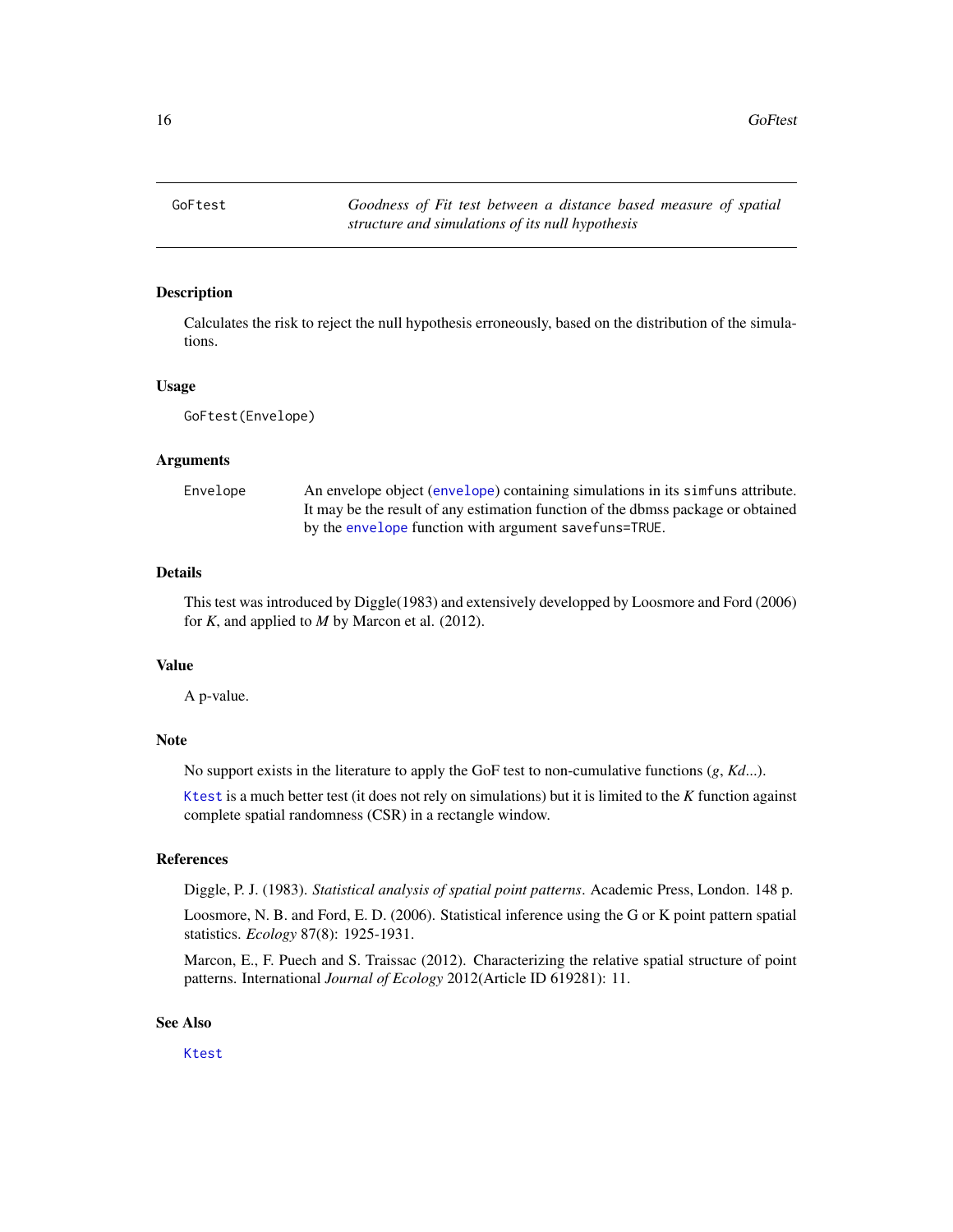#### <span id="page-16-0"></span>is.wmppp 17

## Examples

```
# Simulate a Matern (Neyman Scott) point pattern
nclust <- function(x0, y0, radius, n) {
  return(runifdisc(n, radius, centre=c(x0, y0)))
}
X <- rNeymanScott(20, 0.2, nclust, radius=0.3, n=10)
autoplot(as.wmppp(X))
# Calculate confidence envelope (should be 1000 simulations, reduced to 50 to save time)
r <- seq(0, 0.3, 0.01)
NumberOfSimulations <- 50
Alpha <- .10
Envelope <- KEnvelope(as.wmppp(X), r, NumberOfSimulations, Alpha)
autoplot(Envelope, ./(pi*r^2) ~ r)
# GoF test. Power is correct if enough simulations are run (say >1000).
paste("p-value =", GoFtest(Envelope))
```
is.wmppp *Test whether an object is a weighted, marked, planar point pattern*

## Description

Check whether its argument is an object of class "wmppp" ([wmppp.object](#page-58-1)).

## Usage

```
is.wmppp(X)
```
## Arguments

X Any object

#### Value

TRUE if X is a weighted, marked, planar point pattern, otherwise FALSE.

## See Also

[wmppp.object](#page-58-1)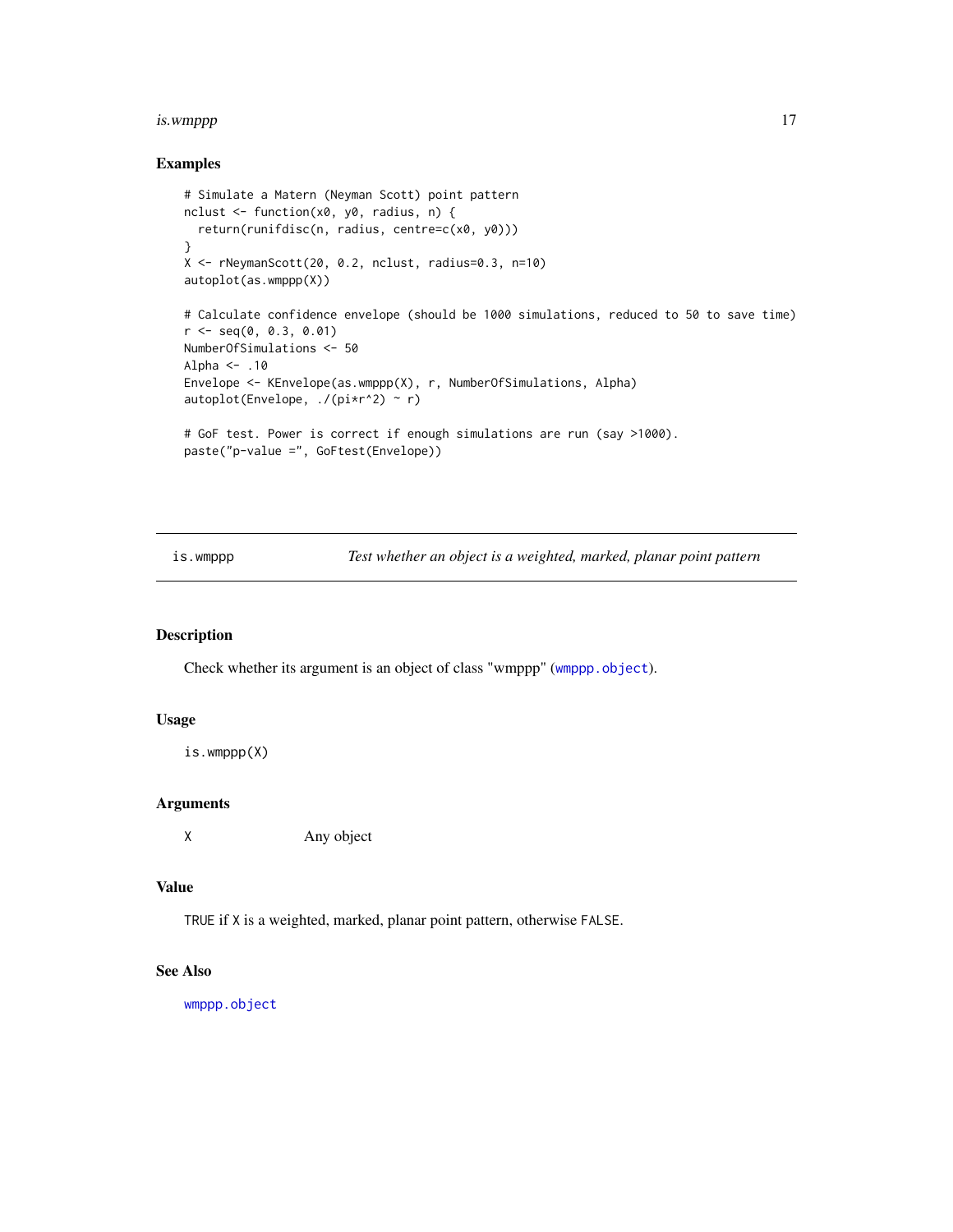<span id="page-17-1"></span><span id="page-17-0"></span>

## Description

Simulates point patterns according to the null hypothesis and returns the envelope of *Kd* according to the confidence level.

## Usage

```
KdEnvelope(X, r = NULL, NumberOfSimulations = 100, Alpha = 0.05, ReferenceType,
           NeighborType = ReferenceType, Weighted = FALSE, Original = TRUE,
        Approximate = ifelse(X$n < 10000, 0, 1), Adjust = 1, MaxRange = "ThirdW",
           StartFromMinR = FALSE,
           SimulationType = "RandomLocation", Global = FALSE)
```
## Arguments

| X                   | A point pattern (wmppp.object) or a Dtable object.                                                                                                                                                                                                                                                                                                                                                                                                                              |  |
|---------------------|---------------------------------------------------------------------------------------------------------------------------------------------------------------------------------------------------------------------------------------------------------------------------------------------------------------------------------------------------------------------------------------------------------------------------------------------------------------------------------|--|
| r                   | A vector of distances. If NULL, a default value is set: 512 equally spaced values<br>are used, and the first 256 are returned, corresponding to half the maximum<br>distance between points (following Duranton and Overman, 2005).                                                                                                                                                                                                                                             |  |
| NumberOfSimulations |                                                                                                                                                                                                                                                                                                                                                                                                                                                                                 |  |
|                     | The number of simulations to run, 100 by default.                                                                                                                                                                                                                                                                                                                                                                                                                               |  |
| Alpha               | The risk level, 5% by default.                                                                                                                                                                                                                                                                                                                                                                                                                                                  |  |
| ReferenceType       | One of the point types.                                                                                                                                                                                                                                                                                                                                                                                                                                                         |  |
| NeighborType        | One of the point types. By default, the same as reference type.                                                                                                                                                                                                                                                                                                                                                                                                                 |  |
| Weighted            | Logical; if TRUE, estimates the <i>Kemp</i> function.                                                                                                                                                                                                                                                                                                                                                                                                                           |  |
| Original            | Logical; if TRUE (by default), the original bandwidth selection by Duranton and<br>Overman (2005) following Silverman (2006: eq 3.31) is used. If FALSE, it is<br>calculated following Sheather and Jones (1991), i.e. the state of the art. See<br>bw. SJ for more details.                                                                                                                                                                                                    |  |
| Approximate         | if not $0$ (1 is a good choice), exact distances between pairs of points are rounded<br>to $1024$ times Approximate single values equally spaced between 0 and the<br>largest distance. This technique (Scholl and Brenner, 2015) allows saving a lot<br>of memory when addressing large point sets (the default value is 1 over 10000<br>points). Increasing Approximate allows better precision at the cost of propor-<br>tional memory use. Ignored if X is a Dtable object. |  |
| Adjust              | Force the automatically selected bandwidth (following Silverman, 1986) to be<br>multiplied by Adjust. Setting it to values lower than one (1/2 for example) will<br>sharpen the estimation. If not 1, Original is ignored.                                                                                                                                                                                                                                                      |  |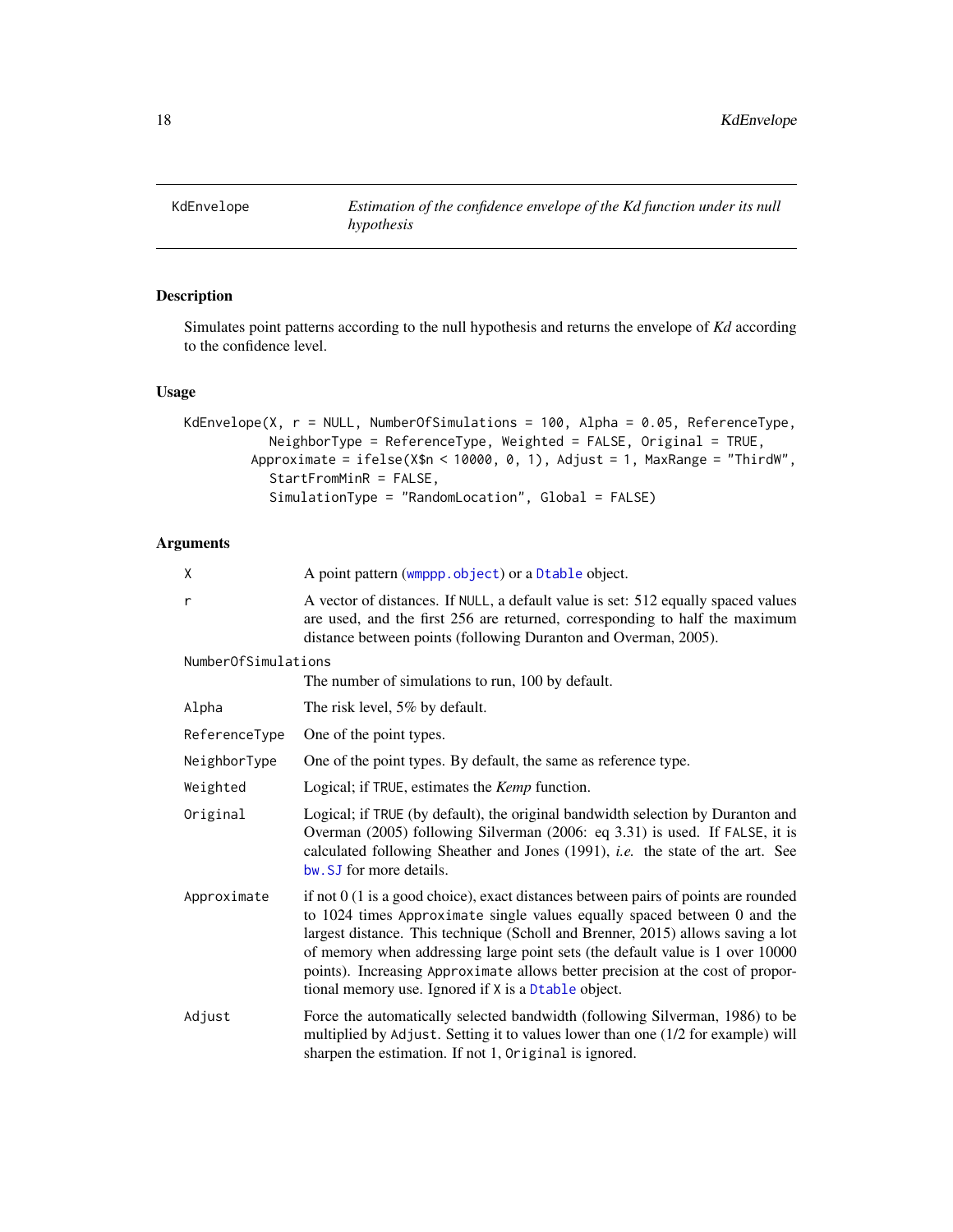## <span id="page-18-0"></span>KdEnvelope 19

| MaxRange       | The maximum value of r to consider, ignored if r is not NULL. Default is "ThirdW",<br>one third of the diameter of the window. Other choices are "HalfW", and "Quar-<br>terW" and "D02005". "HalfW", and "QuarterW" are for half or the quarter of the<br>diameter of the window. "D02005" is for the median distance observed between<br>points, following Duranton and Overman (2005). "ThirdW" should be close to<br>"DO2005" but has the advantage to be independent of the point types chosen as<br>ReferenceType and NeighborType, to simplify comparisons between different<br>types. "D02005" is approximated by "ThirdW" if Approximate is not 0. if $X$ is a<br>Dtable object, the diameter of the window is taken as the max distance between<br>points. |
|----------------|---------------------------------------------------------------------------------------------------------------------------------------------------------------------------------------------------------------------------------------------------------------------------------------------------------------------------------------------------------------------------------------------------------------------------------------------------------------------------------------------------------------------------------------------------------------------------------------------------------------------------------------------------------------------------------------------------------------------------------------------------------------------|
| StartFromMinR  | Logical; if TRUE, points are assumed to be further from each other than the<br>minimum observed distance, So Kd will not be estimated below it: it is assumed<br>to be 0. If FALSE, by default, distances are smoothed down to \$r=0\$. Ignored if<br>Approximate is not 0: then, estimation always starts from $r=0$ .                                                                                                                                                                                                                                                                                                                                                                                                                                             |
| SimulationType | A string describing the null hypothesis to simulate. The null hypothesis may<br>be "RandomLocation": points are redistributed on the actual locations (default);<br>"RandomLabeling": randomizes point types, keeping locations and weights un-<br>changed; "PopulationIndependence": keeps reference points unchanged, ran-<br>domizes other point locations.                                                                                                                                                                                                                                                                                                                                                                                                      |
| Global         | Logical; if TRUE, a global envelope sensu Duranton and Overman (2005) is cal-<br>culated.                                                                                                                                                                                                                                                                                                                                                                                                                                                                                                                                                                                                                                                                           |

## Details

This envelope is local by default, that is to say it is computed separately at each distance. See Loosmore and Ford (2006) for a discussion.

The global envelope is calculated by iteration: the simulations reaching one of the upper or lower values at any distance are eliminated at each step. The process is repeated until *Alpha / Number of simulations* simulations are dropped. The remaining upper and lower bounds at all distances constitute the global envelope. Interpolation is used if the exact ratio cannot be reached.

## Value

An envelope object ([envelope](#page-0-0)). There are methods for print and plot for this class.

The fv contains the observed value of the function, its average simulated value and the confidence envelope.

#### References

Duranton, G. and Overman, H. G. (2005). Testing for Localisation Using Micro-Geographic Data. *Review of Economic Studies* 72(4): 1077-1106.

Kenkel, N. C. (1988). Pattern of Self-Thinning in Jack Pine: Testing the Random Mortality Hypothesis. *Ecology* 69(4): 1017-1024.

Loosmore, N. B. and Ford, E. D. (2006). Statistical inference using the G or K point pattern spatial statistics. *Ecology* 87(8): 1925-1931.

Marcon, E. and F. Puech (2017). A typology of distance-based measures of spatial concentration. *Regional Science and Urban Economics*. 62:56-67.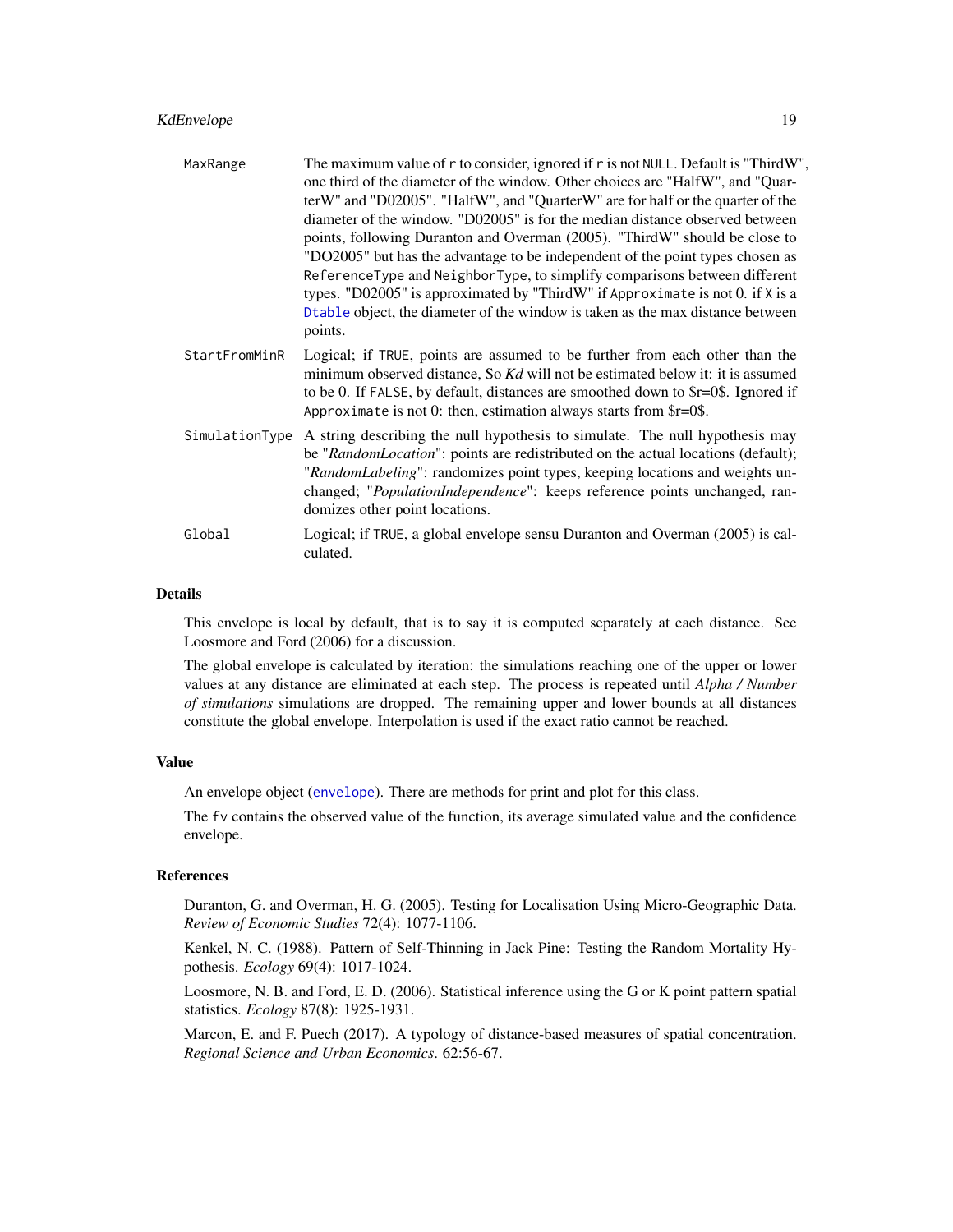<span id="page-19-0"></span>Scholl, T. and Brenner, T. (2015) Optimizing distance-based methods for large data sets, *Journal of Geographical Systems* 17(4): 333-351.

Silverman, B. W. (1986). *Density estimation for statistics and data analysis*. Chapman and Hall, London.

## See Also

[Kdhat](#page-19-1)

## Examples

```
data(paracou16)
autoplot(paracou16[paracou16$marks$PointType=="Q. Rosea"])
# Calculate confidence envelope
plot(KdEnvelope(paracou16, , ReferenceType="Q. Rosea", Global=TRUE))
# Center of the confidence interval
Kdhat(paracou16, ReferenceType="") -> kd
lines(kd$Kd ~ kd$r, lty=3, col="green")
```
<span id="page-19-1"></span>Kdhat *Estimation of the Kd function*

#### Description

Estimates the *Kd* function

## Usage

```
Kdhat(X, r = NULL, ReferenceType, NeighborType = ReferenceType, Weighted = FALSE,
      Original = TRUE, Approximate = ifelse(X$n < 10000, 0, 1), Adjust = 1,
      MaxRange = "ThirdW", StartFromMinR = FALSE, CheckArguments = TRUE)
```
## Arguments

| $\mathsf{X}$  | A weighted, marked planar point pattern (wmppp.object) or a Dtable object.                                                                                                                                                                                                |
|---------------|---------------------------------------------------------------------------------------------------------------------------------------------------------------------------------------------------------------------------------------------------------------------------|
| r             | A vector of distances. If NULL, a default value is set: 512 equally spaced values<br>are used, from the smallest distance between points to half the diameter of the<br>window.                                                                                           |
| ReferenceType | One of the point types. If "", all points are considered (this is not the default<br>value; Neighbor Type is ignored then) to estimate the average value of simulated<br><i>Kd</i> values under the null hypothesis of <i>RandomLocation</i> (Marcon and Puech,<br>2012). |
| NeighborType  | One of the point types. By default, the same as reference type.                                                                                                                                                                                                           |
| Weighted      | Logical; if TRUE, estimates the <i>Kemp</i> function.                                                                                                                                                                                                                     |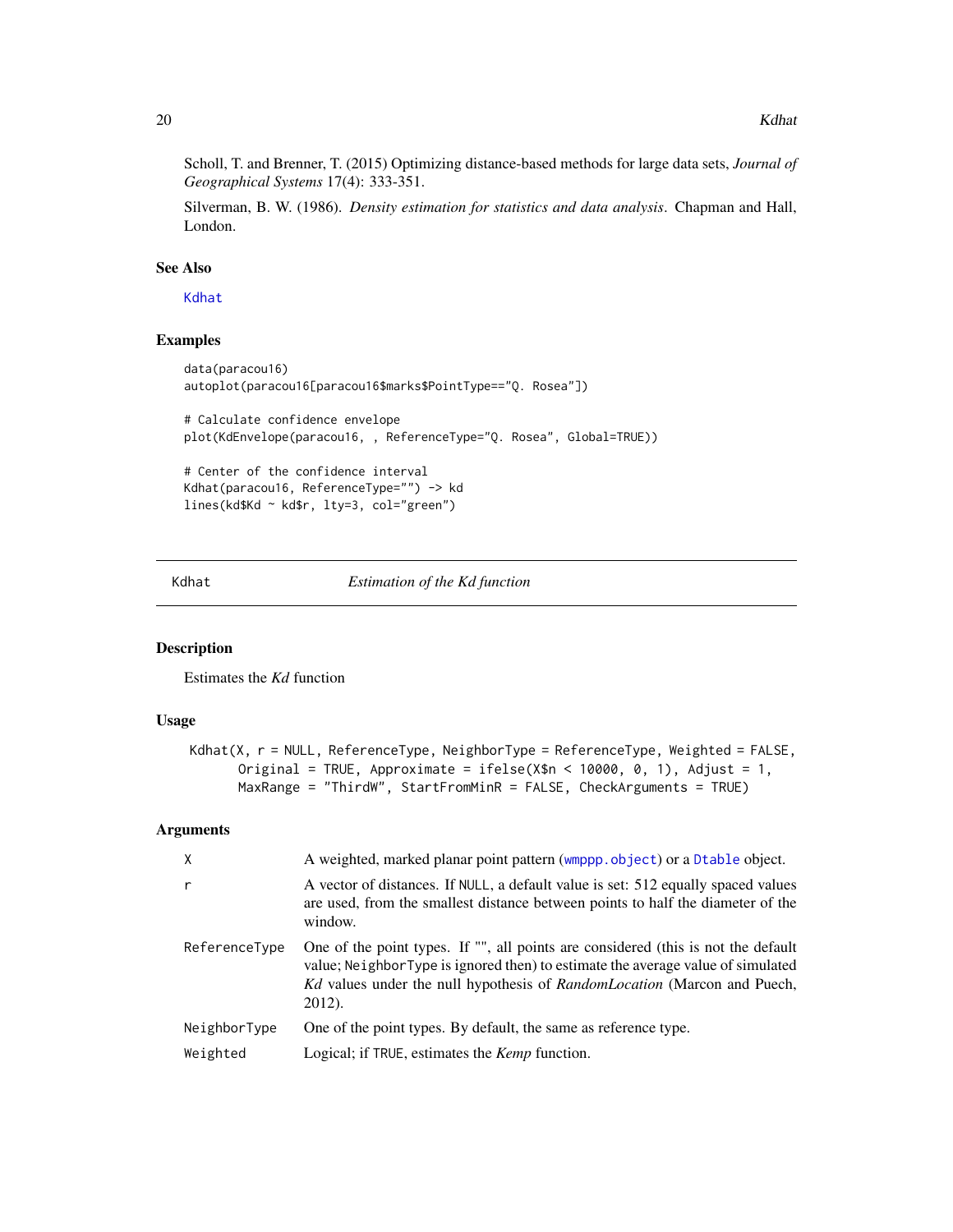- <span id="page-20-0"></span>Kdhat 21 and 22 and 22 and 22 and 22 and 23 and 23 and 23 and 23 and 23 and 24 and 24 and 25 and 26 and 27 and 27 and 27 and 27 and 27 and 27 and 27 and 27 and 27 and 27 and 27 and 27 and 27 and 27 and 27 and 27 and 27 and
	- Original Logical; if TRUE (by default), the original bandwidth selection by Duranton and Overman (2005) following Silverman (1986: eq 3.31) is used. If FALSE, it is calculated following Sheather and Jones (1991), *i.e.* the state of the art. See [bw.SJ](#page-0-0) for more details.
	- Approximate if not  $0$  (1 is a good choice), exact distances between pairs of points are rounded to 1024 times Approximate single values equally spaced between 0 and the largest distance. This technique (Scholl and Brenner, 2015) allows saving a lot of memory when addressing large point sets (the default value is 1 over 10000 points). Increasing Approximate allows better precision at the cost of proportional memory use. Ignored if X is a [Dtable](#page-10-1) object.
	- Adjust Force the automatically selected bandwidth (following Original) to be multiplied by Adjust. Setting it to values lower than one (1/2 for example) will sharpen the estimation.
	- MaxRange The maximum value of r to consider, ignored if r is not NULL. Default is "ThirdW", one third of the diameter of the window. Other choices are "HalfW", and "QuarterW" and "D02005". "HalfW", and "QuarterW" are for half or the quarter of the diameter of the window. "D02005" is for the median distance observed between points, following Duranton and Overman (2005). "ThirdW" should be close to "DO2005" but has the advantage to be independent of the point types chosen as ReferenceType and NeighborType, to simplify comparisons between different types. "D02005" is approximated by "ThirdW" if Approximate is not 0. if X is a [Dtable](#page-10-1) object, the diameter of the window is taken as the max distance between points.
	- StartFromMinR Logical; if TRUE, points are assumed to be further from each other than the minimum observed distance, So *Kd* will not be estimated below it: it is assumed to be 0. If FALSE, distances are smoothed down to \$r=0\$. Ignored if Approximate is not 0: then, estimation always starts from \$r=0\$.
	- CheckArguments Logical; if TRUE, the function arguments are verified. Should be set to FALSE to save time in simulations for example, when the arguments have been checked elsewhere.

## Details

*Kd* is a density, absolute measure of a point pattern structure. *Kd* is computed efficiently by building a matrix of distances between point pairs and calculating the density of their distribution (the default values of r are those of the [density](#page-0-0) function). The kernel estimator is Gaussian.

The weighted *Kd* function has been named *Kemp* (*emp* is for employees) by Duranton and Overman (2005).

If X is not a [Dtable](#page-10-1) object, the maximum value of r is obtained from the geometry of the window rather than caculating the median distance between points as suggested by Duranton and Overman (2005) to save (a lot of) calculation time.

#### Value

An object of class fv, see fv. object, which can be plotted directly using plot. fv.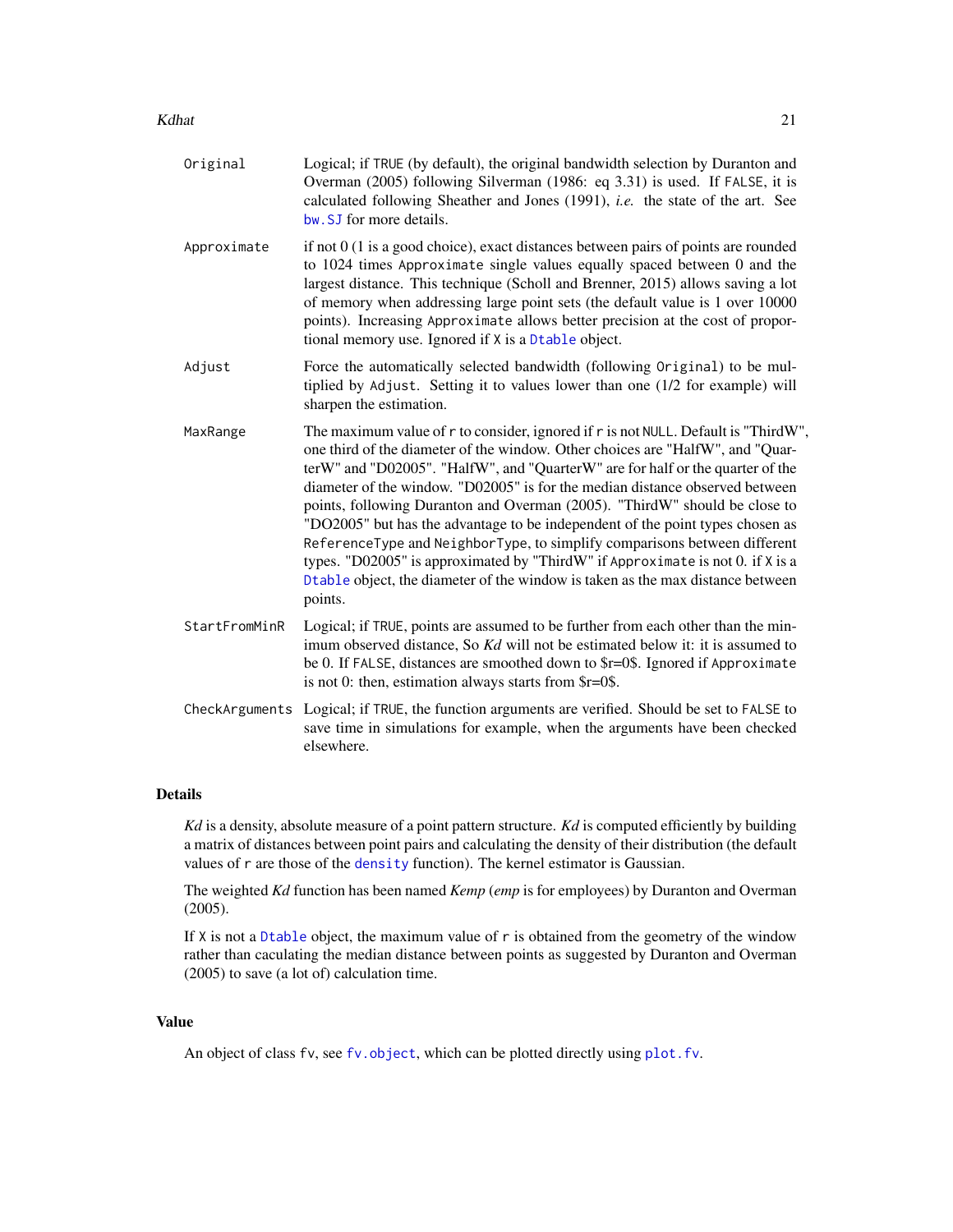Estimating *Kd* relies on calculating distances, exactly or approximately (if Approximate is not 0). Then distances are smoothed by estimating their probability density. Reflection is used to estimate density close to the lowest distance, that is the minimum observed distance (if StartFromMinR is TRUE) or 0: all distances below 4 times the estimation kernel bandwith apart from the lowest distance are duplicated (symmetrically with respect to the lowest distance) to avoid edge effects (underestimation of the density close to the lowest distance).

Density estimation heavily relies on the bandwith. Starting from version 2.7, the optimal bandwith is computed from the distribution of distances between pairs of points up to twice the maximum distance considered. The consequence is that choosing a smaller range of distances in argument r results in less smoothed \$Kd\$ values. The default values (r = NULL, MaxRange = "ThirdW") are such that almost all the pairs of points (except those more than 2/3 of the window diameter apart) are taken into account to determine the bandwith.

#### References

Duranton, G. and Overman, H. G. (2005). Testing for Localisation Using Micro-Geographic Data. *Review of Economic Studies* 72(4): 1077-1106.

Marcon, E. and F. Puech (2017). A typology of distance-based measures of spatial concentration. *Regional Science and Urban Economics*. 62:56-67.

Scholl, T. and Brenner, T. (2015) Optimizing distance-based methods for large data sets, *Journal of Geographical Systems* 17(4): 333-351.

Sheather, S. J. and Jones, M. C. (1991) A reliable data-based bandwidth selection method for kernel density estimation. *Journal of the Royal Statistical Society series B*, 53, 683-690.

Silverman, B. W. (1986). *Density estimation for statistics and data analysis*. Chapman and Hall, London.

#### See Also

[KdEnvelope](#page-17-1), [Mhat](#page-42-1)

#### Examples

```
data(paracou16)
autoplot(paracou16)
```

```
# Calculate Kd
(Paracou <- Kdhat(paracou16, , "Q. Rosea", "V. Americana"))
# Plot
autoplot(Paracou)
```
<span id="page-21-0"></span>

## **Note**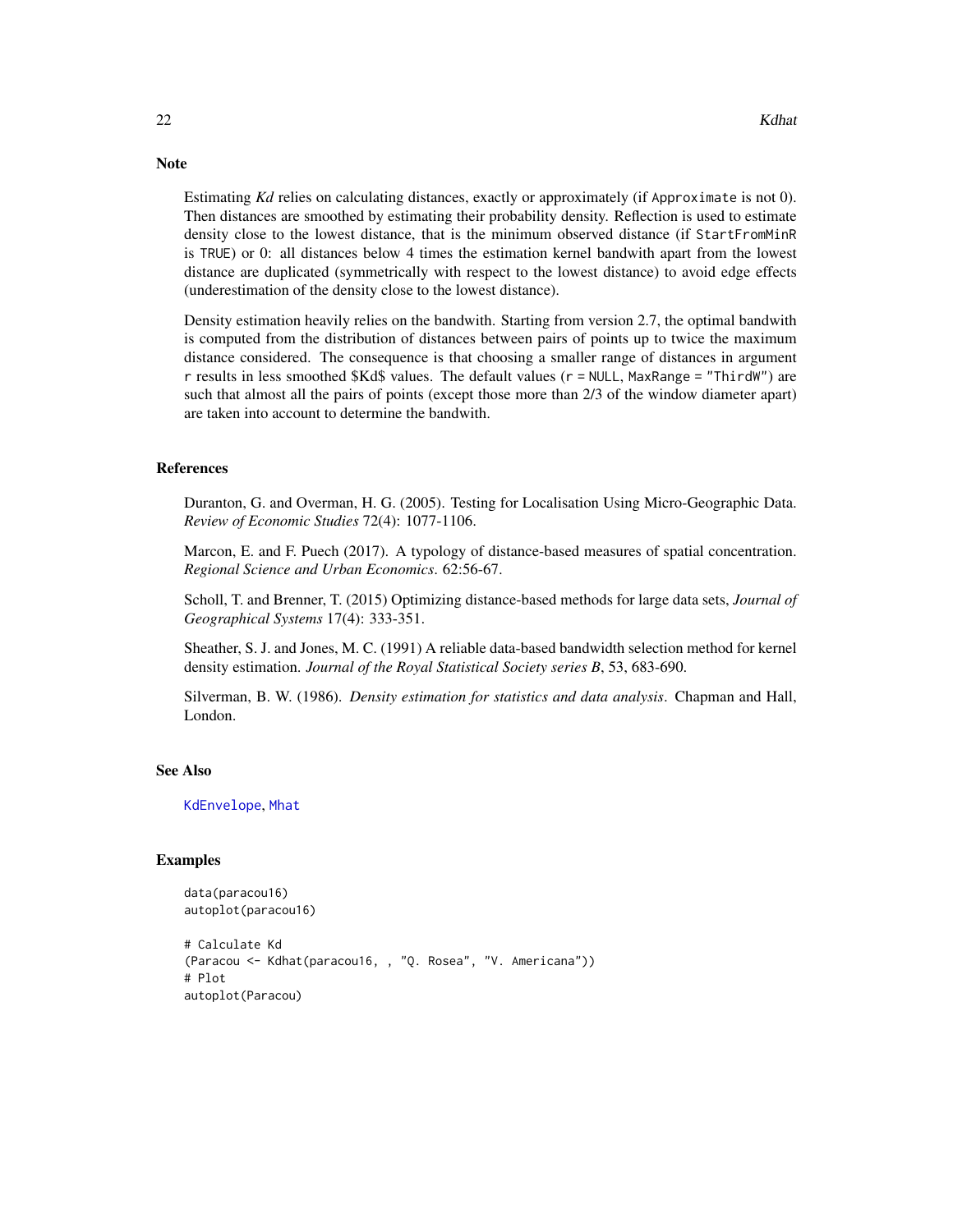## <span id="page-22-1"></span><span id="page-22-0"></span>Description

Simulates point patterns according to the null hypothesis and returns the envelope of *K* according to the confidence level.

#### Usage

```
KEnvelope(X, r = NULL, NumberOfSimulations = 100, Alpha = 0.05,
         ReferenceType = "", NeighborType = ReferenceType,
          SimulationType = "RandomPosition", Precision = 0, Global = FALSE)
```
## Arguments

| X                   | A point pattern (wmppp.object).                                                                                                                                                                                                                                                                                                                                |
|---------------------|----------------------------------------------------------------------------------------------------------------------------------------------------------------------------------------------------------------------------------------------------------------------------------------------------------------------------------------------------------------|
| r                   | A vector of distances. If NULL, a sensible default value is chosen (512 intervals,<br>from 0 to half the diameter of the window) following <b>spatstat</b> .                                                                                                                                                                                                   |
| NumberOfSimulations |                                                                                                                                                                                                                                                                                                                                                                |
|                     | The number of simulations to run, 100 by default.                                                                                                                                                                                                                                                                                                              |
| Alpha               | The risk level, 5% by default.                                                                                                                                                                                                                                                                                                                                 |
| ReferenceType       | One of the point types. Default is all point types.                                                                                                                                                                                                                                                                                                            |
| NeighborType        | One of the point types. By default, the same as reference type.                                                                                                                                                                                                                                                                                                |
| SimulationType      | A string describing the null hypothesis to simulate. The null hypothesis may<br>be "RandomPosition": points are drawn in a Poisson process (default); "Ran-<br><i>domLabeling</i> ": randomizes point types, keeping locations unchanged; " <i>Popula</i> -<br><i>tionIndependence</i> ": keeps reference points unchanged, shifts other point loca-<br>tions. |
| Precision           | Accuracy of point coordinates, measured as a part of distance unit. See rRandomPositionK.<br>Default is 0 for no approximation.                                                                                                                                                                                                                                |
| Global              | Logical; if TRUE, a global envelope sensu Duranton and Overman (2005) is cal-<br>culated.                                                                                                                                                                                                                                                                      |

## Details

This envelope is local by default, that is to say it is computed separately at each distance. See Loosmore and Ford (2006) for a discussion.

The global envelope is calculated by iteration: the simulations reaching one of the upper or lower values at any distance are eliminated at each step. The process is repeated until *Alpha / Number of simulations* simulations are dropped. The remaining upper and lower bounds at all distances constitute the global envelope. Interpolation is used if the exact ratio cannot be reached.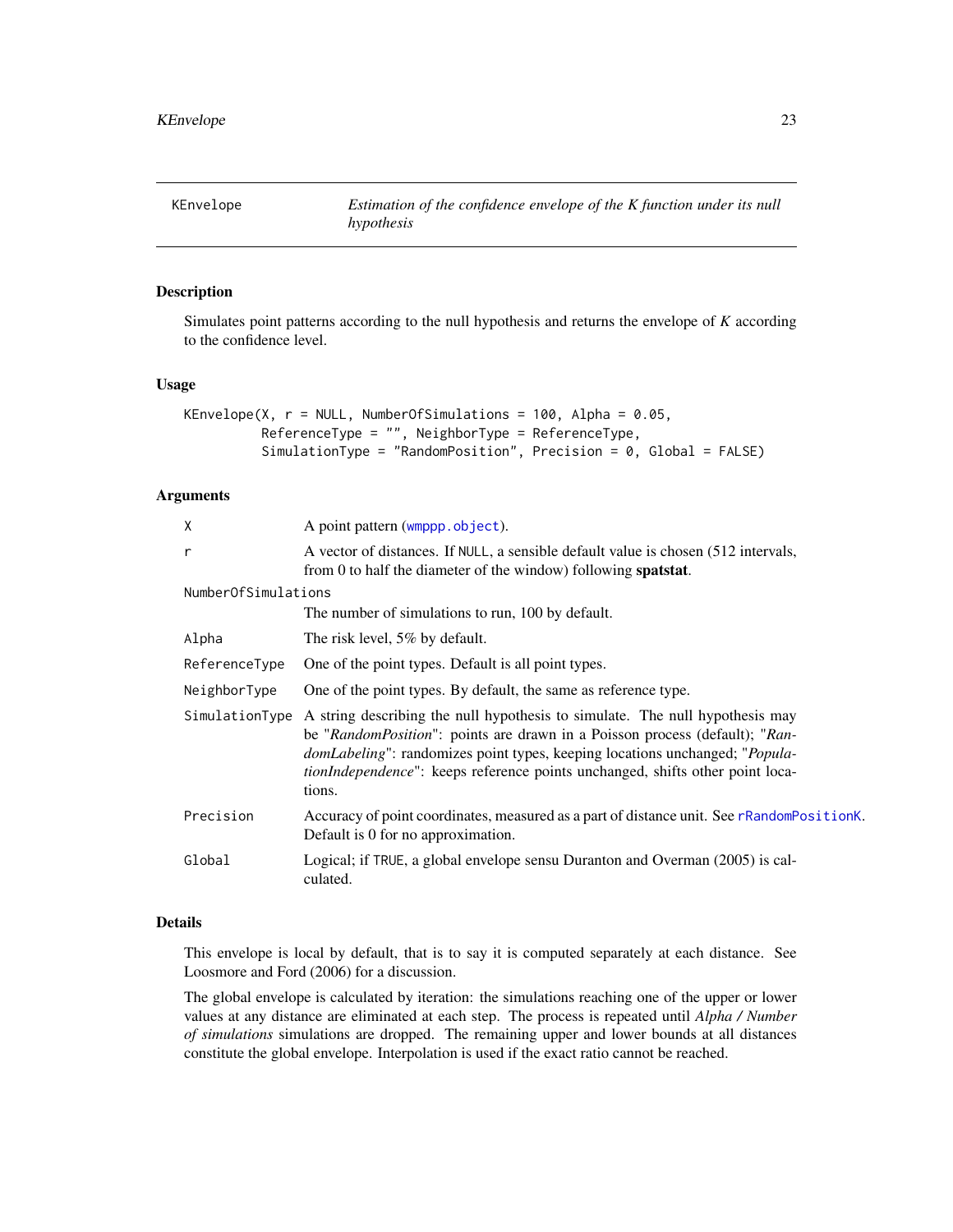#### <span id="page-23-0"></span>Value

An envelope object ([envelope](#page-0-0)). There are methods for print and plot for this class.

The fv contains the observed value of the function, its average simulated value and the confidence envelope.

## References

Duranton, G. and Overman, H. G. (2005). Testing for Localisation Using Micro-Geographic Data. *Review of Economic Studies* 72(4): 1077-1106.

Kenkel, N. C. (1988). Pattern of Self-Thinning in Jack Pine: Testing the Random Mortality Hypothesis. *Ecology* 69(4): 1017-1024.

Loosmore, N. B. and Ford, E. D. (2006). Statistical inference using the G or K point pattern spatial statistics. *Ecology* 87(8): 1925-1931.

Marcon, E. and F. Puech (2017). A typology of distance-based measures of spatial concentration. *Regional Science and Urban Economics*. 62:56-67.

Silverman, B. W. (1986). *Density estimation for statistics and data analysis*. Chapman and Hall, London.

## See Also

[Khat](#page-23-1), [rRandomPositionK](#page-54-1), [rRandomLocation](#page-53-1), [rPopulationIndependenceK](#page-48-1)

#### Examples

```
data(paracou16)
# Keep only 20% of points to run this example
X <- as.wmppp(rthin(paracou16, 0.2))
autoplot(X,
 labelSize = expression("Basal area ("\simcm^2~ ")"),
 labelColor = "Species")
# Calculate confidence envelope (should be 1000 simulations, reduced to 20 to save time)
r <- 0:30
NumberOfSimulations <- 20
# Plot the envelope
autoplot(KEnvelope(X, r, NumberOfSimulations), ./(pi*r^2) ~ r)
```
<span id="page-23-1"></span>Khat *Estimation of the K function*

## Description

Estimates the *K* function

#### Usage

```
Khat(X, r = NULL, ReferenceType = "", NeighborType = ReferenceType, CheckArguments = TRUE)
```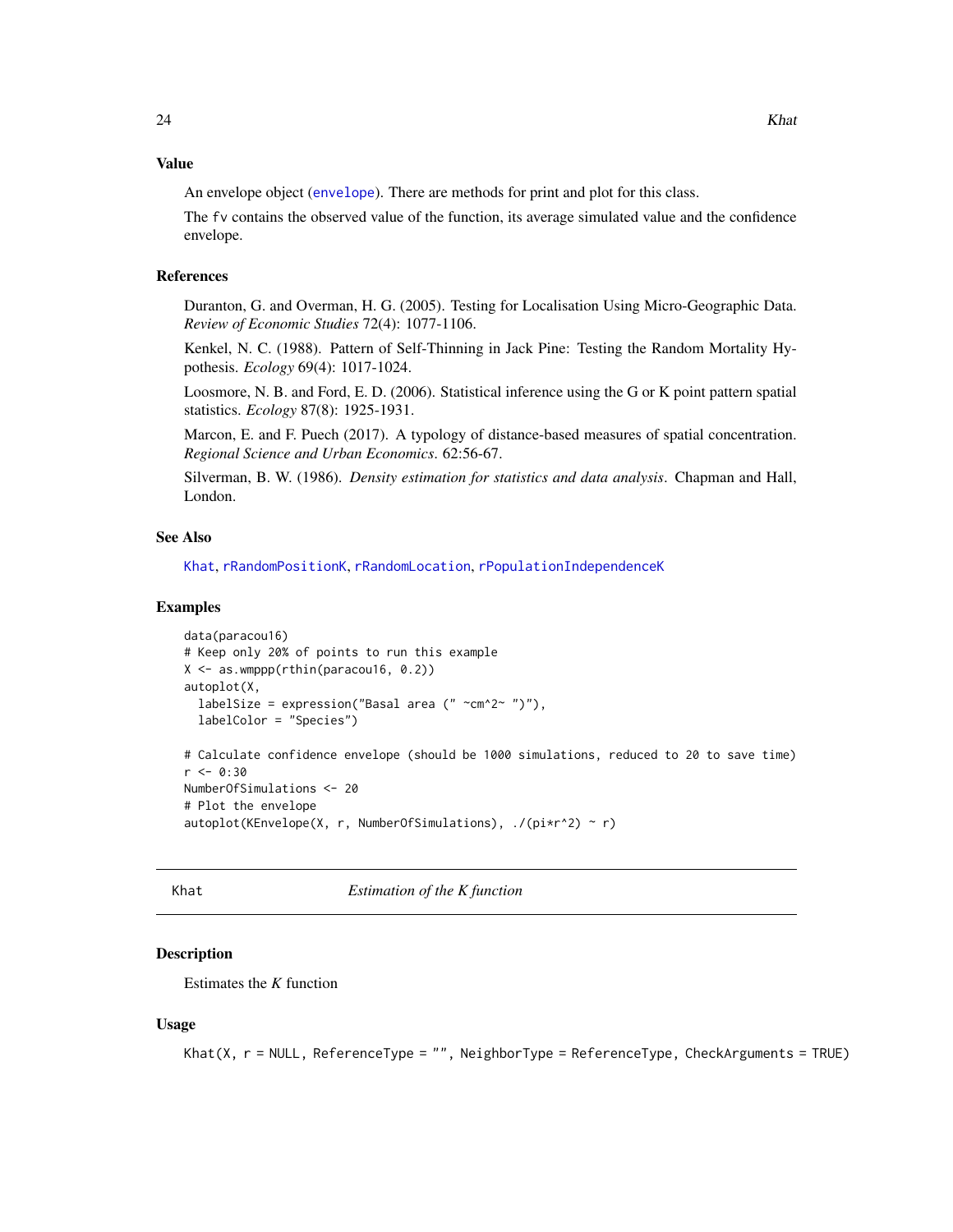#### <span id="page-24-0"></span>Khat 25

## Arguments

| X             | A weighted, marked, planar point pattern (wmppp.object).                                                                                                                                    |
|---------------|---------------------------------------------------------------------------------------------------------------------------------------------------------------------------------------------|
| r             | A vector of distances. If NULL, a sensible default value is chosen (512 intervals,<br>from 0 to half the diameter of the window) following <b>spatstat</b> .                                |
| ReferenceType | One of the point types. Default is all point types.                                                                                                                                         |
| NeighborType  | One of the point types. By default, the same as reference type.                                                                                                                             |
|               | CheckArguments Logical; if TRUE, the function arguments are verified. Should be set to FALSE to<br>save time in simulations for example, when the arguments have been checked<br>elsewhere. |

## Details

*K* is a cumulative, topographic measure of a point pattern structure.

## Value

An object of class fv, see [fv.object](#page-0-0), which can be plotted directly using [plot.fv](#page-0-0).

## Note

The computation of Khat relies on spatstat functions [Kest](#page-0-0) and [Kcross](#page-0-0).

## References

Ripley, B. D. (1976). The Foundations of Stochastic Geometry. *Annals of Probability* 4(6): 995- 998.

Ripley, B. D. (1977). Modelling Spatial Patterns. *Journal of the Royal Statistical Society B* 39(2): 172-212.

## See Also

[Lhat](#page-34-1), [KEnvelope](#page-22-1), [Ktest](#page-31-1)

## Examples

```
data(paracou16)
autoplot(paracou16)
```

```
# Calculate K
r <- 0:30
(Paracou <- Khat(paracou16, r))
```

```
# Plot (after normalization by pi.r^2)
autoplot(Paracou, ./(pi*r^2) ~ r)
```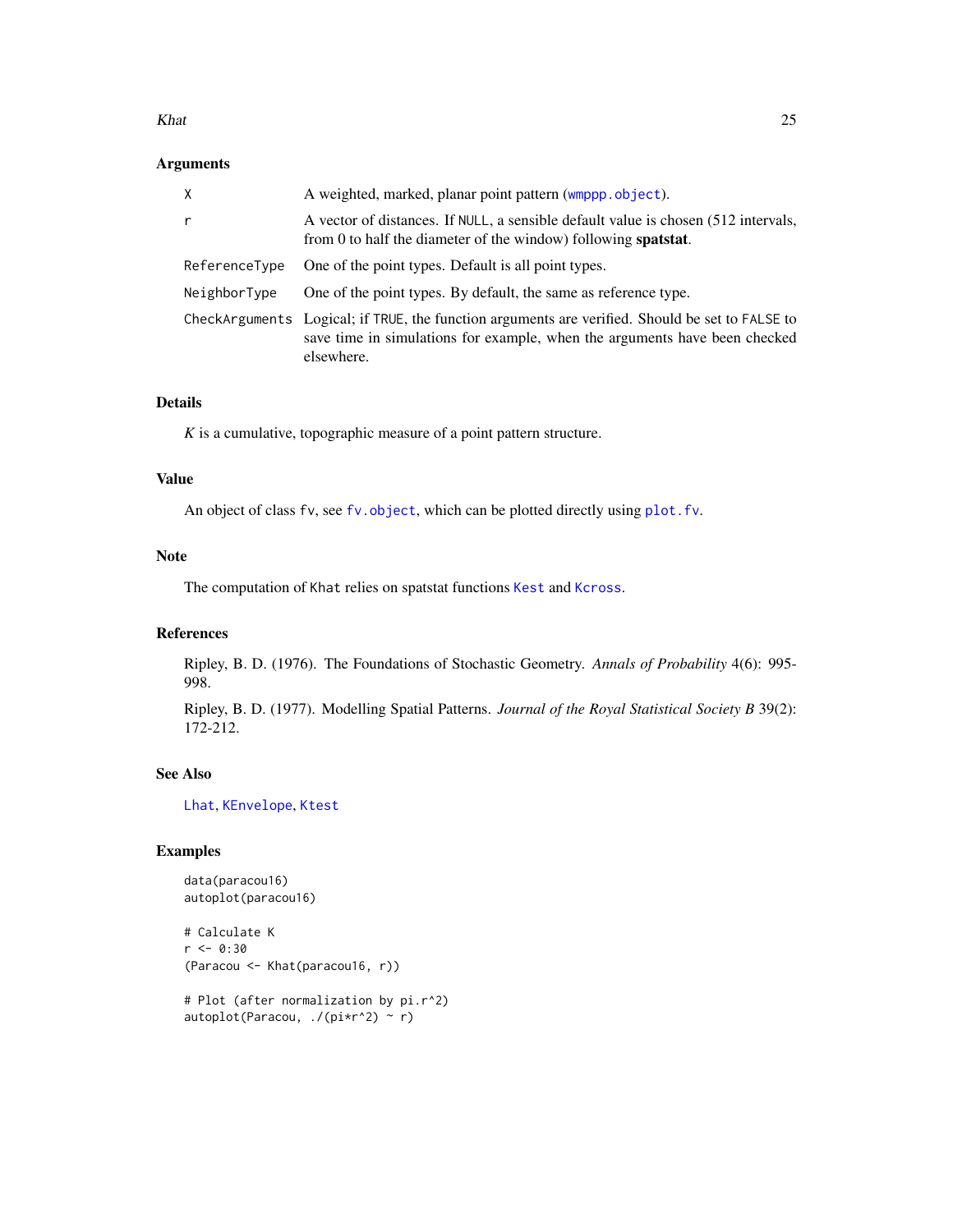<span id="page-25-1"></span><span id="page-25-0"></span>

## Description

Simulates point patterns according to the null hypothesis and returns the envelope of *Kinhom* according to the confidence level.

## Usage

```
KinhomEnvelope(X, r = NULL, NumberOfSimulations = 100, Alpha = 0.05,
           ReferenceType = "", lambda = NULL, SimulationType = "RandomPosition",
               Global = FALSE)
```
#### Arguments

| Χ                   | A point pattern (wmppp.object).                                                                                                                                                                                                                                                                                                                                                                                                                                                    |
|---------------------|------------------------------------------------------------------------------------------------------------------------------------------------------------------------------------------------------------------------------------------------------------------------------------------------------------------------------------------------------------------------------------------------------------------------------------------------------------------------------------|
| r                   | A vector of distances. If NULL, a sensible default value is chosen (512 intervals,<br>from 0 to half the diameter of the window) following <b>spatstat</b> .                                                                                                                                                                                                                                                                                                                       |
| NumberOfSimulations |                                                                                                                                                                                                                                                                                                                                                                                                                                                                                    |
|                     | The number of simulations to run.                                                                                                                                                                                                                                                                                                                                                                                                                                                  |
| Alpha               | The risk level.                                                                                                                                                                                                                                                                                                                                                                                                                                                                    |
| ReferenceType       | One of the point types. Default is all point types.                                                                                                                                                                                                                                                                                                                                                                                                                                |
| lambda              | An estimation of the point pattern density, obtained by the density, ppp func-<br>tion.                                                                                                                                                                                                                                                                                                                                                                                            |
| SimulationType      | A string describing the null hypothesis to simulate. The null hypothesis, may<br>be "RandomPosition": points are drawn in an inhomogenous Poisson process<br>(intensity is either 1 ambda or estimated from $X$ ); "RandomLocation": points<br>are redistributed across actual locations; "RandomLabeling": randomizes point<br>types, keeping locations unchanged; "PopulationIndependence": keeps refer-<br>ence points unchanged, redistributes others across actual locations. |
| Global              | Logical; if TRUE, a global envelope sensu Duranton and Overman (2005) is cal-<br>culated.                                                                                                                                                                                                                                                                                                                                                                                          |

#### Details

The random location null hypothesis is that of Duranton and Overman (2005). It is appropriate to test the univariate *Kinhom* function of a single point type, redistributing it over all point locations. It allows fixing lambda along simulations so the warning message can be ignored.

The random labeling hypothesis is appropriate for the bivariate *Kinhom* function.

The population independence hypothesis is that of Marcon and Puech (2010).

This envelope is local by default, that is to say it is computed separately at each distance. See Loosmore and Ford (2006) for a discussion.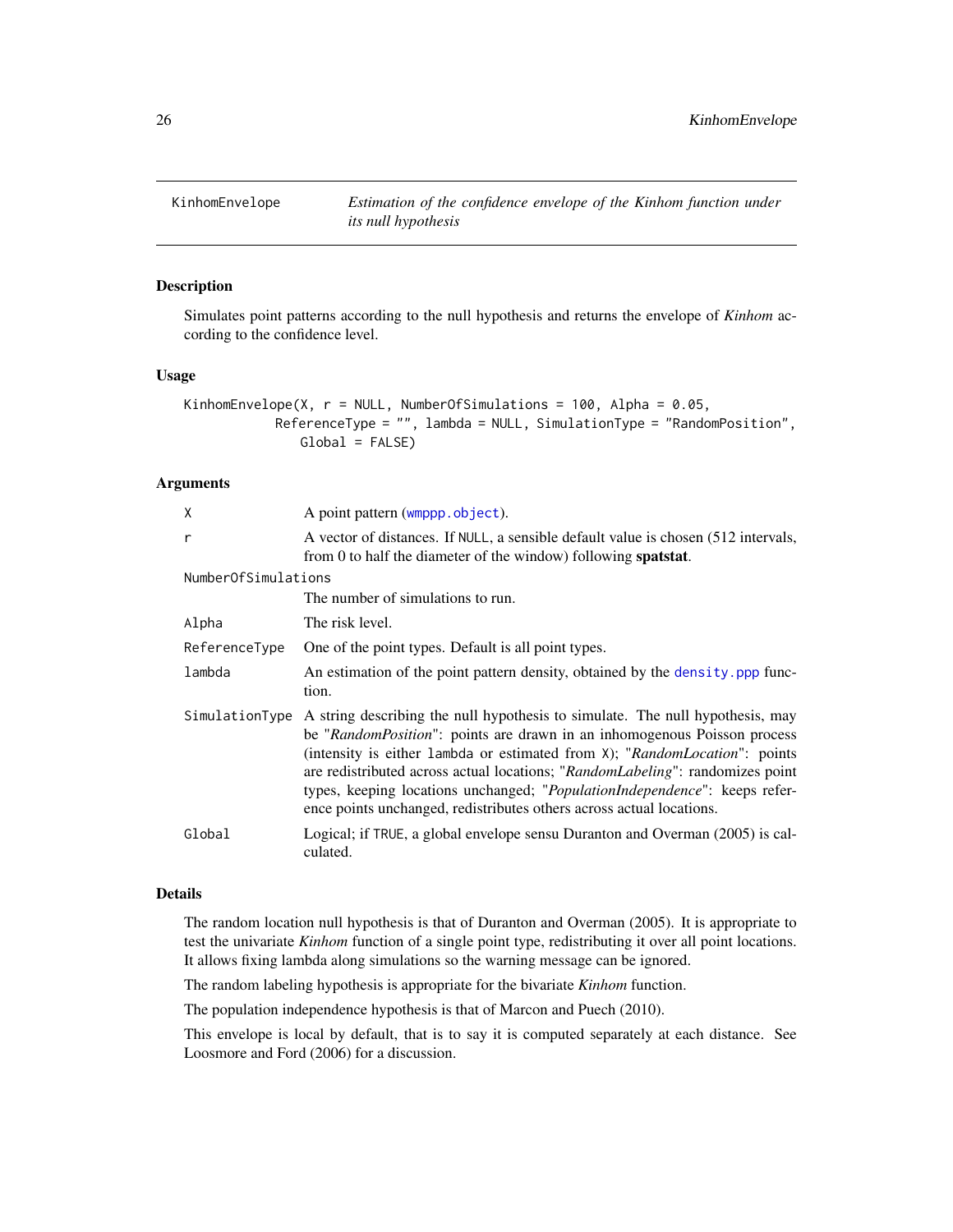#### <span id="page-26-0"></span>KinhomEnvelope 27

The global envelope is calculated by iteration: the simulations reaching one of the upper or lower values at any distance are eliminated at each step. The process is repeated until *Alpha / Number of simulations* simulations are dropped. The remaining upper and lower bounds at all distances constitute the global envelope. Interpolation is used if the exact ratio cannot be reached.

#### Value

An envelope object ([envelope](#page-0-0)). There are methods for print and plot for this class.

The fv contains the observed value of the function, its average simulated value and the confidence envelope.

#### References

Duranton, G. and Overman, H. G. (2005). Testing for Localisation Using Micro-Geographic Data. *Review of Economic Studies* 72(4): 1077-1106.

Kenkel, N. C. (1988). Pattern of Self-Thinning in Jack Pine: Testing the Random Mortality Hypothesis. *Ecology* 69(4): 1017-1024.

Loosmore, N. B. and Ford, E. D. (2006). Statistical inference using the G or K point pattern spatial statistics. *Ecology* 87(8): 1925-1931.

Marcon, E. and Puech, F. (2010). Measures of the Geographic Concentration of Industries: Improving Distance-Based Methods. *Journal of Economic Geography* 10(5): 745-762.

Marcon, E. and F. Puech (2017). A typology of distance-based measures of spatial concentration. *Regional Science and Urban Economics*. 62:56-67.

#### See Also

#### [Kinhomhat](#page-27-1)

### Examples

```
data(paracou16)
# Keep only 20% of points to run this example
X \le - as.wmppp(rthin(paracou16, 0.2))
autoplot(X,
 labelSize = expression("Basal area (" ~cm^2~ ")"),
 labelColor = "Species")
# Density of all trees
lambda <- density.ppp(X, bw.diggle(X))
plot(lambda)
V.americana <- X[X$marks$PointType=="V. Americana"]
plot(V.americana, add=TRUE)
# Calculate Kinhom according to the density of all trees
# and confidence envelope (should be 1000 simulations, reduced to 4 to save time)
r <- 0:30
NumberOfSimulations <- 4
Alpha <- .10
autoplot(KinhomEnvelope(X, r,NumberOfSimulations, Alpha, ,
    SimulationType="RandomPosition", lambda=lambda), ./(pi*r^2) ~ r)
```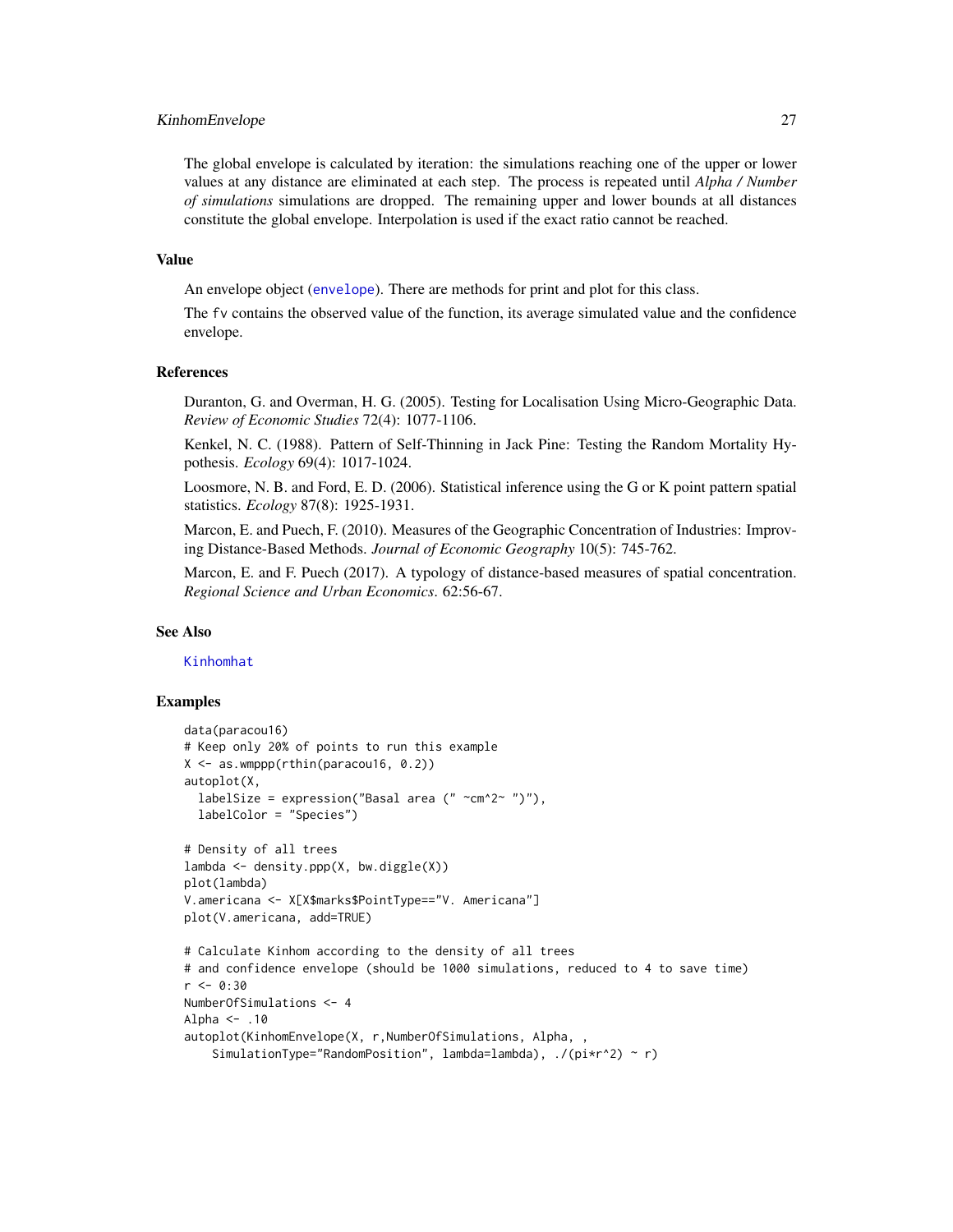<span id="page-27-1"></span><span id="page-27-0"></span>

## Description

Estimates the *Kinhom* function

### Usage

```
Kinhomhat(X, r = NULL, ReferenceType = "", lambda = NULL, CheckArguments = TRUE)
```
#### Arguments

| X             | A weighted, marked, planar point pattern (wmppp.object).                                                                                                                                    |
|---------------|---------------------------------------------------------------------------------------------------------------------------------------------------------------------------------------------|
| r             | A vector of distances. If NULL, a sensible default value is chosen (512 intervals,<br>from 0 to half the diameter of the window) following <b>spatstat</b> .                                |
| ReferenceType | One of the point types. Default is all point types.                                                                                                                                         |
| lambda        | An estimation of the point pattern density, obtained by the density. ppp func-<br>tion.                                                                                                     |
|               | CheckArguments Logical; if TRUE, the function arguments are verified. Should be set to FALSE to<br>save time in simulations for example, when the arguments have been checked<br>elsewhere. |

#### Details

*Kinhom* is a cumulative, topographic measure of an inhomogenous point pattern structure.

By default, density estimation is performed at points by [density.ppp](#page-0-0) using the optimal bandwith ([bw.diggle](#page-0-0)). It can be calculated separately (see example), including at pixels if the point pattern is too large for the default estimation to succeed, and provided as the argument lambda: Arbia et al. (2012) for example use another point pattern as a reference to estimate density.

Bivariate *Kinhom* is not currently supported.

## Value

An object of class fv, see fv. object, which can be plotted directly using plot. fv.

## Note

The computation of Kinhomhat relies on spatstat functions [Kinhom](#page-0-0), [density.ppp](#page-0-0) and [bw.diggle](#page-0-0).

## References

Baddeley, A. J., J. Moller, et al. (2000). Non- and semi-parametric estimation of interaction in inhomogeneous point patterns. *Statistica Neerlandica* 54(3): 329-350.

Arbia, G., G. Espa, et al. (2012). Clusters of firms in an inhomogeneous space: The high-tech industries in Milan. *Economic Modelling* 29(1): 3-11.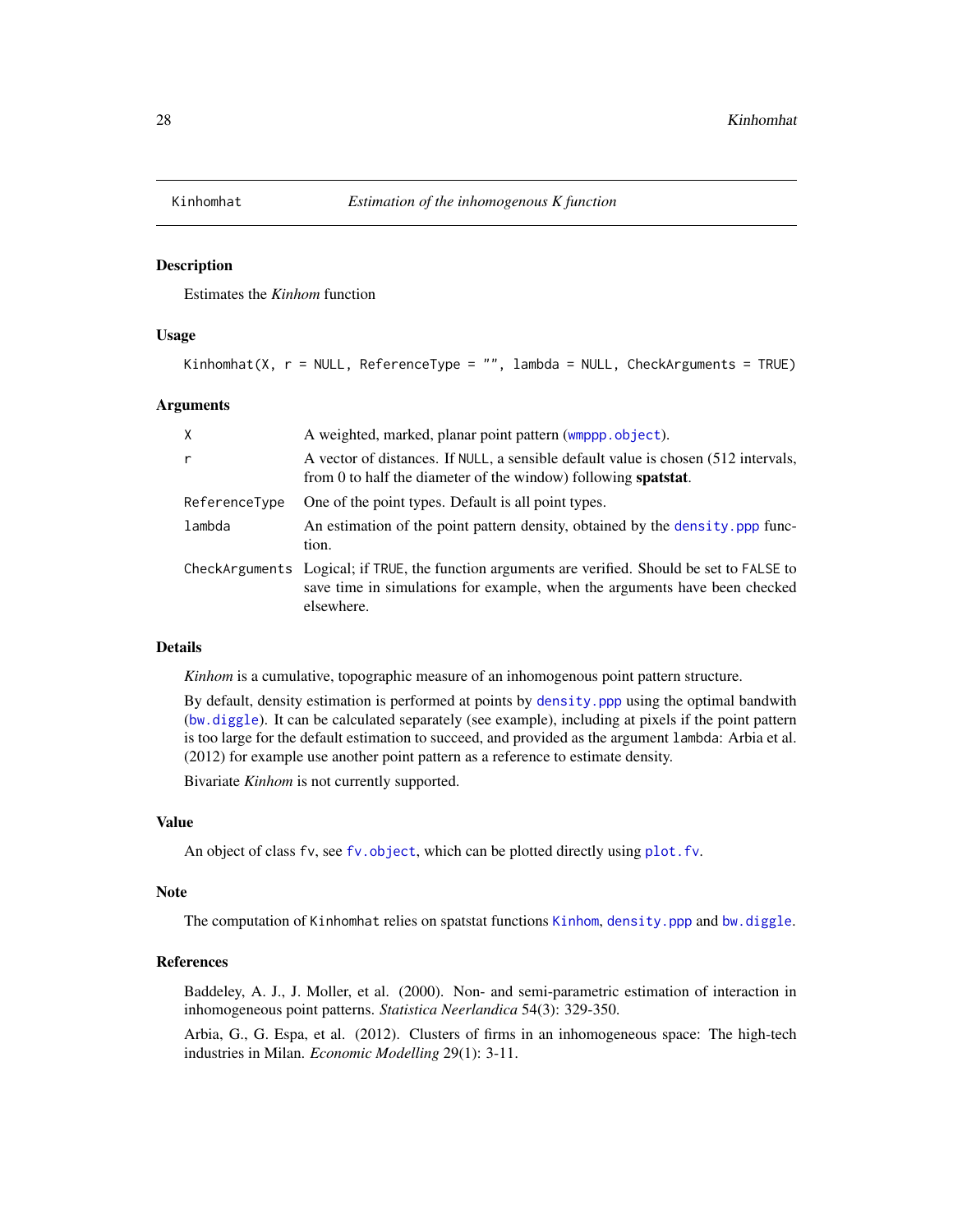## <span id="page-28-0"></span>KmmEnvelope 29

## See Also

[KinhomEnvelope](#page-25-1), [Kinhom](#page-0-0)

## Examples

data(paracou16)

```
# Density of all trees
lambda <- density.ppp(paracou16, bw.diggle(paracou16))
plot(lambda)
# Reduce the point pattern to one type of trees
V.americana <- paracou16[paracou16$marks$PointType=="V. Americana"]
plot(V.americana, add=TRUE)
# Calculate Kinhom according to the density of all trees
r <- 0:30
autoplot(Kinhomhat(paracou16, r, "V. Americana", lambda), ./(pi*r^2) ~ r)
```

| KmmEnvelope | Estimation of the confidence envelope of the Lmm function under its |
|-------------|---------------------------------------------------------------------|
|             | null hypothesis                                                     |

## Description

Simulates point patterns according to the null hypothesis and returns the envelope of *Lmm* according to the confidence level.

## Usage

```
KmmEnvelope(X, r = NULL, NumberOfSimulations = 100, Alpha = 0.05, ReferenceType = "",
            Global = FALSE)
```
#### Arguments

| $\mathsf{X}$        | A point pattern (wmppp.object).                                                                                                                              |  |
|---------------------|--------------------------------------------------------------------------------------------------------------------------------------------------------------|--|
| $\mathsf{r}$        | A vector of distances. If NULL, a sensible default value is chosen (512 intervals,<br>from 0 to half the diameter of the window) following <b>spatstat</b> . |  |
| NumberOfSimulations |                                                                                                                                                              |  |
|                     | The number of simulations to run, 100 by default.                                                                                                            |  |
| Alpha               | The risk level, 5% by default.                                                                                                                               |  |
| ReferenceType       | One of the point types. Others are ignored. Default is all point types.                                                                                      |  |
| Global              | Logical; if TRUE, a global envelope sensu Duranton and Overman (2005) is cal-<br>culated.                                                                    |  |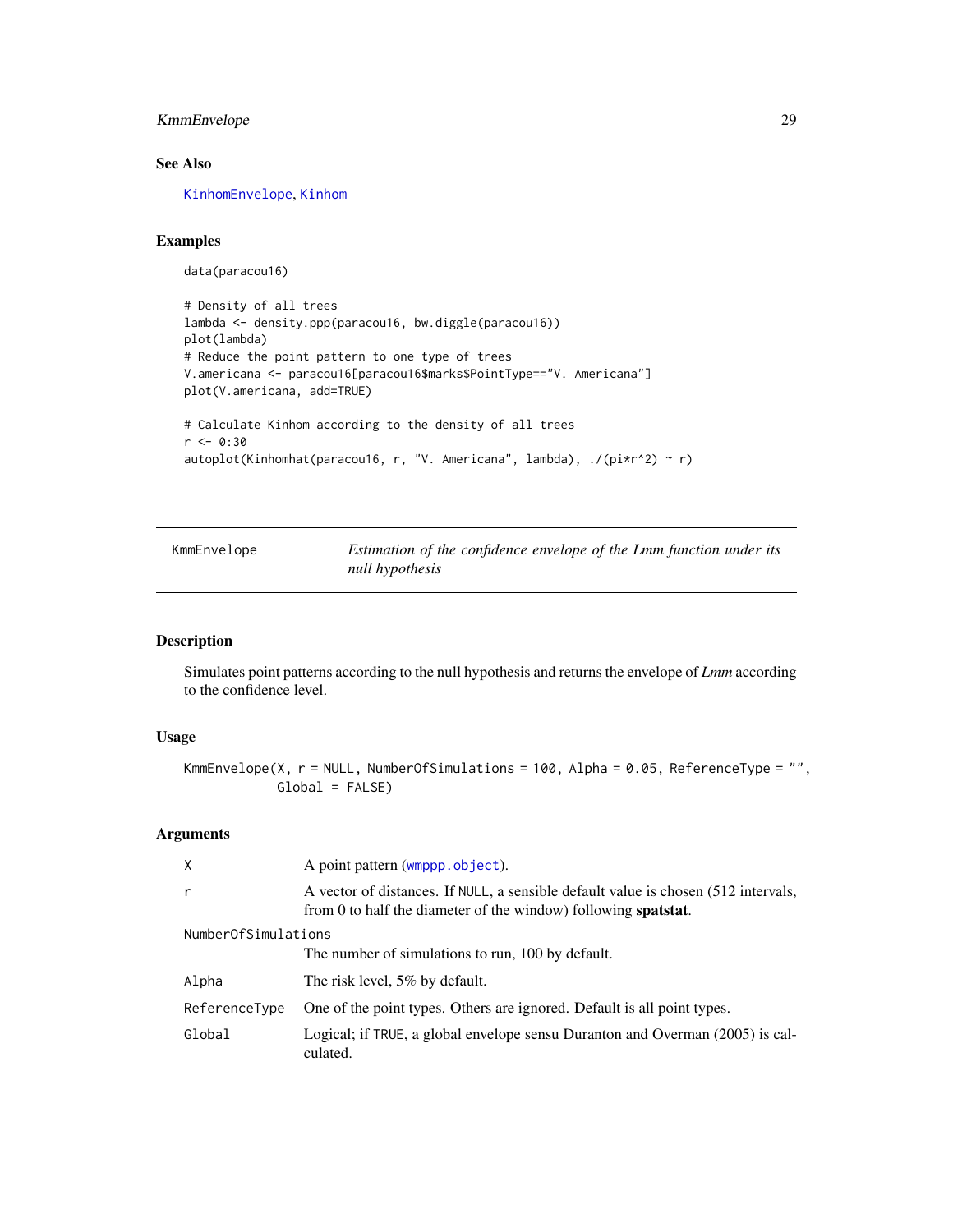## Details

This envelope is local by default, that is to say it is computed separately at each distance. See Loosmore and Ford (2006) for a discussion.

The global envelope is calculated by iteration: the simulations reaching one of the upper or lower values at any distance are eliminated at each step. The process is repeated until *Alpha / Number of simulations* simulations are dropped. The remaining upper and lower bounds at all distances constitute the global envelope. Interpolation is used if the exact ratio cannot be reached.

## Value

An envelope object ([envelope](#page-0-0)). There are methods for print and plot for this class.

The fv contains the observed value of the function, its average simulated value and the confidence envelope.

## References

Duranton, G. and Overman, H. G. (2005). Testing for Localisation Using Micro-Geographic Data. *Review of Economic Studies* 72(4): 1077-1106.

Kenkel, N. C. (1988). Pattern of Self-Thinning in Jack Pine: Testing the Random Mortality Hypothesis. *Ecology* 69(4): 1017-1024.

Loosmore, N. B. and Ford, E. D. (2006). Statistical inference using the G or K point pattern spatial statistics. *Ecology* 87(8): 1925-1931.

Marcon, E. and F. Puech (2017). A typology of distance-based measures of spatial concentration. *Regional Science and Urban Economics*. 62:56-67.

## See Also

## [Kmmhat](#page-30-1)

#### Examples

```
data(paracou16)
# Keep only 20% of points to run this example
X <- as.wmppp(rthin(paracou16, 0.2))
autoplot(X,
  labelSize = expression("Basal area (" ~cm^2~ ")"),
  labelColor = "Species")
# Calculate confidence envelope (should be 1000 simulations, reduced to 4 to save time)
r <- seq(0, 30, 2)
```
NumberOfSimulations <- 4

```
Alpha <- .10
autoplot(KmmEnvelope(X, r, NumberOfSimulations, Alpha), ./(pi*r^2) ~ r)
```
<span id="page-29-0"></span>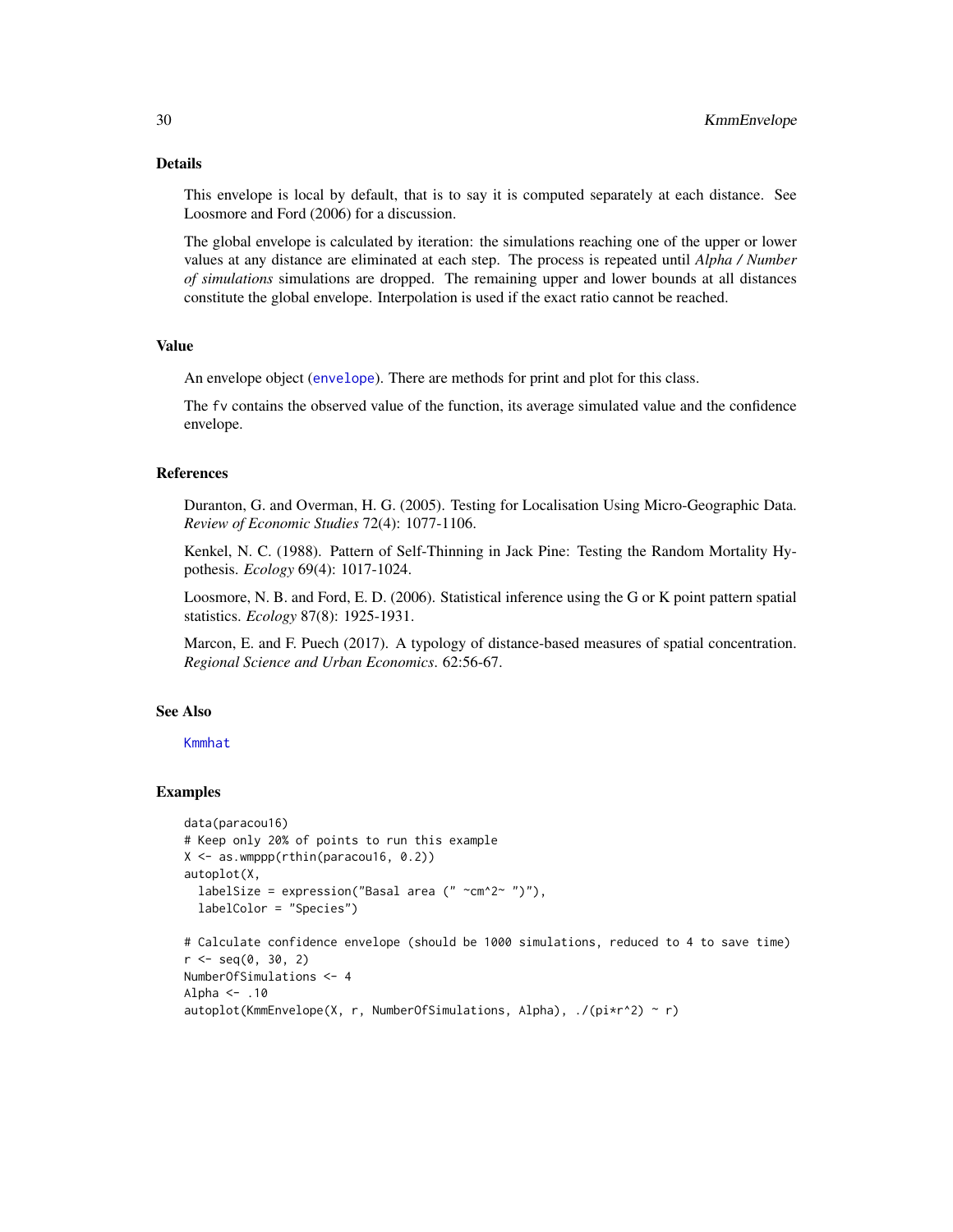<span id="page-30-1"></span><span id="page-30-0"></span>

### Description

Estimates of the *Kmm* function

## Usage

```
Kmmhat(X, r = NULL, ReferenceType = "", CheckArguments = TRUE)
```
## Arguments

| X             | A weighted, marked, planar point pattern (wmppp.object).                                                                                                                                    |
|---------------|---------------------------------------------------------------------------------------------------------------------------------------------------------------------------------------------|
| $\mathsf{r}$  | A vector of distances. If NULL, a sensible default value is chosen (512 intervals,<br>from 0 to half the diameter of the window) following <b>spatstat</b> .                                |
| ReferenceType | One of the point types. Others are ignored. Default is all point types.                                                                                                                     |
|               | CheckArguments Logical; if TRUE, the function arguments are verified. Should be set to FALSE to<br>save time in simulations for example, when the arguments have been checked<br>elsewhere. |

## Details

The *Kmm* function is used to test the independence of marks.

## Value

An object of class fv, see [fv.object](#page-0-0), which can be plotted directly using [plot.fv](#page-0-0).

## Note

The function is computed using [markcorrint](#page-0-0) in spatstat.

## References

Penttinen, A., Stoyan, D. and Henttonen, H. M. (1992). Marked Point Processes in Forest Statistics. *Forest Science* 38(4): 806-824.

Penttinen, A. (2006). Statistics for Marked Point Patterns. in *The Yearbook of the Finnish Statistical Society*. The Finnish Statistical Society, Helsinki: 70-91.

## See Also

[Lmmhat](#page-37-1), [LmmEnvelope](#page-35-1), [markcorrint](#page-0-0)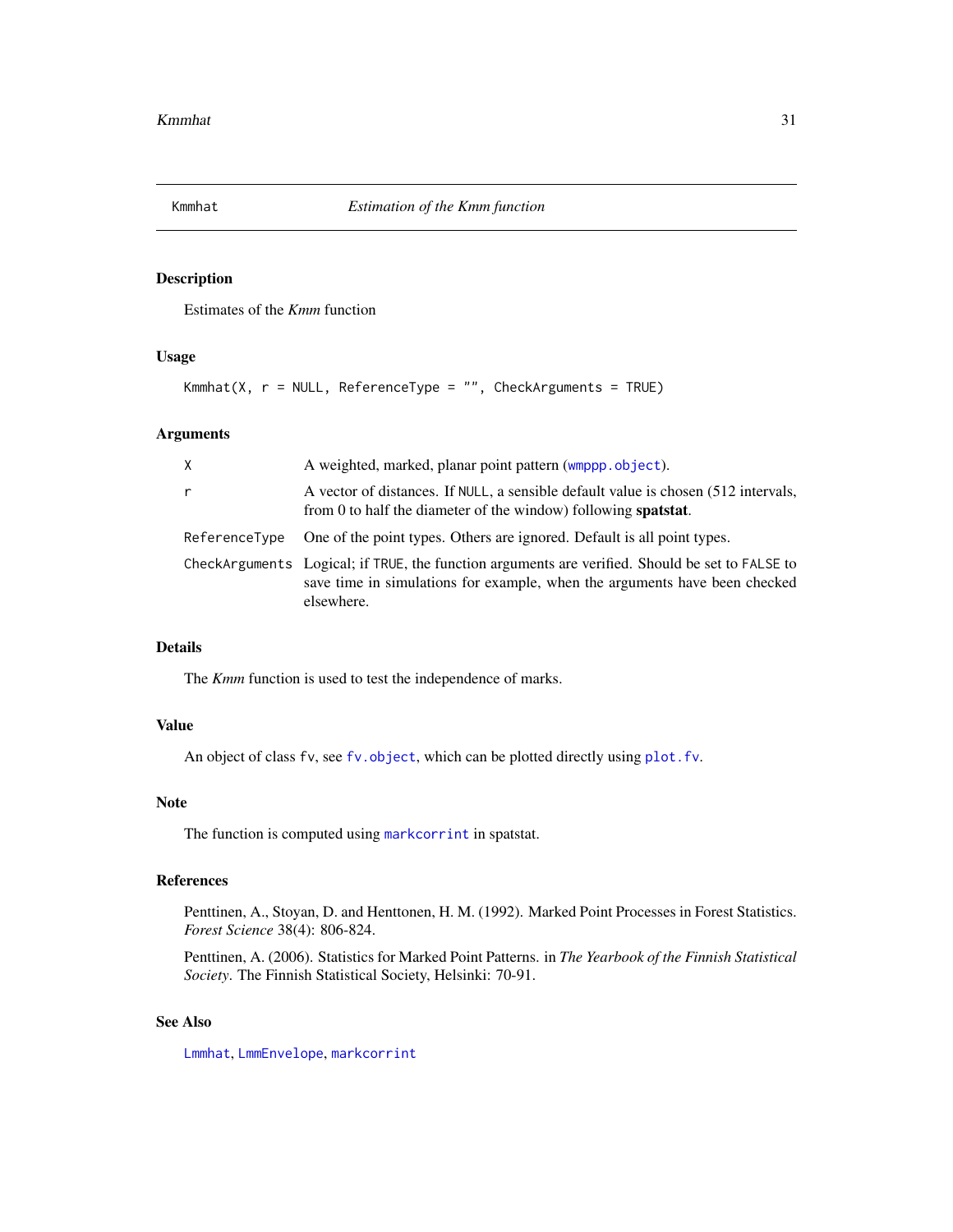## Examples

```
data(paracou16)
# Keep only 50% of points to run this example
X <- as.wmppp(rthin(paracou16, 0.5))
autoplot(X,
  labelSize = expression("Basal area (" \simcm^2~ ")"),
  labelColor = "Species")
# Calculate Kmm
r <- seq(0, 30, 2)(Paracou <- Kmmhat(X, r))
# Plot
autoplot(Paracou, ./(pi*r^2) ~ r)
```
<span id="page-31-1"></span>Ktest *Test of a point pattern against Complete Spatial Randomness*

## Description

Tests the point pattern against CSR using values of the *K* function

#### Usage

Ktest(X, r)

### Arguments

| A point pattern (ppp. object). Marks are ignored. The window must be a rect-<br>angle sensu spatstat (tested by is rectangle). |
|--------------------------------------------------------------------------------------------------------------------------------|
| A vector of distances.                                                                                                         |

## Details

The test returns the risk to reject CSR erroneously, i.e. the p-value of the test, based on the distribution of the *K* function.

## Value

A p-value.

#### Author(s)

Gabriel Lang <Gabriel.Lang@agroparistech.fr>, Eric Marcon<Eric.Marcon@agroparistech.fr>

<span id="page-31-0"></span>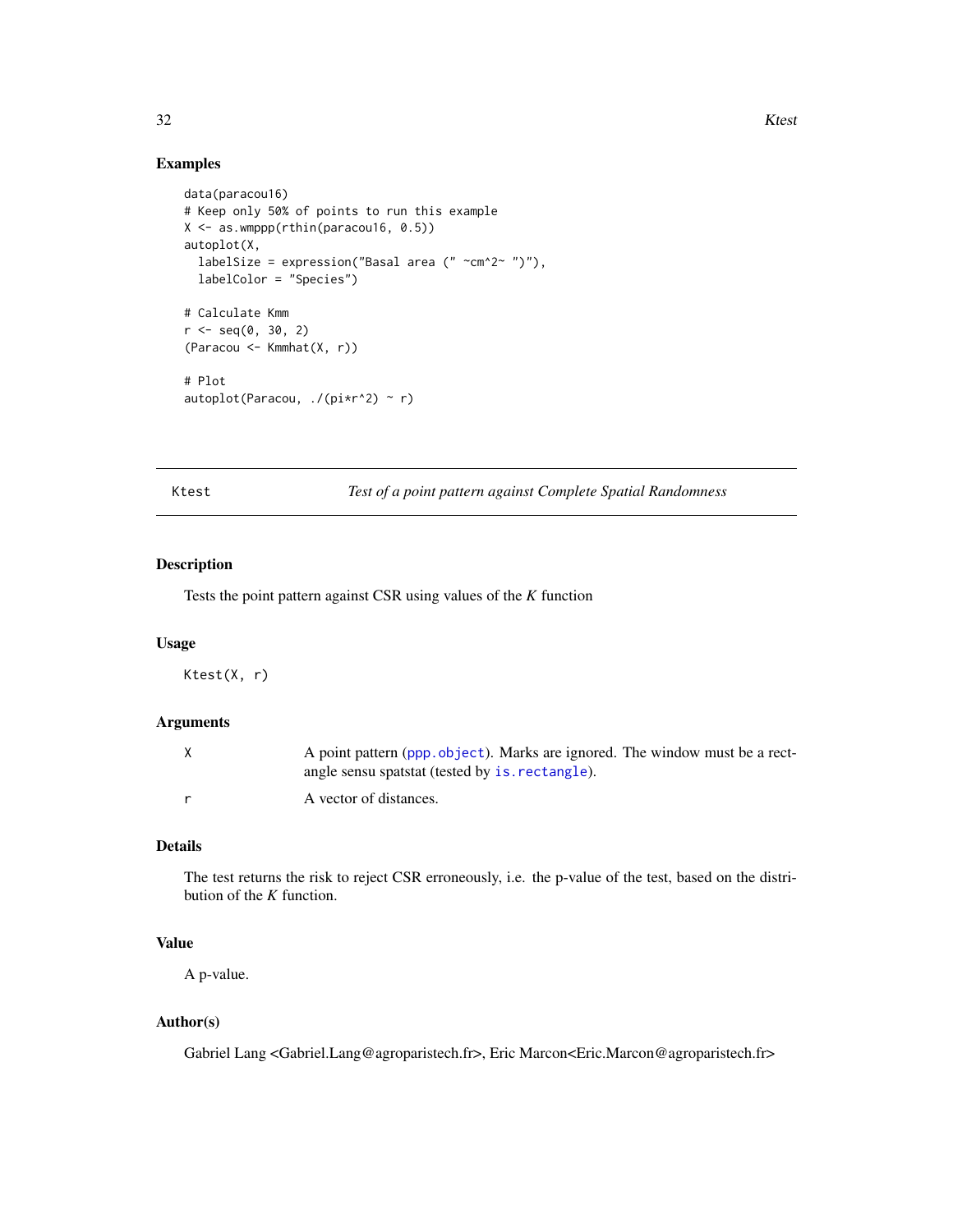#### <span id="page-32-0"></span>LEnvelope 33

## References

Lang, G. and Marcon, E. (2013). Testing randomness of spatial point patterns with the Ripley statistic. *ESAIM: Probability and Statistics.* 17: 767-788.

Marcon, E., S. Traissac, and Lang, G. (2013). A Statistical Test for Ripley's Function Rejection of Poisson Null Hypothesis. *ISRN Ecology* 2013(Article ID 753475): 9.

## See Also

[Khat](#page-23-1), [GoFtest](#page-15-1)

## Examples

```
# Simulate a Matern (Neyman Scott) point pattern
nclust <- function(x0, y0, radius, n) {
  return(runifdisc(n, radius, centre=c(x0, y0)))
}
X <- rNeymanScott(20, 0.1, nclust, radius=0.2, n=5)
autoplot(as.wmppp(X))
# Test it
Ktest(X, r=seq(0.1, .5, .1))
```
<span id="page-32-1"></span>

| LEnvelope | Estimation of the confidence envelope of the L function under its null |
|-----------|------------------------------------------------------------------------|
|           | hypothesis                                                             |

## Description

Simulates point patterns according to the null hypothesis and returns the envelope of *L* according to the confidence level.

#### Usage

```
LEnvelope(X, r = NULL, NumberOfSimulations = 100, Alpha = 0.05,
       ReferenceType = "", NeighborType = "", SimulationType = "RandomPosition",
          Precision = 0, Global = FALSE)
```
## Arguments

| X                   | A point pattern (wmppp.object).                                                                                                                              |  |
|---------------------|--------------------------------------------------------------------------------------------------------------------------------------------------------------|--|
| r                   | A vector of distances. If NULL, a sensible default value is chosen (512 intervals,<br>from 0 to half the diameter of the window) following <b>spatstat</b> . |  |
| NumberOfSimulations |                                                                                                                                                              |  |
|                     | The number of simulations to run, 100 by default.                                                                                                            |  |
| Alpha               | The risk level, 5% by default.                                                                                                                               |  |
| ReferenceType       | One of the point types. Default is all point types.                                                                                                          |  |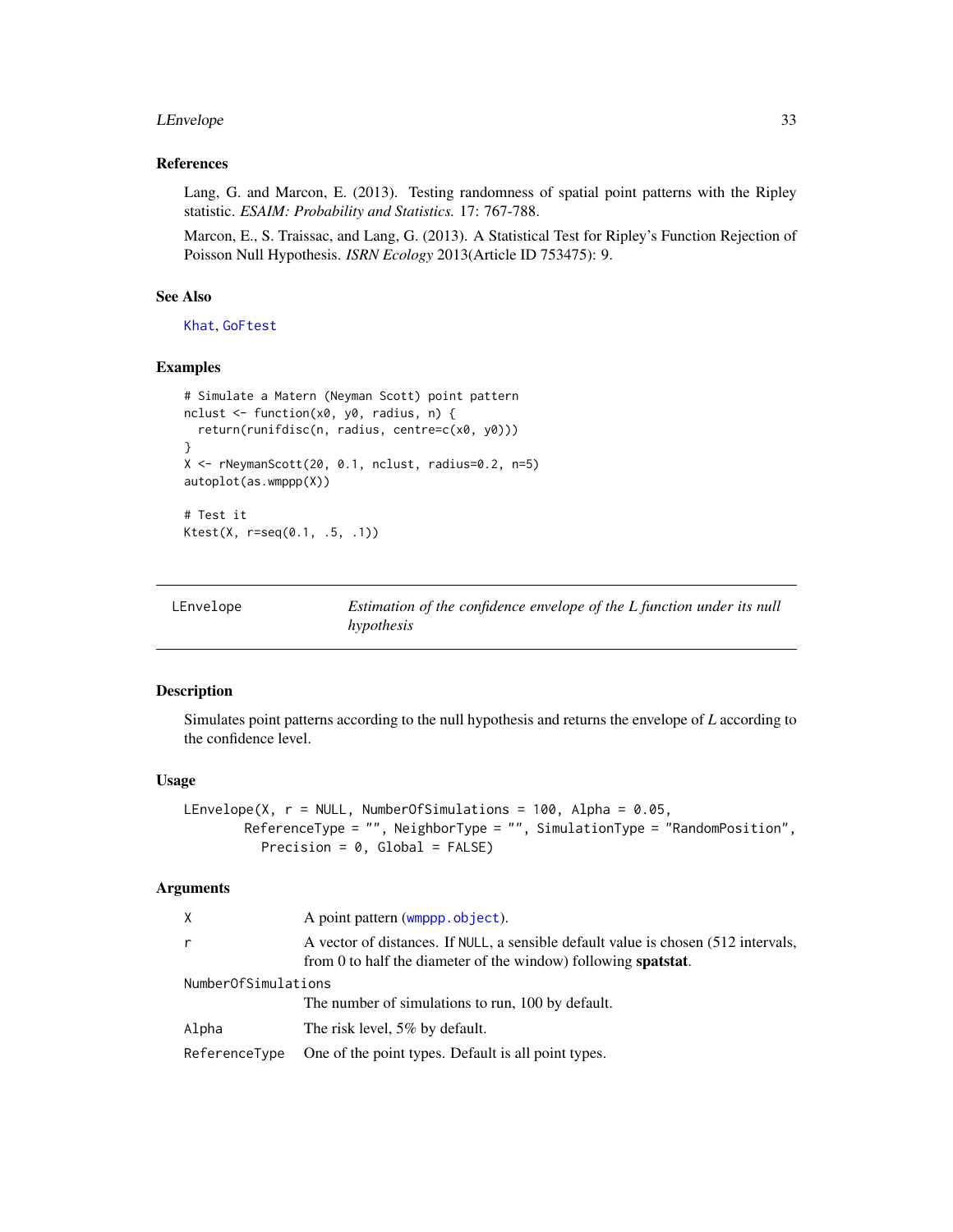<span id="page-33-0"></span>

| NeighborType | One of the point types. Default is all point types.                                                                                                                                                                                                                                                                                                                     |
|--------------|-------------------------------------------------------------------------------------------------------------------------------------------------------------------------------------------------------------------------------------------------------------------------------------------------------------------------------------------------------------------------|
|              | SimulationType A string describing the null hypothesis to simulate. The null hypothesis may<br>be "RandomPosition": points are drawn in a Poisson process (default); "Ran-<br><i>domLabeling</i> ": randomizes point types, keeping locations unchanged; " <i>Popula</i> -<br>tionIndependence": keeps reference points unchanged, randomizes other point<br>locations. |
| Precision    | Accuracy of point coordinates, measured as a part of distance unit. See rRandomPositionK.<br>Default is 0 for no approximation.                                                                                                                                                                                                                                         |
| Global       | Logical; if TRUE, a global envelope sensu Duranton and Overman (2005) is cal-<br>culated.                                                                                                                                                                                                                                                                               |

## Details

This envelope is local by default, that is to say it is computed separately at each distance. See Loosmore and Ford (2006) for a discussion.

The global envelope is calculated by iteration: the simulations reaching one of the upper or lower values at any distance are eliminated at each step. The process is repeated until *Alpha / Number of simulations* simulations are dropped. The remaining upper and lower bounds at all distances constitute the global envelope. Interpolation is used if the exact ratio cannot be reached.

## Value

An envelope object ([envelope](#page-0-0)). There are methods for print and plot for this class.

The fv contains the observed value of the function, its average simulated value and the confidence envelope.

#### References

Duranton, G. and Overman, H. G. (2005). Testing for Localisation Using Micro-Geographic Data. *Review of Economic Studies* 72(4): 1077-1106.

Kenkel, N. C. (1988). Pattern of Self-Thinning in Jack Pine: Testing the Random Mortality Hypothesis. *Ecology* 69(4): 1017-1024.

Loosmore, N. B. and Ford, E. D. (2006). Statistical inference using the G or K point pattern spatial statistics. *Ecology* 87(8): 1925-1931.

Marcon, E. and F. Puech (2017). A typology of distance-based measures of spatial concentration. *Regional Science and Urban Economics*. 62:56-67.

#### See Also

[Khat](#page-23-1)

## Examples

```
data(paracou16)
# Keep only 20% of points to run this example
X \leq - as.wmppp(rthin(paracou16, 0.2))
autoplot(X,
```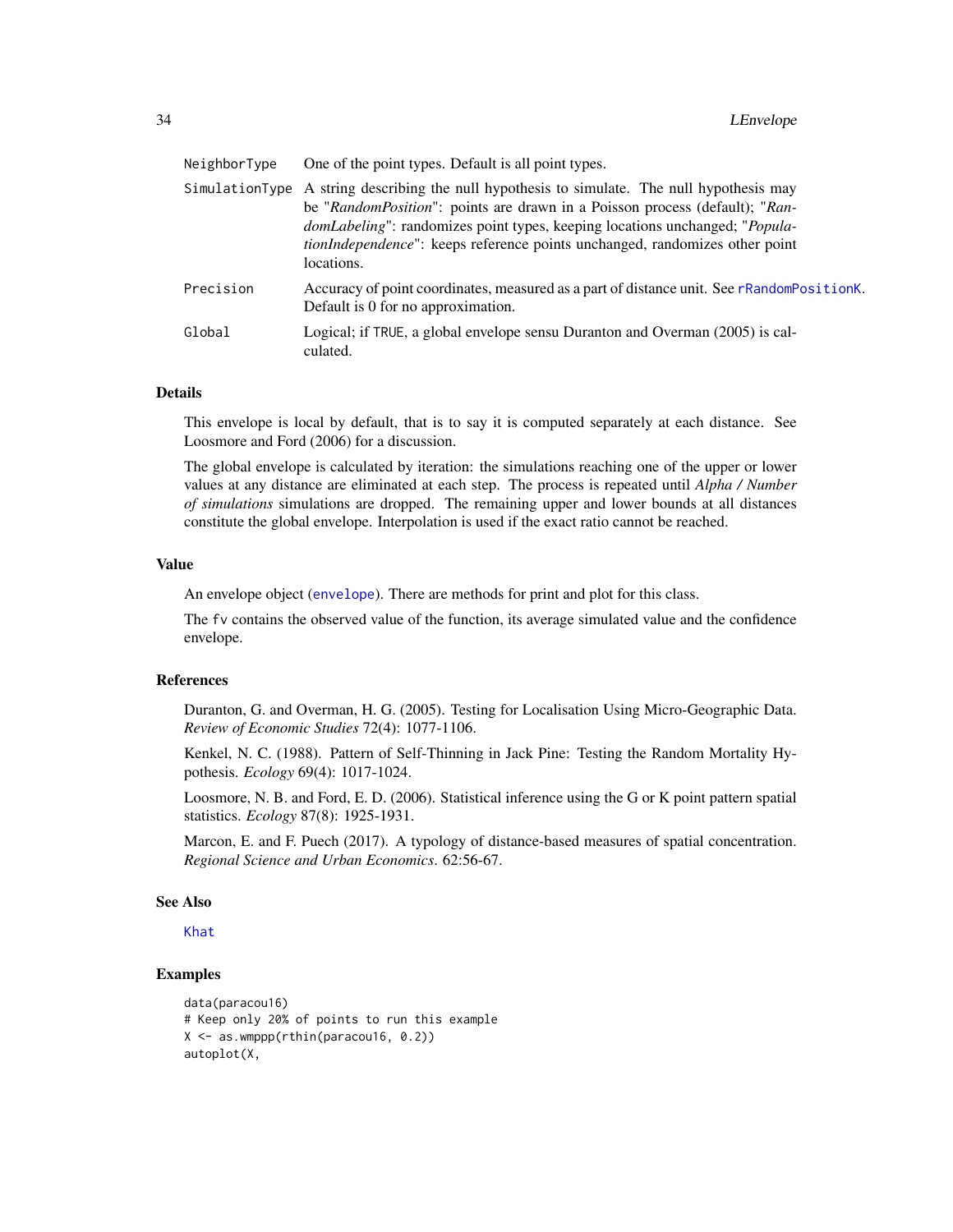#### <span id="page-34-0"></span>Lhat 35

```
labelSize = expression("Basal area (" \simcm^2~ ")"),
  labelColor = "Species")
# Calculate confidence envelope (should be 1000 simulations, reduced to 20 to save time)
r <- 0:30
NumberOfSimulations <- 20
# Plot the envelope
autoplot(LEnvelope(X, r, NumberOfSimulations))
```
<span id="page-34-1"></span>Lhat *Estimation of the L function*

## Description

Estimates the *L* function

## Usage

```
Lhat(X, r = NULL, ReferenceType = "", NeighborType = "", CheckArguments = TRUE)
```
## Arguments

| X             | A weighted, marked, planar point pattern (wmppp.object).                                                                                                                                    |
|---------------|---------------------------------------------------------------------------------------------------------------------------------------------------------------------------------------------|
| r             | A vector of distances. If NULL, a sensible default value is chosen (512 intervals,<br>from 0 to half the diameter of the window) following <b>spatstat</b> .                                |
| ReferenceType | One of the point types. Default is all point types.                                                                                                                                         |
| NeighborType  | One of the point types. Default is all point types.                                                                                                                                         |
|               | CheckArguments Logical; if TRUE, the function arguments are verified. Should be set to FALSE to<br>save time in simulations for example, when the arguments have been checked<br>elsewhere. |

## Details

*L* is the normalized version of *K*:  $L(r) = \sqrt{\frac{K}{\pi}} - r$ .

#### Value

An object of class fv, see [fv.object](#page-0-0), which can be plotted directly using plot. fv.

#### Note

*L* was originally defined as  $L(r) = \sqrt{\frac{K}{\pi}}$ . It has been used as  $L(r) = \sqrt{\frac{K}{\pi}} - r$  in a part of the literature because this normalization is easier to plot.

#### References

Besag, J. E. (1977). Comments on Ripley's paper. *Journal of the Royal Statistical Society B* 39(2): 193-195.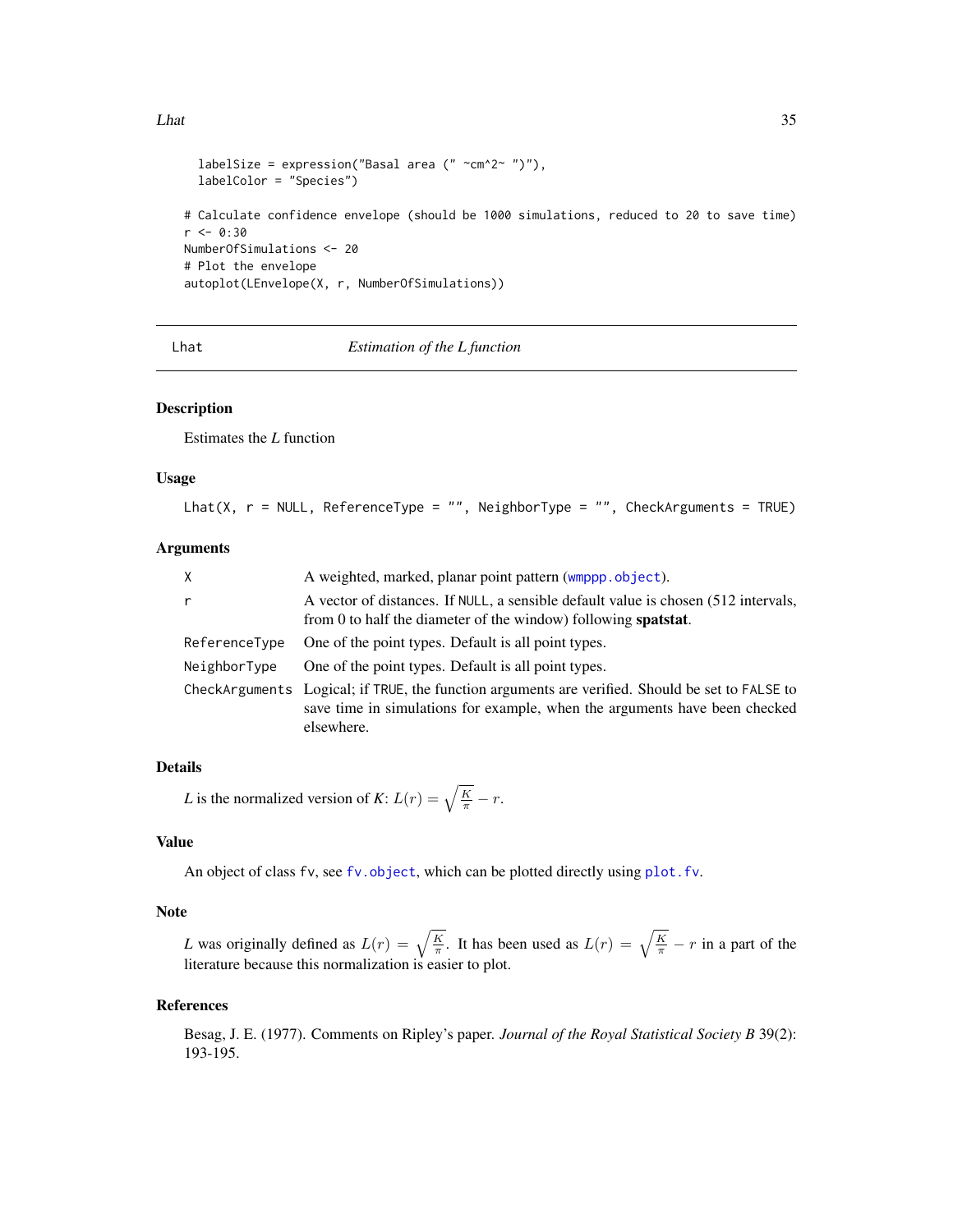## See Also

[Khat](#page-23-1), [LEnvelope](#page-32-1)

## Examples

data(paracou16) autoplot(paracou16)

# Calculate L  $r$  <- 0:30 (Paracou <- Lhat(paracou16, r)) # Plot autoplot(Paracou)

<span id="page-35-1"></span>

| LmmEnvelope | Estimation of the confidence envelope of the Lmm function under its |
|-------------|---------------------------------------------------------------------|
|             | null hypothesis                                                     |

## Description

Simulates point patterns according to the null hypothesis and returns the envelope of *Lmm* according to the confidence level.

## Usage

```
LmmEnvelope(X, r = NULL, NumberOfSimulations = 100, Alpha = 0.05, ReferenceType = "",
            Global = FALSE)
```
## Arguments

| X                   | A weighted, marked, planar point pattern (wmppp.object).                                                                                                     |
|---------------------|--------------------------------------------------------------------------------------------------------------------------------------------------------------|
| r                   | A vector of distances. If NULL, a sensible default value is chosen (512 intervals,<br>from 0 to half the diameter of the window) following <b>spatstat</b> . |
| NumberOfSimulations |                                                                                                                                                              |
|                     | The number of simulations to run, 100 by default.                                                                                                            |
| Alpha               | The risk level, 5% by default.                                                                                                                               |
| ReferenceType       | One of the point types. Others are ignored. Default is all point types.                                                                                      |
| Global              | Logical; if TRUE, a global envelope sensu Duranton and Overman (2005) is cal-<br>culated.                                                                    |

<span id="page-35-0"></span>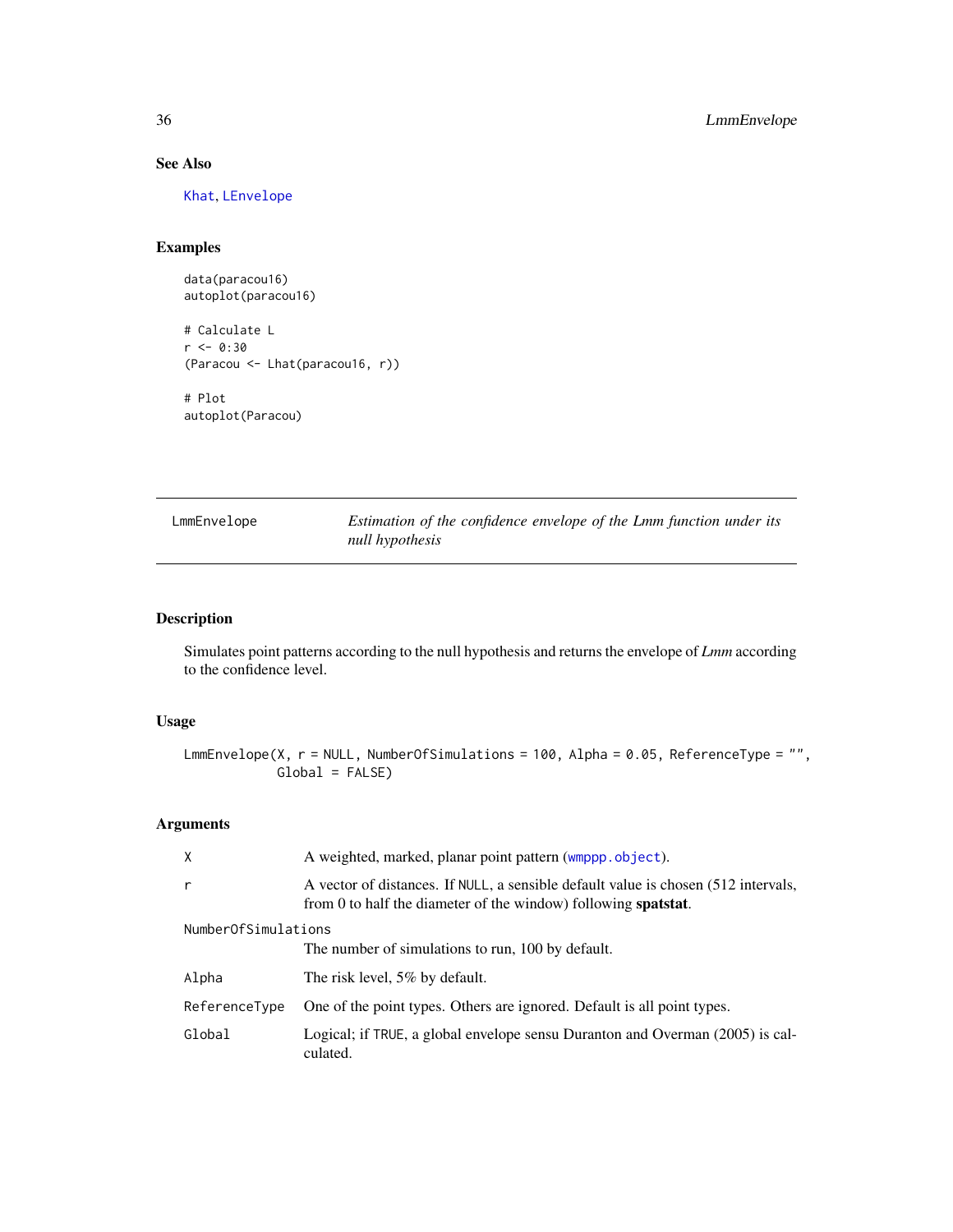#### <span id="page-36-0"></span>LmmEnvelope 37

#### Details

This envelope is local by default, that is to say it is computed separately at each distance. See Loosmore and Ford (2006) for a discussion.

The global envelope is calculated by iteration: the simulations reaching one of the upper or lower values at any distance are eliminated at each step. The process is repeated until *Alpha / Number of simulations* simulations are dropped. The remaining upper and lower bounds at all distances constitute the global envelope. Interpolation is used if the exact ratio cannot be reached.

## Value

An envelope object ([envelope](#page-0-0)). There are methods for print and plot for this class.

The fv contains the observed value of the function, its average simulated value and the confidence envelope.

## References

Duranton, G. and Overman, H. G. (2005). Testing for Localisation Using Micro-Geographic Data. *Review of Economic Studies* 72(4): 1077-1106.

Kenkel, N. C. (1988). Pattern of Self-Thinning in Jack Pine: Testing the Random Mortality Hypothesis. *Ecology* 69(4): 1017-1024.

Loosmore, N. B. and Ford, E. D. (2006). Statistical inference using the G or K point pattern spatial statistics. *Ecology* 87(8): 1925-1931.

Marcon, E. and F. Puech (2017). A typology of distance-based measures of spatial concentration. *Regional Science and Urban Economics*. 62:56-67.

## See Also

## [Lmmhat](#page-37-1)

#### Examples

```
data(paracou16)
# Keep only 20% of points to run this example
X <- as.wmppp(rthin(paracou16, 0.2))
autoplot(X,
  labelSize = expression("Basal area (" ~cm^2~ ")"),
  labelColor = "Species")
```

```
# Calculate confidence envelope (should be 1000 simulations, reduced to 4 to save time)
r <- seq(0, 30, 2)
NumberOfSimulations <- 4
Alpha <- .10
autoplot(LmmEnvelope(X, r, NumberOfSimulations, Alpha))
```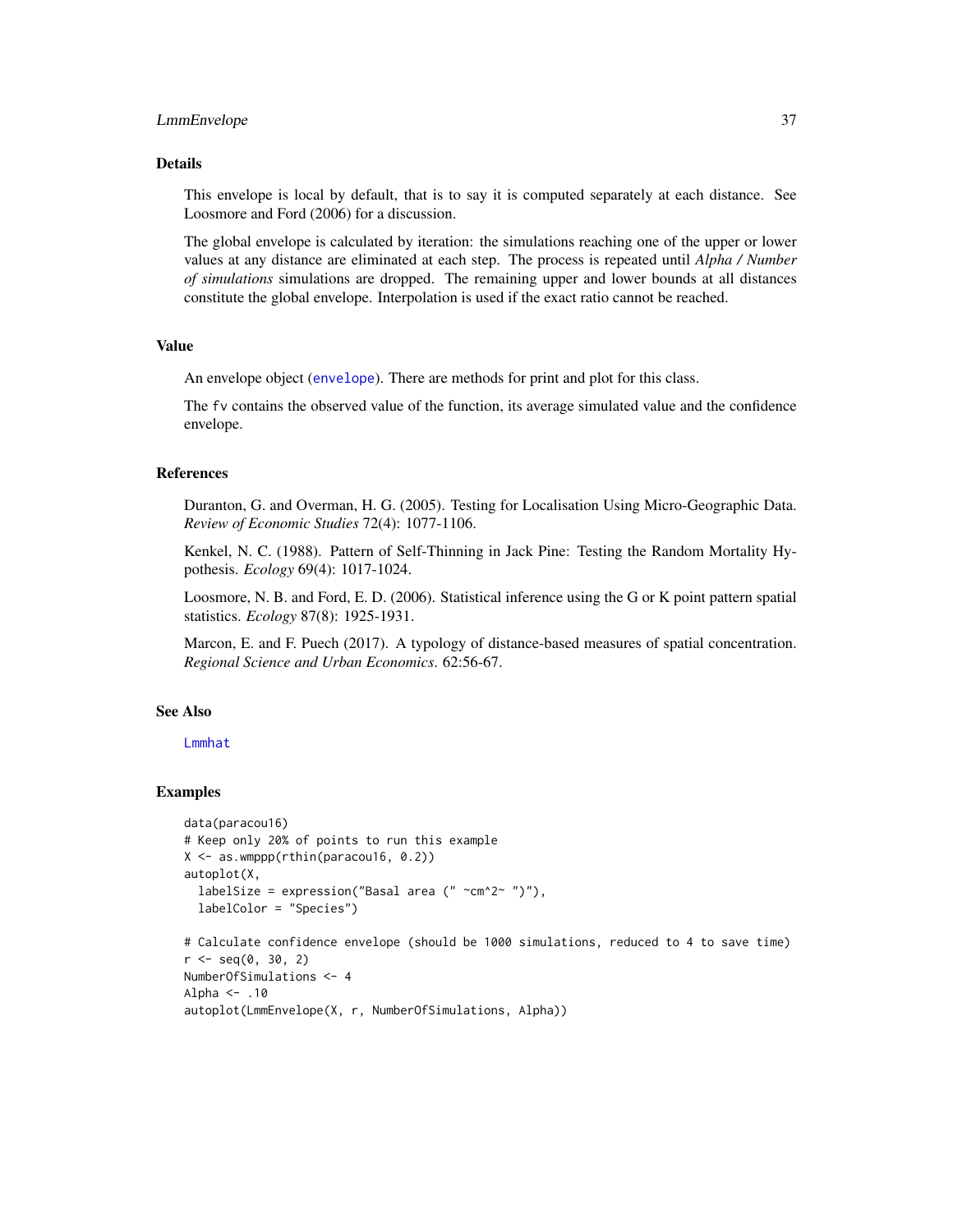<span id="page-37-1"></span><span id="page-37-0"></span>

## Description

Estimates the *Lmm* function

## Usage

 $Lmmhat(X, r = NULL, ReferenceType = "", CheckArguments = TRUE)$ 

## Arguments

| Χ             | A weighted, marked, planar point pattern (wmppp.object).                                                                                                                                    |
|---------------|---------------------------------------------------------------------------------------------------------------------------------------------------------------------------------------------|
| r             | A vector of distances. If NULL, a sensible default value is chosen (512 intervals,<br>from $0$ to half the diameter of the window) following <b>spatstat</b> .                              |
| ReferenceType | One of the point types. Others are ignored. Default is all point types.                                                                                                                     |
|               | CheckArguments Logical; if TRUE, the function arguments are verified. Should be set to FALSE to<br>save time in simulations for example, when the arguments have been checked<br>elsewhere. |

## Details

*Lmm* is the normalized version of *Kmm*:  $Lmm(r) = \sqrt{\frac{Kmm}{\pi}} - r$ .

## Value

An object of class fv, see fv. object, which can be plotted directly using plot. fv.

#### References

Penttinen, A., Stoyan, D. and Henttonen, H. M. (1992). Marked Point Processes in Forest Statistics. *Forest Science* 38(4): 806-824.

Espa, G., Giuliani, D. and Arbia, G. (2010). Weighting Ripley's K-function to account for the firm dimension in the analysis of spatial concentration. *Discussion Papers*, 12/2010. Universita di Trento, Trento: 26.

## See Also

[Kmmhat](#page-30-1), [LmmEnvelope](#page-35-1)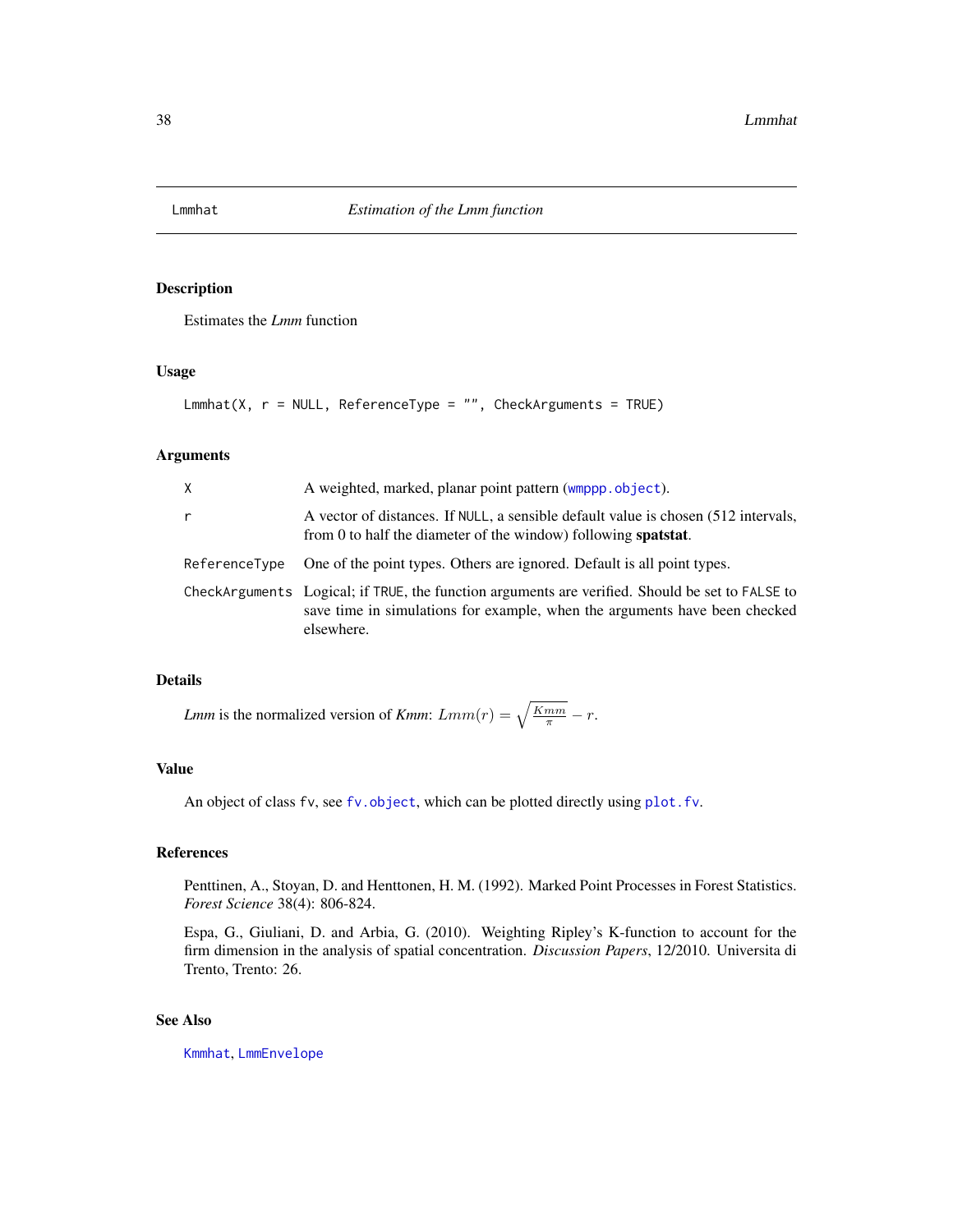## <span id="page-38-0"></span>MEnvelope 39

## Examples

```
data(paracou16)
# Keep only 50% of points to run this example
X <- as.wmppp(rthin(paracou16, 0.5))
autoplot(X,
  labelSize = expression("Basal area (" ~cm^2~ ")"),
  labelColor = "Species")
# Calculate Lmm
r < - seq(0, 30, 2)
(Paracou <- Lmmhat(X, r))
# Plot
autoplot(Paracou)
```
<span id="page-38-1"></span>

Estimation of the confidence envelope of the M function under its null *hypothesis*

## Description

Simulates point patterns according to the null hypothesis and returns the envelope of *M* according to the confidence level.

## Usage

```
MEnvelope(X, r = NULL, NumberOfSimulations = 100, Alpha = 0.05,
          ReferenceType, NeighborType = ReferenceType,
        CaseControl = FALSE, SimulationType = "RandomLocation", Global = FALSE)
```
#### Arguments

| X                   | A point pattern (wmppp.object) or a Dtable object.                                                                                                                                                                                                             |
|---------------------|----------------------------------------------------------------------------------------------------------------------------------------------------------------------------------------------------------------------------------------------------------------|
| r                   | A vector of distances. If NULL, a default value is set: 32 unequally spaced values<br>are used up to half the maximum distance between points $d_m$ . The first value is<br>0, first steps are small $(d_m/200)$ then incresase progressively up to $d_m/20$ . |
| NumberOfSimulations |                                                                                                                                                                                                                                                                |
|                     | The number of simulations to run, 100 by default.                                                                                                                                                                                                              |
| Alpha               | The risk level, 5% by default.                                                                                                                                                                                                                                 |
| ReferenceType       | One of the point types.                                                                                                                                                                                                                                        |
| NeighborType        | One of the point types, equal to the reference type by default to caculate univari-<br>ate M.                                                                                                                                                                  |
| CaseControl         | Logical; if TRUE, the case-control version of $M$ is computed. ReferenceType<br>points are cases, <i>NeighborType</i> points are controls.                                                                                                                     |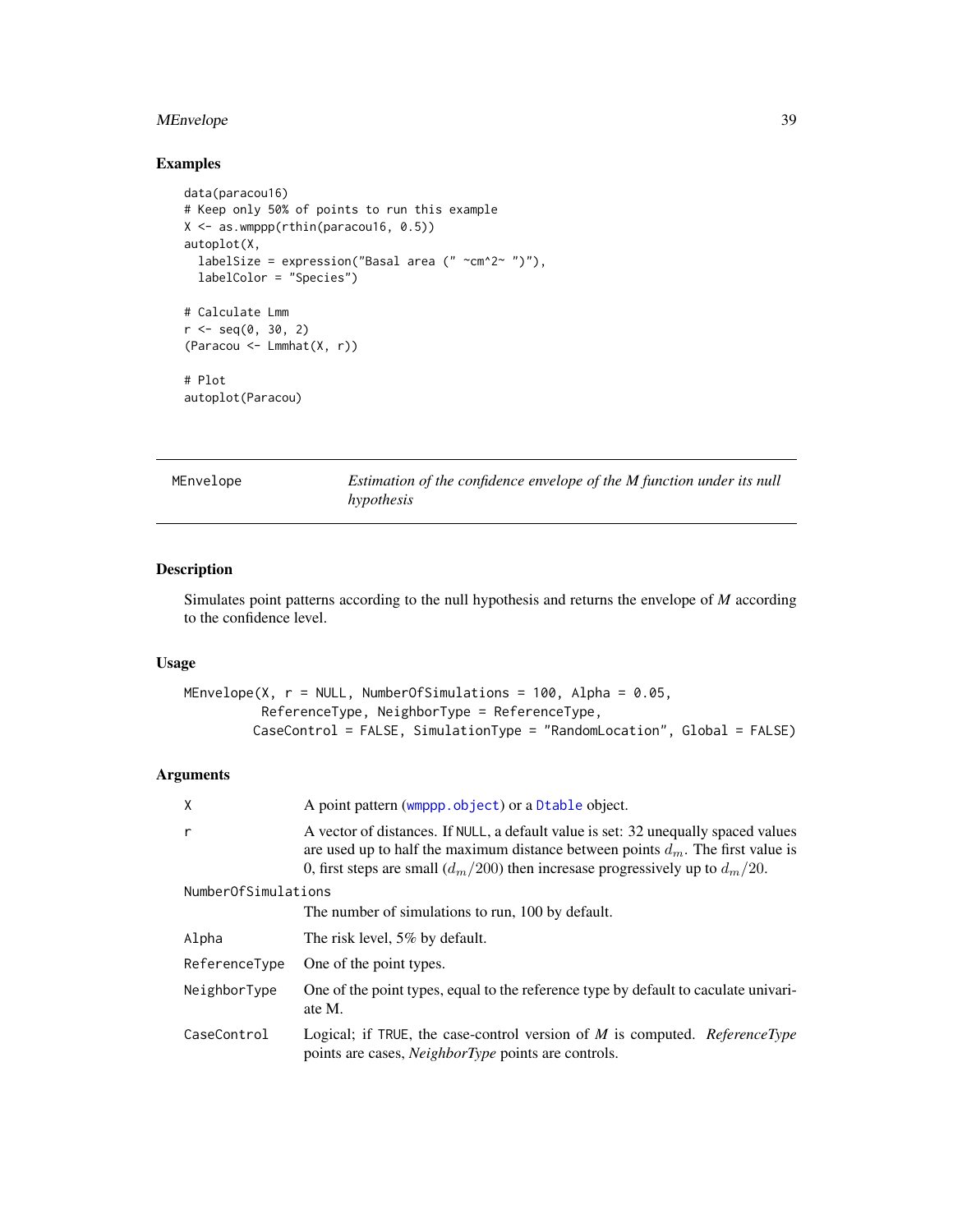<span id="page-39-0"></span>

|        | SimulationType A string describing the null hypothesis to simulate. The null hypothesis may |
|--------|---------------------------------------------------------------------------------------------|
|        | be "RandomLocation": points are redistributed on the actual locations (default);            |
|        | "RandomLabeling": randomizes point types, keeping locations and weights un-                 |
|        | changed; " <i>PopulationIndependence</i> ": keeps reference points unchanged, ran-          |
|        | domizes other point locations.                                                              |
| Global | Logical; if TRUE, a global envelope sensu Duranton and Overman (2005) is cal-               |

## Details

culated.

This envelope is local by default, that is to say it is computed separately at each distance. See Loosmore and Ford (2006) for a discussion.

The global envelope is calculated by iteration: the simulations reaching one of the upper or lower values at any distance are eliminated at each step. The process is repeated until *Alpha / Number of simulations* simulations are dropped. The remaining upper and lower bounds at all distances constitute the global envelope. Interpolation is used if the exact ratio cannot be reached.

#### Value

An envelope object ([envelope](#page-0-0)). There are methods for print and plot for this class.

The fv contains the observed value of the function, its average simulated value and the confidence envelope.

#### References

Duranton, G. and Overman, H. G. (2005). Testing for Localisation Using Micro-Geographic Data. *Review of Economic Studies* 72(4): 1077-1106.

Kenkel, N. C. (1988). Pattern of Self-Thinning in Jack Pine: Testing the Random Mortality Hypothesis. *Ecology* 69(4): 1017-1024.

Loosmore, N. B. and Ford, E. D. (2006). Statistical inference using the G or K point pattern spatial statistics. *Ecology* 87(8): 1925-1931.

Marcon, E. and F. Puech (2017). A typology of distance-based measures of spatial concentration. *Regional Science and Urban Economics*. 62:56-67.

#### See Also

[Mhat](#page-42-1)

#### Examples

```
data(paracou16)
# Keep only 50% of points to run this example
X <- as.wmppp(rthin(paracou16, 0.5))
autoplot(X,
 labelSize = expression("Basal area (" \simcm^2~ ")"),
 labelColor = "Species")
```
# Calculate confidence envelope (should be 1000 simulations, reduced to 4 to save time)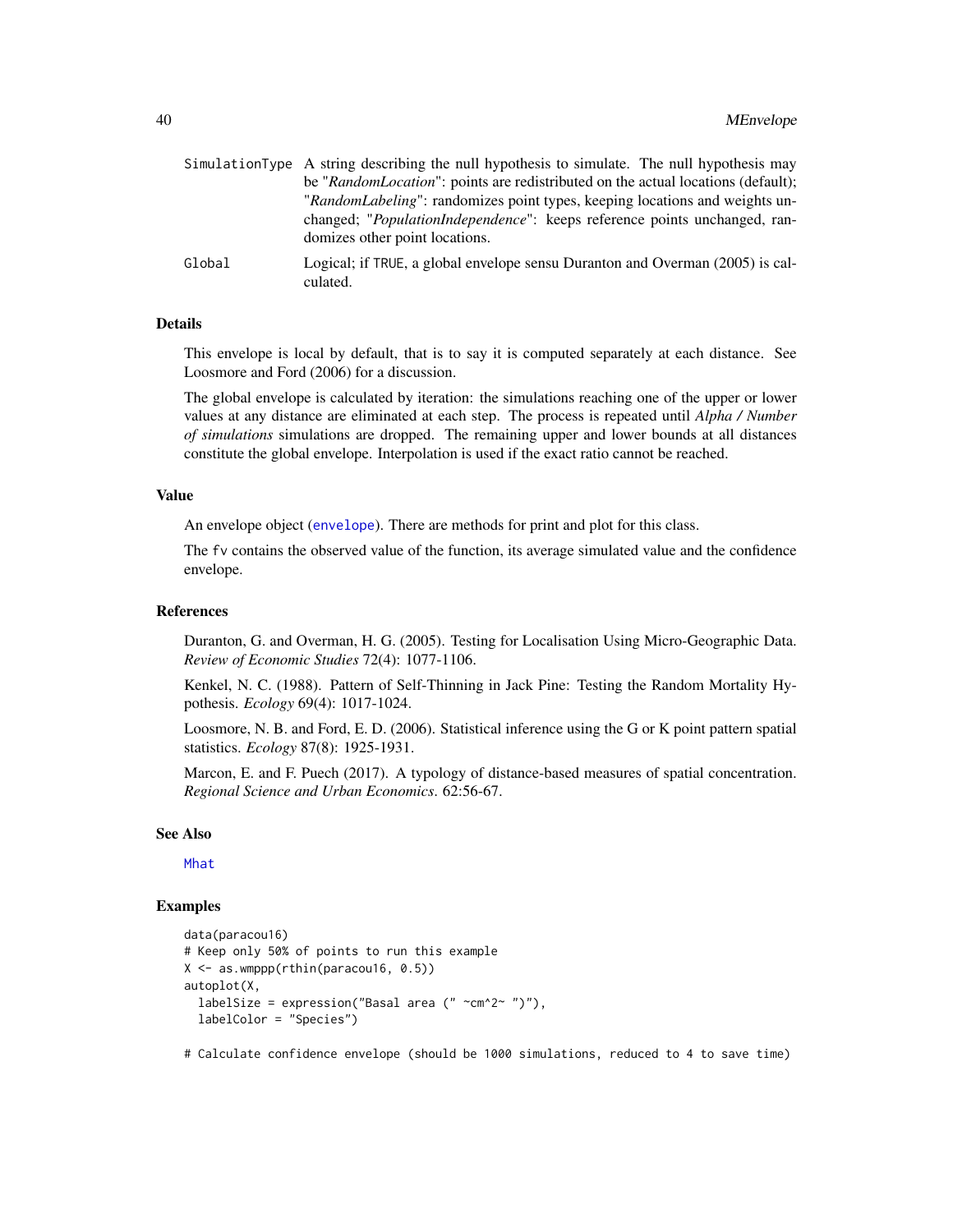## <span id="page-40-0"></span>mEnvelope 41

```
NumberOfSimulations <- 4
Alpha <- .10
autoplot(MEnvelope(X, , NumberOfSimulations, Alpha,
    "V. Americana", "Q. Rosea", FALSE, "RandomLabeling"))
```
<span id="page-40-1"></span>mEnvelope *Estimation of the confidence envelope of the m function under its null hypothesis*

## Description

Simulates point patterns according to the null hypothesis and returns the envelope of *m* according to the confidence level.

## Usage

```
mEnvelope(X, r = NULL, NumberOfSimulations = 100, Alpha = 0.05,
          ReferenceType, NeighborType = ReferenceType, CaseControl = FALSE,
          Original = TRUE, Approximate = ifelse(X$n < 10000, 0, 1), Adjust = 1,
        MaxRange = "ThirdW", SimulationType = "RandomLocation", Global = FALSE)
```
#### Arguments

| χ                   | A point pattern (wmppp.object).                                                                                                                                                                                                                                                                                                                                                                                                                |
|---------------------|------------------------------------------------------------------------------------------------------------------------------------------------------------------------------------------------------------------------------------------------------------------------------------------------------------------------------------------------------------------------------------------------------------------------------------------------|
| r                   | A vector of distances. If NULL, a default value is set: 512 equally spaced values<br>are used up to the median distance between points (following Duranton and<br>Overman, 2005).                                                                                                                                                                                                                                                              |
| NumberOfSimulations |                                                                                                                                                                                                                                                                                                                                                                                                                                                |
|                     | The number of simulations to run, 100 by default.                                                                                                                                                                                                                                                                                                                                                                                              |
| Alpha               | The risk level, 5% by default.                                                                                                                                                                                                                                                                                                                                                                                                                 |
| ReferenceType       | One of the point types.                                                                                                                                                                                                                                                                                                                                                                                                                        |
| NeighborType        | One of the point types, equal to the reference type by default to caculate univari-<br>ate M.                                                                                                                                                                                                                                                                                                                                                  |
| CaseControl         | Logical; if TRUE, the case-control version of $M$ is computed. ReferenceType<br>points are cases, <i>NeighborType</i> points are controls.                                                                                                                                                                                                                                                                                                     |
| Original            | Logical; if TRUE (by default), the original bandwidth selection by Duranton and<br>Overman (2005) following Silverman (1986: eq 3.31) is used. If FALSE, it is<br>calculated following Sheather and Jones (1991), <i>i.e.</i> the state of the art. See<br>bw. SJ for more details.                                                                                                                                                            |
| Approximate         | if not $0$ (1 is a good choice), exact distances between pairs of points are rounded<br>to $1024$ times Approximate single values equally spaced between 0 and the<br>largest distance. This technique (Scholl and Brenner, 2015) allows saving a lot<br>of memory when addressing large point sets (the default value is 1 over 10000<br>points). Increasing Approximate allows better precision at the cost of propor-<br>tional memory use. |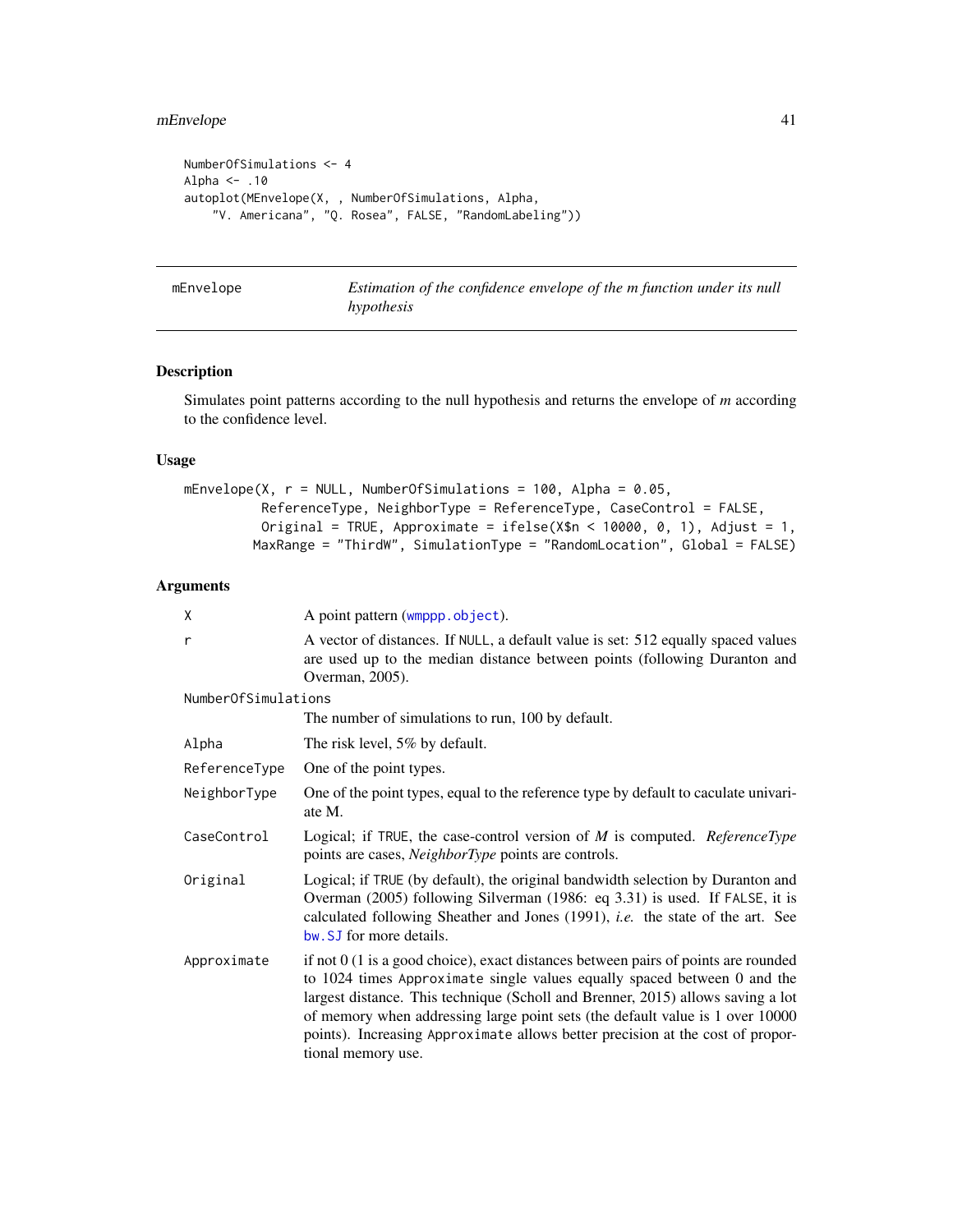<span id="page-41-0"></span>

| Adjust         | Force the automatically selected bandwidth (following Original) to be mul-<br>tiplied by Adjust. Setting it to values lower than one (1/2 for example) will<br>sharpen the estimation.                                                                                                                                                                                                                                                                                                                                                                                                                                                                     |
|----------------|------------------------------------------------------------------------------------------------------------------------------------------------------------------------------------------------------------------------------------------------------------------------------------------------------------------------------------------------------------------------------------------------------------------------------------------------------------------------------------------------------------------------------------------------------------------------------------------------------------------------------------------------------------|
| MaxRange       | The maximum value of r to consider, ignored if r is not NULL. Default is "ThirdW",<br>one third of the diameter of the window. Other choices are "HalfW", and "Quar-<br>terW" and "D02005". "HalfW", and "QuarterW" are for half or the quarter of the<br>diameter of the window. "D02005" is for the median distance observed between<br>points, following Duranton and Overman (2005). "ThirdW" should be close to<br>"DO2005" but has the advantage to be independent of the point types chosen as<br>ReferenceType and NeighborType, to simplify comparisons between different<br>types. "D02005" is approximated by "ThirdW" if Approximate is not 0. |
| SimulationType | A string describing the null hypothesis to simulate. The null hypothesis may<br>be "RandomLocation": points are redistributed on the actual locations (default);<br>"RandomLabeling": randomizes point types, keeping locations and weights un-<br>changed; "PopulationIndependence": keeps reference points unchanged, ran-<br>domizes other point locations.                                                                                                                                                                                                                                                                                             |
| Global         | Logical; if TRUE, a global envelope sensu Duranton and Overman (2005) is cal-<br>culated.                                                                                                                                                                                                                                                                                                                                                                                                                                                                                                                                                                  |

## Details

This envelope is local by default, that is to say it is computed separately at each distance. See Loosmore and Ford (2006) for a discussion.

The global envelope is calculated by iteration: the simulations reaching one of the upper or lower values at any distance are eliminated at each step. The process is repeated until *Alpha / Number of simulations* simulations are dropped. The remaining upper and lower bounds at all distances constitute the global envelope. Interpolation is used if the exact ratio cannot be reached.

#### Value

An envelope object ([envelope](#page-0-0)). There are methods for print and plot for this class.

The fv contains the observed value of the function, its average simulated value and the confidence envelope.

## References

Duranton, G. and Overman, H. G. (2005). Testing for Localisation Using Micro-Geographic Data. *Review of Economic Studies* 72(4): 1077-1106.

Kenkel, N. C. (1988). Pattern of Self-Thinning in Jack Pine: Testing the Random Mortality Hypothesis. *Ecology* 69(4): 1017-1024.

Lang G., Marcon E. and Puech F. (2014) Distance-Based Measures of Spatial Concentration: Introducing a Relative Density Function. *HAL* 01082178, 1-18.

Loosmore, N. B. and Ford, E. D. (2006). Statistical inference using the G or K point pattern spatial statistics. *Ecology* 87(8): 1925-1931.

Marcon, E. and F. Puech (2017). A typology of distance-based measures of spatial concentration. *Regional Science and Urban Economics*. 62:56-67.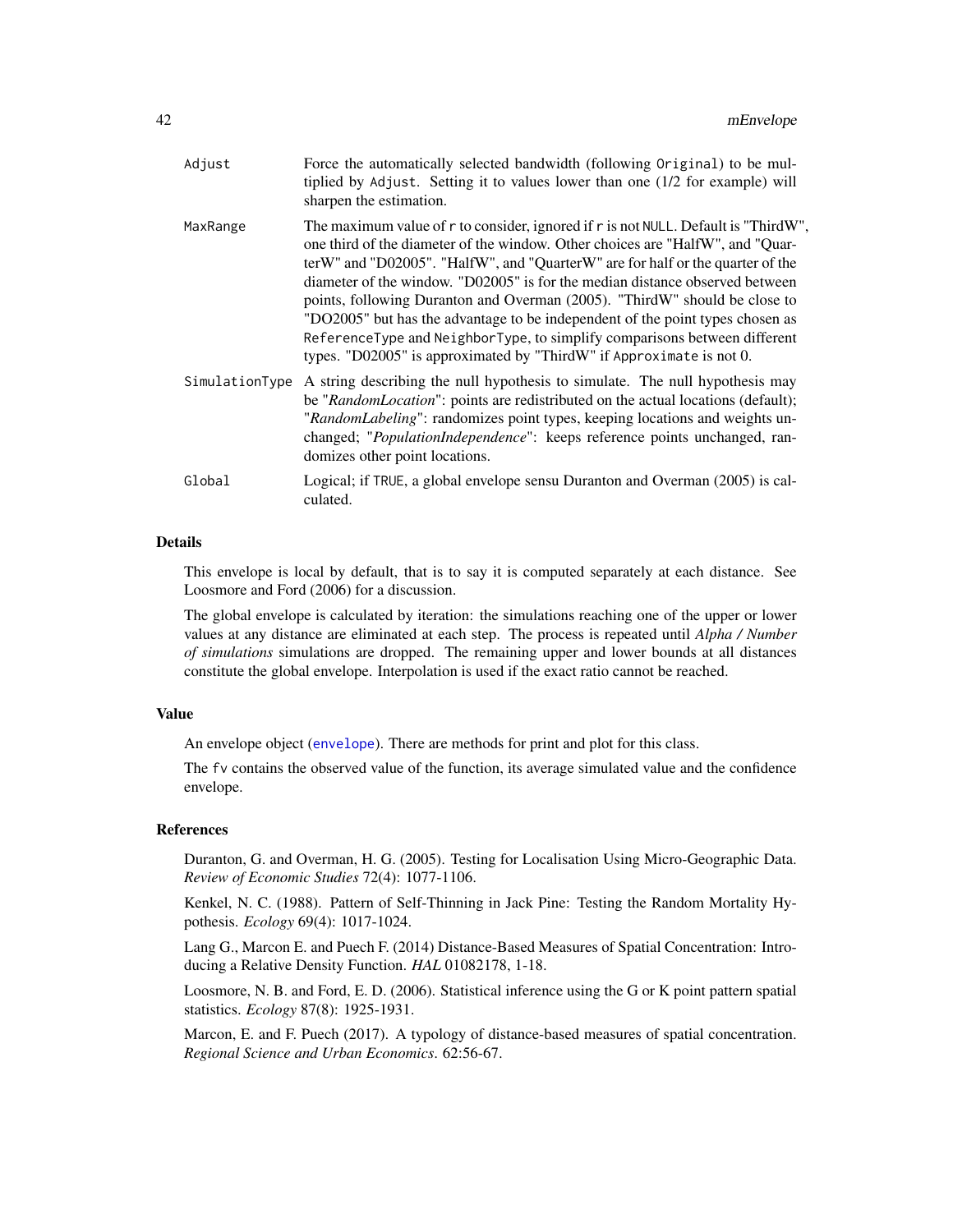#### <span id="page-42-0"></span>Mhat 23

Scholl, T. and Brenner, T. (2015) Optimizing distance-based methods for large data sets, *Journal of Geographical Systems* 17(4): 333-351.

Silverman, B. W. (1986). *Density estimation for statistics and data analysis*. Chapman and Hall, London.

## See Also

[mhat](#page-44-1)

## Examples

```
data(paracou16)
# Keep only 50% of points to run this example
X \leftarrow \text{as}.\text{wmppp}(\text{rthin}(\text{paracoul6}, 0.5))autoplot(X,
  labelSize = expression("Basal area (" \simcm^2~ ")"),
  labelColor = "Species")
# Calculate confidence envelope (should be 1000 simulations, reduced to 4 to save time)
NumberOfSimulations <- 4
Alpha <- .10
autoplot(mEnvelope(X, , NumberOfSimulations, Alpha,
    "V. Americana", "Q. Rosea", Original = FALSE, SimulationType = "RandomLabeling"))
```
<span id="page-42-1"></span>

#### Mhat *Estimation of the M function*

## Description

Estimates the *M* function

#### Usage

```
Mhat(X, r = NULL, ReferenceType, NeighbourType = ReferenceType,CaseControl = FALSE, Individual = FALSE, CheckArguments = TRUE)
```
#### Arguments

| $\times$      | A weighted, marked planar point pattern (wmppp.object) or a Dtable object.                                                                                                                                                                                    |
|---------------|---------------------------------------------------------------------------------------------------------------------------------------------------------------------------------------------------------------------------------------------------------------|
| $\mathsf{r}$  | A vector of distances. If NULL, a default value is set: 64 unequally spaced values<br>are used up to half the maximum distance between points $d_m$ . The first value is<br>0, first steps are small $(d_m/800)$ then increase progressively up to $d_m/40$ . |
| ReferenceType | One of the point types.                                                                                                                                                                                                                                       |
| NeighborType  | One of the point types. By default, the same as reference type.                                                                                                                                                                                               |
| CaseControl   | Logical; if TRUE, the case-control version of $M$ is computed. ReferenceType<br>points are cases, <i>NeighborType</i> points are controls.                                                                                                                    |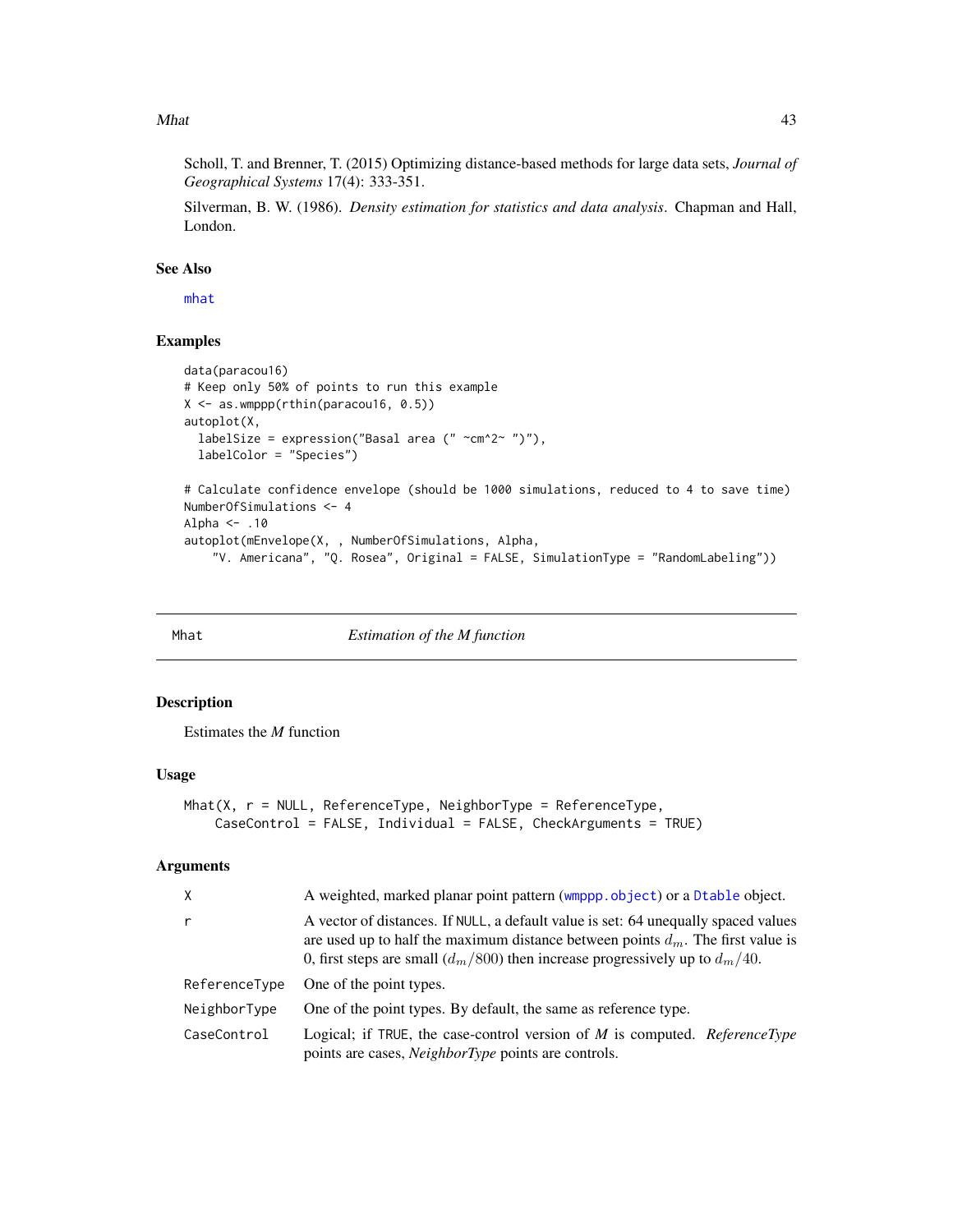<span id="page-43-0"></span>

| Individual | Logical; if TRUE, values of the function around each individual point are re-<br>turned.                                                                                                    |
|------------|---------------------------------------------------------------------------------------------------------------------------------------------------------------------------------------------|
|            | CheckArguments Logical; if TRUE, the function arguments are verified. Should be set to FALSE to<br>save time in simulations for example, when the arguments have been checked<br>elsewhere. |

## Details

*M* is a weighted, cumulative, relative measure of a point pattern structure. Its value at any distance is the ratio of neighbors of the *NeighborType* to all points around *ReferenceType* points, normalized by its value over the windows.

If *CaseControl* is TRUE, then *ReferenceType* points are cases and *NeighborType* points are controls. The univariate concentration of cases is calculated as if *NeighborType* was equal to *ReferenceType*, but only controls are considered when counting all points around cases (Marcon et al., 2012). This makes sense when the sampling design is such that all points of *ReferenceType* (the cases) but only a sample of the other points (the controls) are recorded. Then, the whole distribution of points is better represented by the controls alone.

## Value

An object of class fv, see [fv.object](#page-0-0), which can be plotted directly using [plot.fv](#page-0-0).

If Individual is set to TRUE, the object also contains the value of the function around each individual *ReferenceType* point taken as the only reference point. The column names of the fv are "M\_" followed by the point names, i.e. the row names of the marks of the point pattern.

#### References

Marcon, E. and Puech, F. (2010). Measures of the Geographic Concentration of Industries: Improving Distance-Based Methods. *Journal of Economic Geography* 10(5): 745-762.

Marcon, E., F. Puech and S. Traissac (2012). Characterizing the relative spatial structure of point patterns. *International Journal of Ecology* 2012(Article ID 619281): 11.

Marcon, E., and Puech, F. (2017). A Typology of Distance-Based Measures of Spatial Concentration. *Regional Science and Urban Economics* 62:56-67

#### See Also

#### [MEnvelope](#page-38-1), [Kdhat](#page-19-1)

## Examples

```
data(paracou16)
autoplot(paracou16)
```

```
# Calculate M
autoplot(Mhat(paracou16, , "V. Americana", "Q. Rosea"))
```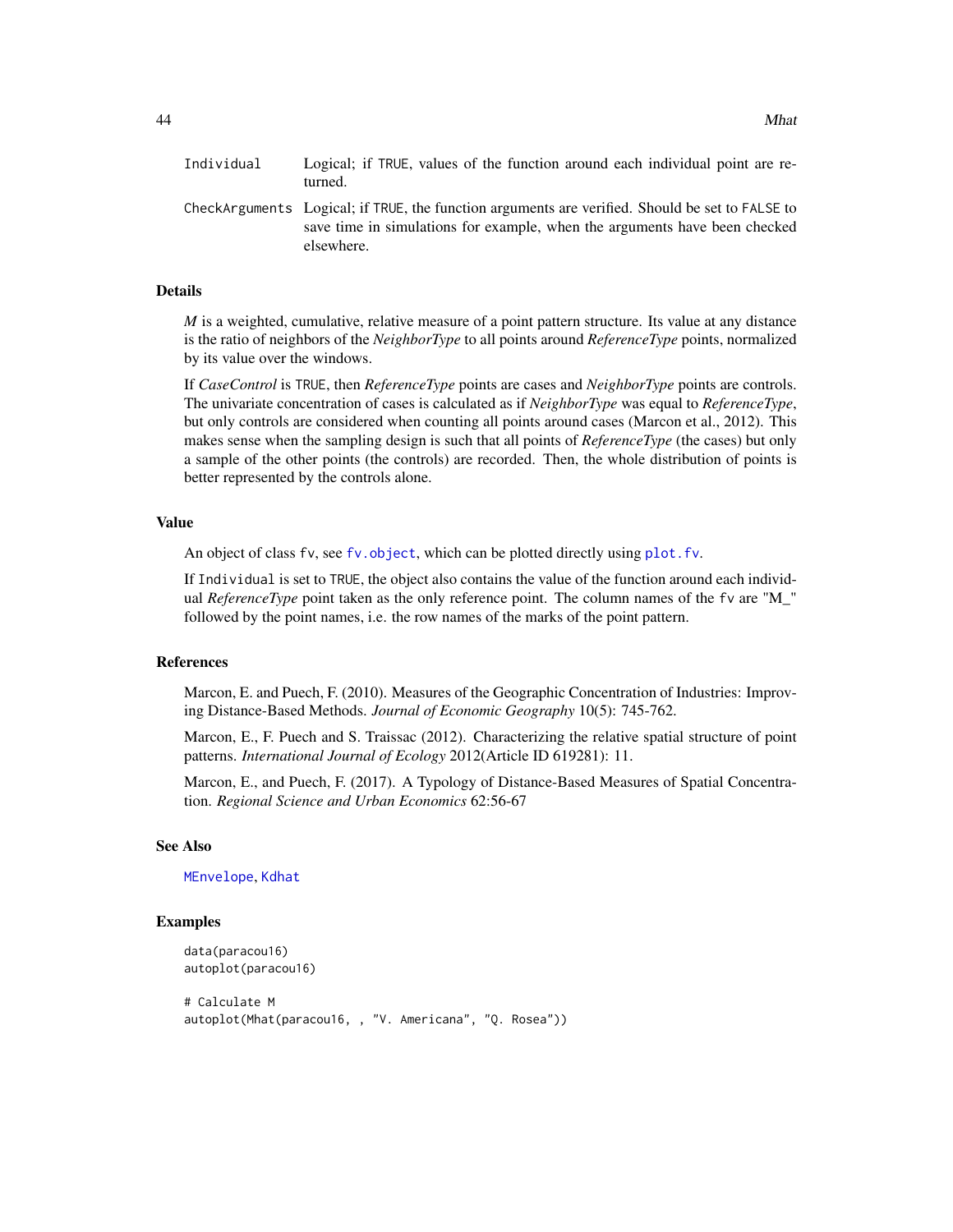## <span id="page-44-1"></span><span id="page-44-0"></span>Description

Estimates the *m* function

## Usage

```
mhat(X, r = NULL, ReferenceType, NeighborType = ReferenceType,
   CaseControl = FALSE, Original = TRUE, Approximate = ifelse(X$n < 10000, 0, 1),
   Adjust = 1, MaxRange = "ThirdW", Individual = FALSE, CheckArguments = TRUE)
```
## Arguments

| X             | A weighted, marked planar point pattern (wmppp.object) or a Dtable object.                                                                                                                                                                                                                                                                                                                                                                                                                                                                                                                                                                                                                                                                                        |
|---------------|-------------------------------------------------------------------------------------------------------------------------------------------------------------------------------------------------------------------------------------------------------------------------------------------------------------------------------------------------------------------------------------------------------------------------------------------------------------------------------------------------------------------------------------------------------------------------------------------------------------------------------------------------------------------------------------------------------------------------------------------------------------------|
| r             | A vector of distances. If NULL, a default value is set: 512 equally spaced values<br>are used, from the smallest distance to the range defined by MaxRange. the<br>between points to half the diameter of the window.                                                                                                                                                                                                                                                                                                                                                                                                                                                                                                                                             |
| ReferenceType | One of the point types.                                                                                                                                                                                                                                                                                                                                                                                                                                                                                                                                                                                                                                                                                                                                           |
| NeighborType  | One of the point types. By default, the same as reference type.                                                                                                                                                                                                                                                                                                                                                                                                                                                                                                                                                                                                                                                                                                   |
| CaseControl   | Logical; if TRUE, the case-control version of $M$ is computed. ReferenceType<br>points are cases, <i>NeighborType</i> points are controls.                                                                                                                                                                                                                                                                                                                                                                                                                                                                                                                                                                                                                        |
| Original      | Logical; if TRUE (by default), the original bandwidth selection by Duranton and<br>Overman (2005) following Silverman (1986: eq 3.31) is used. If FALSE, it is<br>calculated following Sheather and Jones (1991), <i>i.e.</i> the state of the art. See<br>bw. SJ for more details.                                                                                                                                                                                                                                                                                                                                                                                                                                                                               |
| Approximate   | if not $0(1)$ is a good choice), exact distances between pairs of points are rounded<br>to 1024 times Approximate single values equally spaced between 0 and the<br>largest distance. This technique (Scholl and Brenner, 2015) allows saving a lot<br>of memory when addressing large point sets (the default value is 1 over 10000<br>points). Increasing Approximate allows better precision at the cost of propor-<br>tional memory use. Ignored if X is a Dtable object.                                                                                                                                                                                                                                                                                     |
| Adjust        | Force the automatically selected bandwidth (following Original) to be mul-<br>tiplied by Adjust. Setting it to values lower than one (1/2 for example) will<br>sharpen the estimation.                                                                                                                                                                                                                                                                                                                                                                                                                                                                                                                                                                            |
| MaxRange      | The maximum value of r to consider, ignored if r is not NULL. Default is "ThirdW",<br>one third of the diameter of the window. Other choices are "HalfW", and "Quar-<br>terW" and "D02005". "HalfW", and "QuarterW" are for half or the quarter of the<br>diameter of the window. "D02005" is for the median distance observed between<br>points, following Duranton and Overman (2005). "ThirdW" should be close to<br>"DO2005" but has the advantage to be independent of the point types chosen as<br>ReferenceType and NeighborType, to simplify comparisons between different<br>types. "D02005" is approximated by "ThirdW" if Approximate is not 0. If X is a<br>Dtable object, the diameter of the window is taken as the max distance between<br>points. |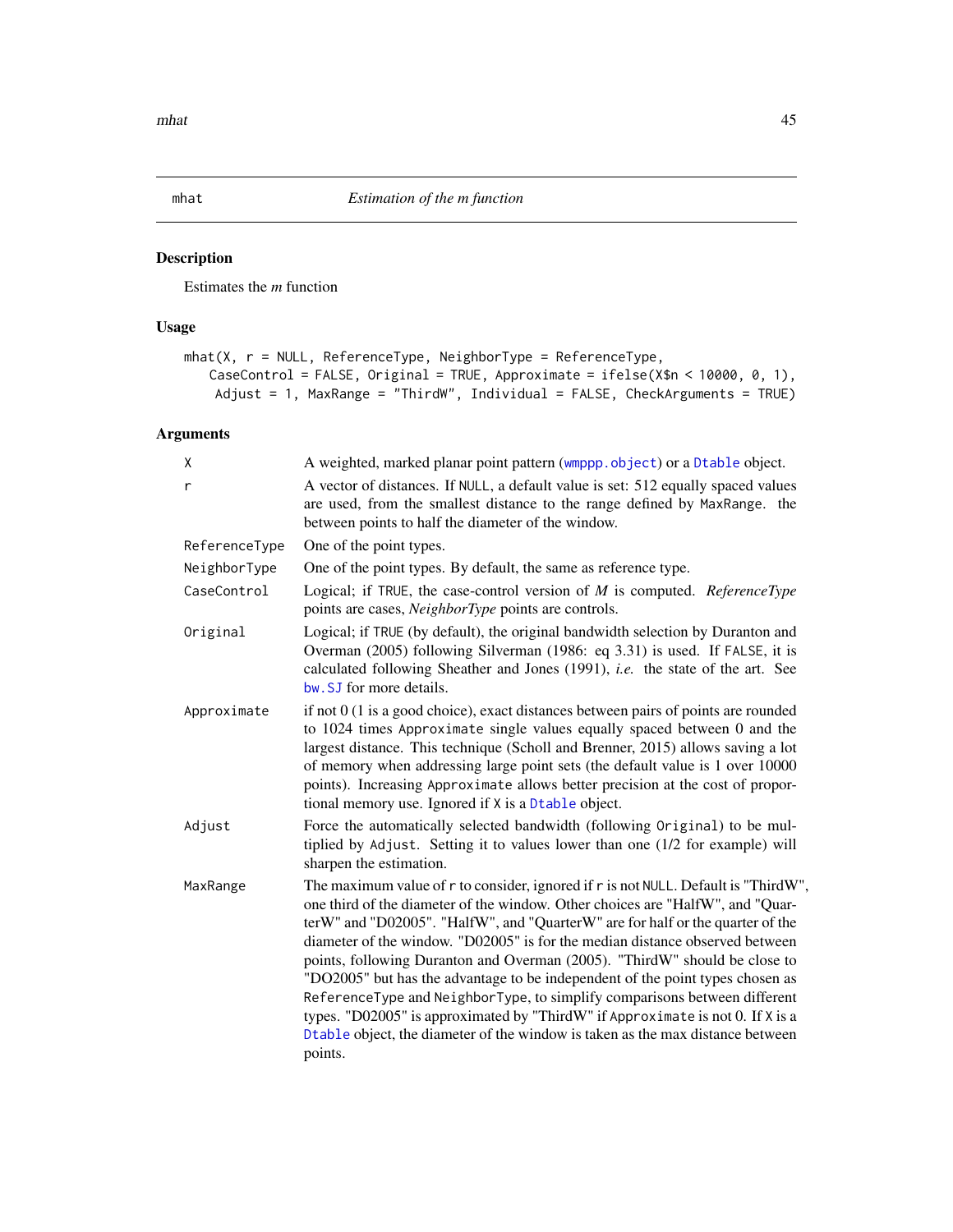<span id="page-45-0"></span>46 mhat was a strong with the contract of the contract of the contract of the contract of the contract of the contract of the contract of the contract of the contract of the contract of the contract of the contract of the

| Individual | Logical; if TRUE, values of the function around each individual point are re-<br>turned.                                                                                                    |
|------------|---------------------------------------------------------------------------------------------------------------------------------------------------------------------------------------------|
|            | CheckArguments—Logical; if TRUE, the function arguments are verified. Should be set to FALSE to<br>save time in simulations for example, when the arguments have been checked<br>elsewhere. |

#### Details

*m* is a weighted, density, relative measure of a point pattern structure (Lang *et al.*, 2014). Its value at any distance is the ratio of neighbors of the *NeighborType* to all points around *ReferenceType* points, normalized by its value over the windows.

The number of neighbors at each distance is estimated by a Gaussian kernel whose bandwith is chosen optimally according to Silverman (1986: eq 3.31). It can be sharpened or smoothed by multiplying it by Adjust. The bandwidth of Sheather and Jones (1991) would be better but it is very slow to calculate for large point patterns and it sometimes fails. It is often sharper than that of Silverman.

If  $X$  is not a [Dtable](#page-10-1) object, the maximum value of  $r$  is obtained from the geometry of the window rather than caculating the median distance between points as suggested by Duranton and Overman (2005) to save (a lot of) calculation time.

If *CaseControl* is TRUE, then *ReferenceType* points are cases and *NeighborType* points are controls. The univariate concentration of cases is calculated as if *NeighborType* was equal to *ReferenceType*, but only controls are considered when counting all points around cases (Marcon et al., 2012). This makes sense when the sampling design is such that all points of *ReferenceType* (the cases) but only a sample of the other points (the controls) are recorded. Then, the whole distribution of points is better represented by the controls alone.

#### Value

An object of class fv, see [fv.object](#page-0-0), which can be plotted directly using plot. fv.

If Individual is set to TRUE, the object also contains the value of the function around each individual *ReferenceType* point taken as the only reference point. The column names of the fv are "m\_" followed by the point names, i.e. the row names of the marks of the point pattern.

#### Note

Estimating *m* relies on calculating distances, exactly or approximately (if Approximate is not 0). Then distances are smoothed by estimating their probability density. In contrast with [Kdhat](#page-19-1), reflection is not used to estimate density close to the lowest distance. The same kernel estimation is applied to the distances from reference points of neighbor points and of all points. Since *m* is a relative function, a ratio of densities is calculated, that makes the features of the estimation vanish.

Density estimation heavily relies on the bandwith. Starting from version 2.7, the optimal bandwith is computed from the distribution of distances between pairs of points up to twice the maximum distance considered. The consequence is that choosing a smaller range of distances in argument r results in less smoothed \$m\$ values. The default values (r = NULL, MaxRange = "ThirdW") are such that almost all the pairs of points (except those more than 2/3 of the window diameter apart) are taken into account to determine the bandwith.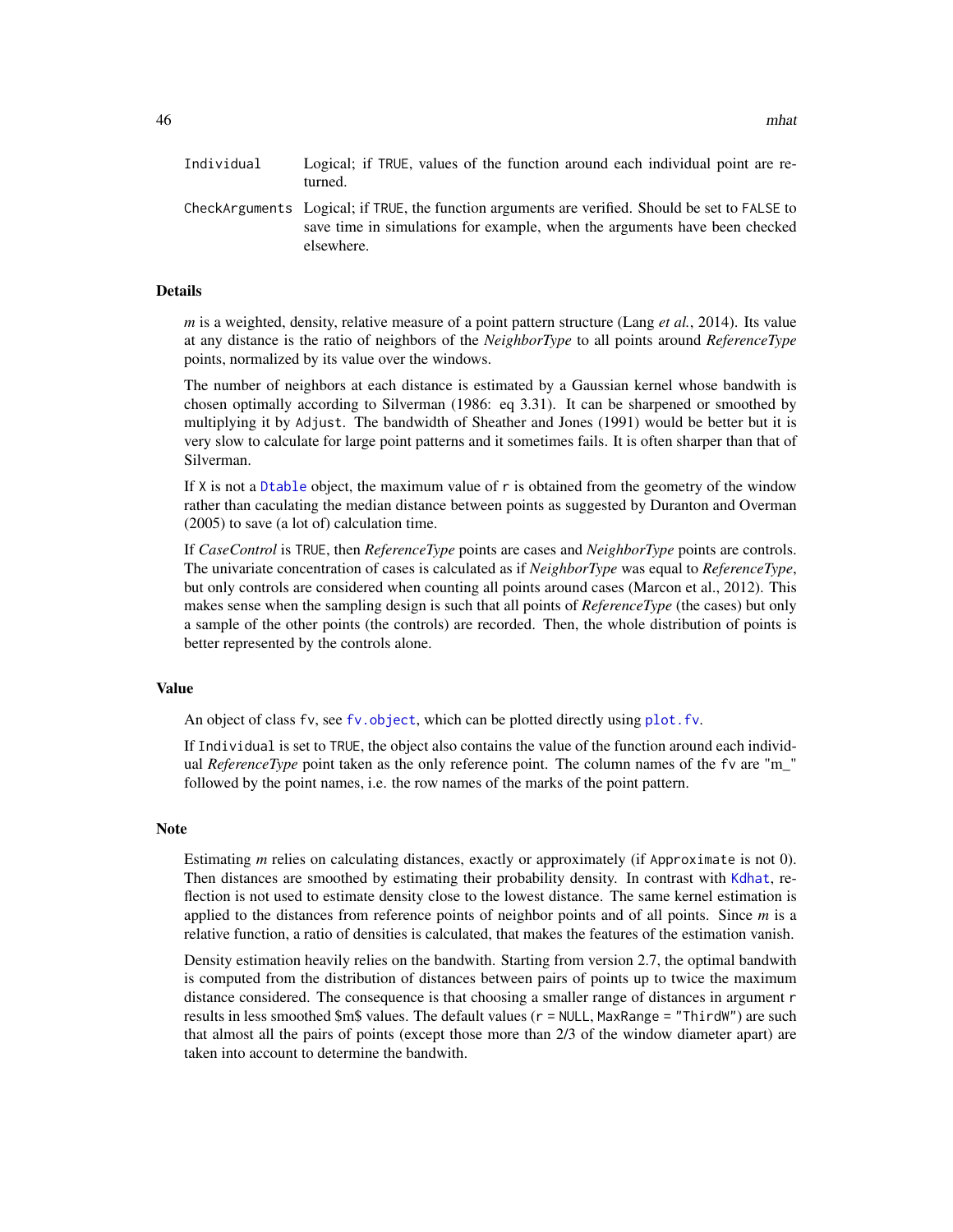#### <span id="page-46-0"></span> $para could 6$  and  $47$

#### References

Duranton, G. and Overman, H. G. (2005). Testing for Localisation Using Micro-Geographic Data. *Review of Economic Studies* 72(4): 1077-1106.

Lang G., Marcon E. and Puech F. (2014) Distance-Based Measures of Spatial Concentration: Introducing a Relative Density Function. *HAL* 01082178, 1-18.

Marcon, E., F. Puech and S. Traissac (2012). Characterizing the relative spatial structure of point patterns. *International Journal of Ecology* 2012(Article ID 619281): 11.

Scholl, T. and Brenner, T. (2015) Optimizing distance-based methods for large data sets, *Journal of Geographical Systems* 17(4): 333-351.

Sheather, S. J. and Jones, M. C. (1991) A reliable data-based bandwidth selection method for kernel density estimation. *Journal of the Royal Statistical Society series B*, 53, 683-690.

Silverman, B. W. (1986). *Density estimation for statistics and data analysis*. Chapman and Hall, London.

## See Also

[mEnvelope](#page-40-1), [Kdhat](#page-19-1)

#### Examples

```
data(paracou16)
autoplot(paracou16)
```

```
# Calculate M
autoplot(mhat(paracou16, , "V. Americana", "Q. Rosea"))
```
paracou16 *Paracou field station plot 16, partial map*

#### **Description**

This point pattern is from Paracou field station, French Guiana, managed by [Cirad.](https://www.cirad.fr)

## Usage

```
data(paracou16)
```
## Format

An object of class ppp. object representing the point pattern of tree locations in a  $250 \times 300$  meter sampling region. Each tree is marked with its species ("Q. Rosea", "V. Americana" or "Other"), and basal area (square centimeters).

## Source

Permanent data census of Paracou and Marcon et al. (2012).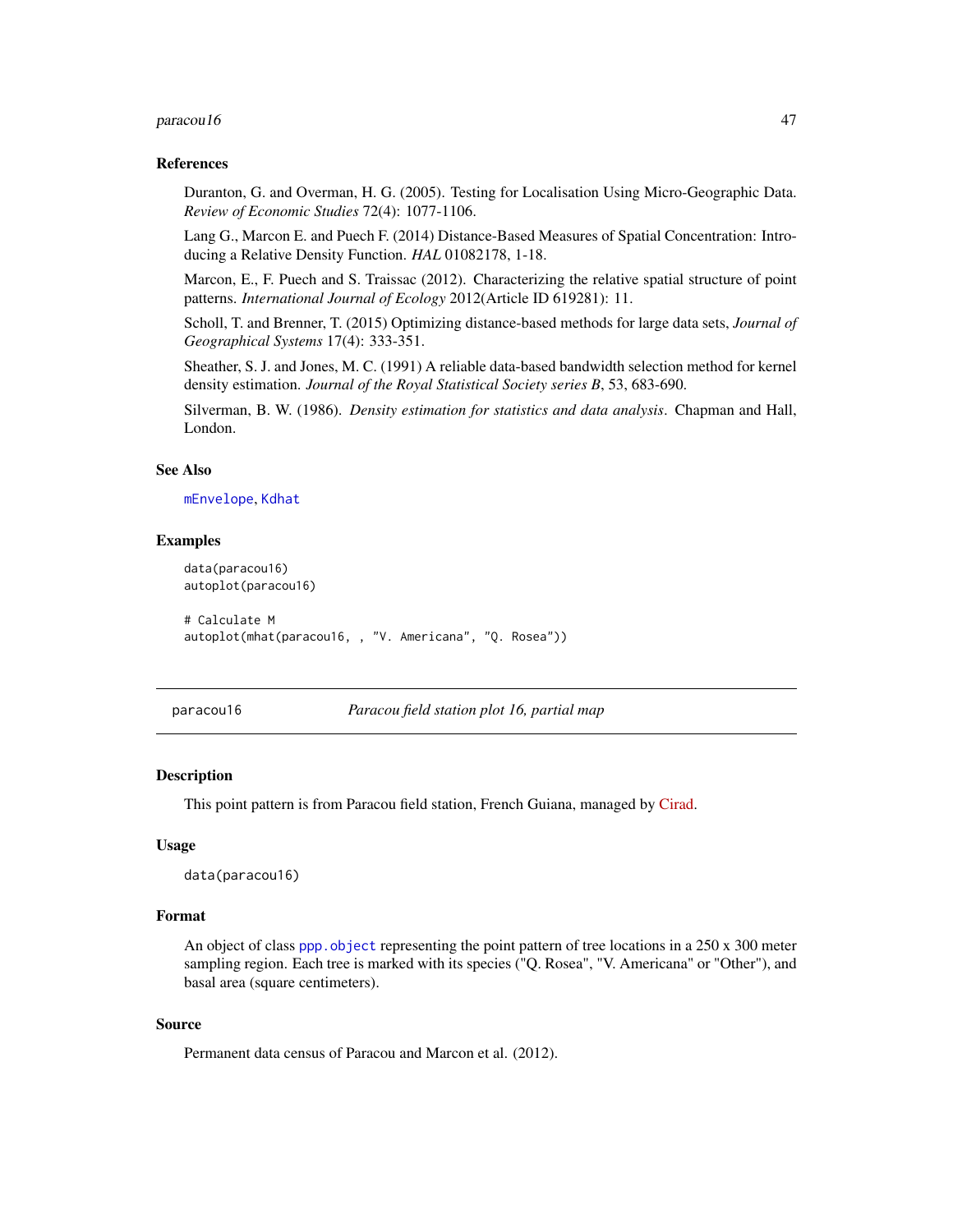### <span id="page-47-0"></span>References

Gourlet-Fleury, S., Guehl, J. M. and Laroussinie, O., Eds. (2004). *Ecology & management of a neotropical rainforest. Lessons drawn from Paracou, a long-term experimental research site in French Guiana*. Paris, Elsevier.

Marcon, E., F. Puech and S. Traissac (2012). Characterizing the relative spatial structure of point patterns. *International Journal of Ecology* 2012(Article ID 619281): 11.

#### Examples

```
data(paracou16)
# Plot (second column of marks is Point Types)
autoplot(paracou16, which.marks=2, leg.side="right")
```
print.dbmssEnvelope *Print a confidence envelope*

#### Description

Prints useful information of a confidence envelope of class "dbmssEnvelope"

#### Usage

## S3 method for class 'dbmssEnvelope'  $print(x, \ldots)$ 

#### Arguments

|          | An object of class "dbmssEnvelope". |
|----------|-------------------------------------|
| $\cdots$ | Ignored.                            |

## Details

"dbmssEnvelope" objects are similar to [envelope](#page-0-0) objects. The way they are printed is different to take into account the possibility of building global envelope following Duranton and Overman (2005): the global envelope is calculated by iteration: the simulations reaching one of the upper or lower values at any distance are eliminated at each step. The process is repeated until *Alpha / Number of simulations* simulations are dropped. The remaining upper and lower bounds at all distances constitute the global envelope. Interpolation is used if the exact ratio cannot be reached.

#### References

Duranton, G. and Overman, H. G. (2005). Testing for Localisation Using Micro-Geographic Data. *Review of Economic Studies* 72(4): 1077-1106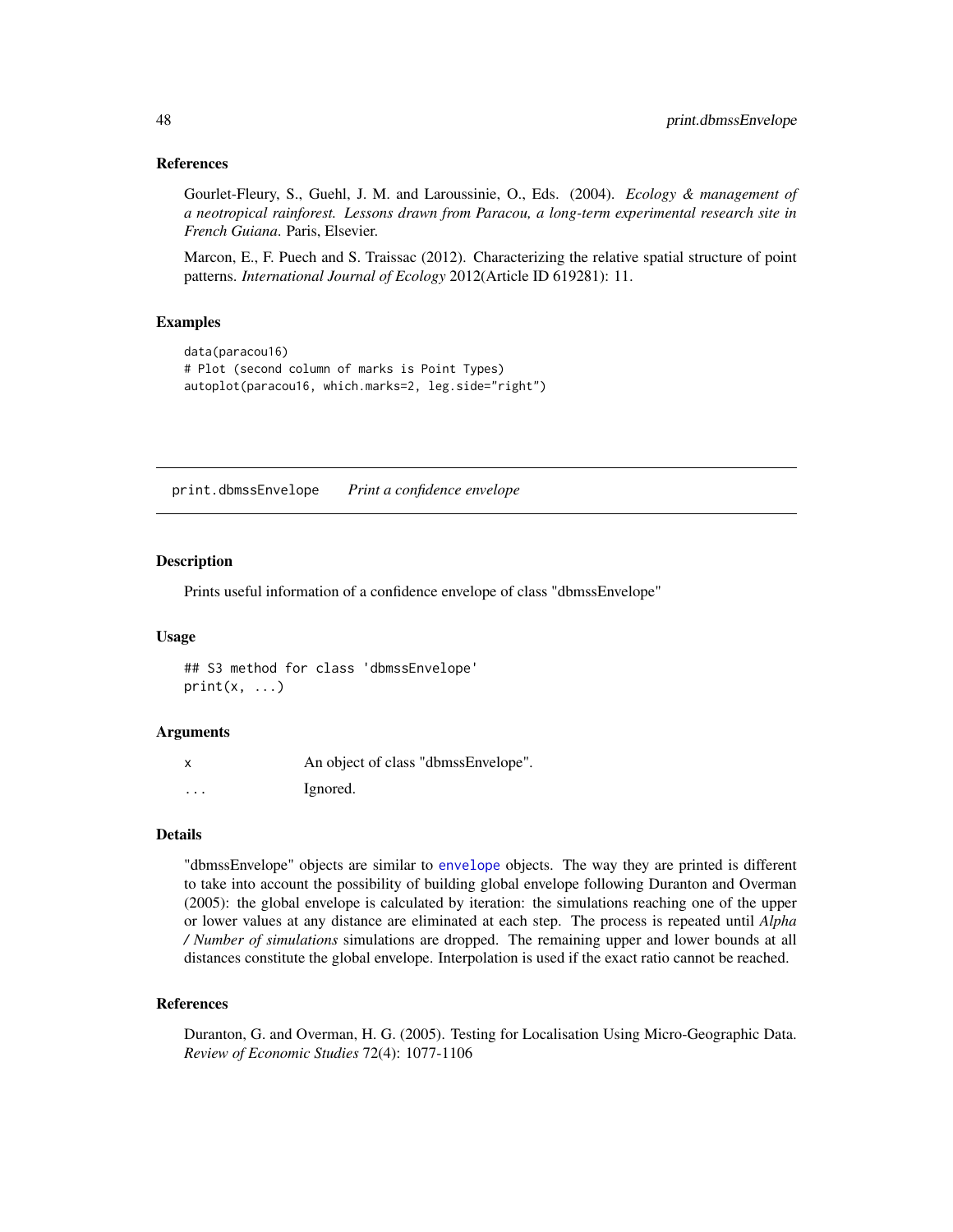## <span id="page-48-0"></span>rPopulationIndependenceK 49

#### Examples

```
data(paracou16)
autoplot(paracou16)
# Calculate intertype K envelope
Envelope <- KEnvelope(paracou16, NumberOfSimulations = 20, Global = TRUE,
 ReferenceType = "V. Americana", NeighborType = "Q. Rosea")
autoplot(Envelope)
# print
print(Envelope)
```
<span id="page-48-1"></span>rPopulationIndependenceK

*Simulations of a point pattern according to the null hypothesis of population independence defined for K*

## Description

Simulates of a point pattern according to the null hypothesis of population independence defined for *K*.

#### Usage

```
rPopulationIndependenceK(X, ReferenceType, NeighborType, CheckArguments = TRUE)
```
### Arguments

| X | A weighted, marked, planar point pattern (wmppp.object).                                                                                                                                    |
|---|---------------------------------------------------------------------------------------------------------------------------------------------------------------------------------------------|
|   | ReferenceType One of the point types.                                                                                                                                                       |
|   | $NeighbourType$ One of the point types.                                                                                                                                                     |
|   | CheckArguments Logical; if TRUE, the function arguments are verified. Should be set to FALSE to<br>save time in simulations for example, when the arguments have been checked<br>elsewhere. |

## Details

Reference points are kept unchanged, other point positions are shifted by [rshift](#page-0-0).

## Value

A new weighted, marked, planar point pattern (an object of class wmppp, see [wmppp.object](#page-58-1)).

## References

Goreaud, F. et Pelissier, R. (2003). Avoiding misinterpretation of biotic interactions with the intertype K12 fonction: population independence vs random labelling hypotheses. *Journal of Vegetation Science* 14(5): 681-692.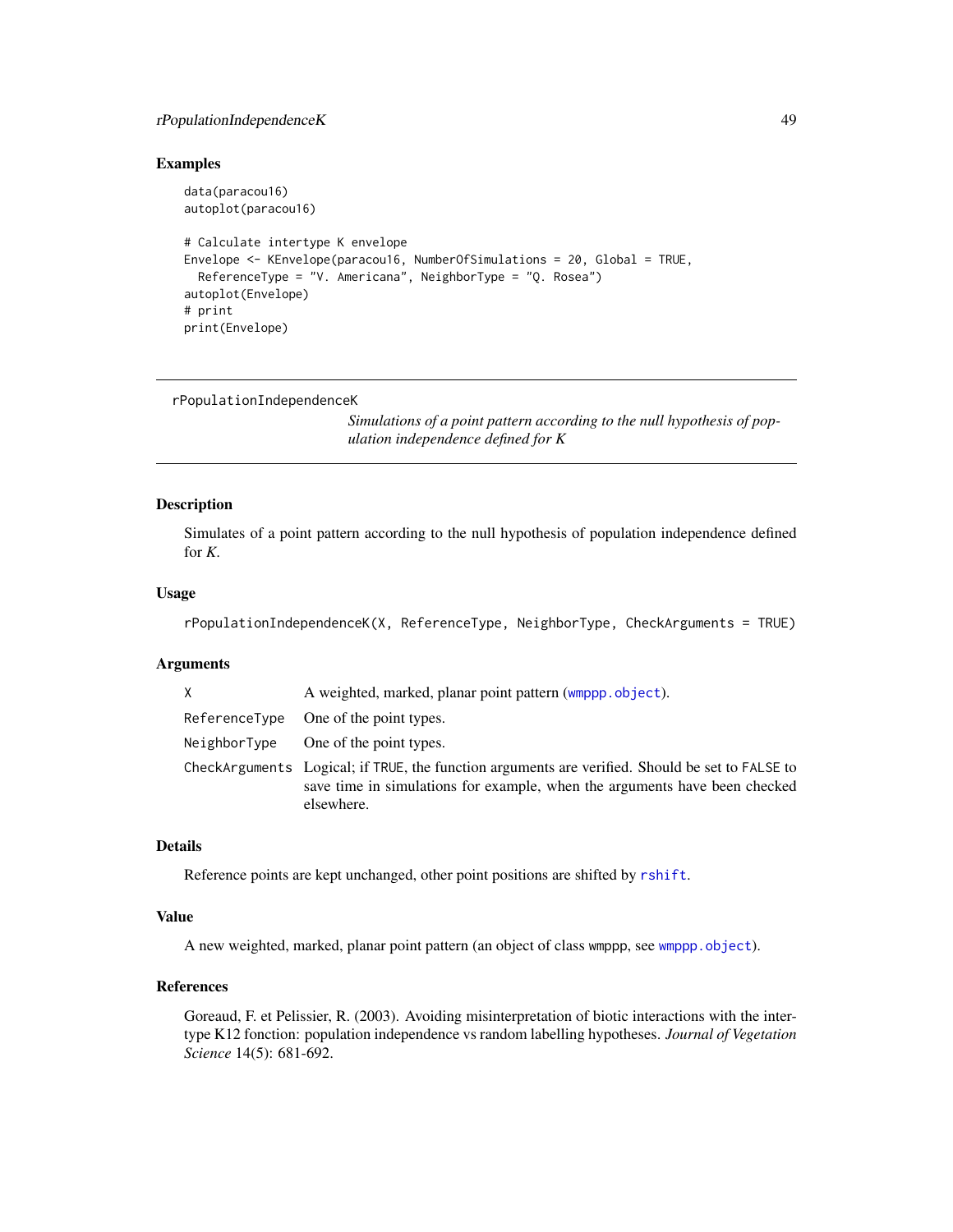## <span id="page-49-0"></span>See Also

[rPopulationIndependenceM](#page-49-1), [rRandomLabeling](#page-50-1)

#### Examples

```
# Simulate a point pattern with two types
X \leftarrow \text{projspp}(50)PointType <- sample(c("A", "B"), X$n, replace=TRUE)
PointWeight <- runif(X$n, min=1, max=10)
X$marks <- data.frame(PointType, PointWeight)
X \leftarrow as. wmppp(X)par(mfrow=c(1,2))
# Plot the point pattern, using PointType as marks
plot(X, main="Original pattern, Point Type", which.marks=2)
# Randomize it
Y <- rPopulationIndependenceK(X, "A", "B")
# Points of type "A" are unchanged, points of type "B" have been moved altogether
plot(Y, main="Randomized pattern, Point Type", which.marks=2)
```
<span id="page-49-1"></span>rPopulationIndependenceM

*Simulations of a point pattern according to the null hypothesis of population independence defined for M*

## Description

Simulates of a point pattern according to the null hypothesis of population independence defined for *M*

## Usage

```
rPopulationIndependenceM(X, ReferenceType, CheckArguments = TRUE)
```
## Arguments

| X | A weighted, marked, planar point pattern (wmppp.object).                                                                                                                                    |
|---|---------------------------------------------------------------------------------------------------------------------------------------------------------------------------------------------|
|   | ReferenceType One of the point types.                                                                                                                                                       |
|   | CheckArguments Logical; if TRUE, the function arguments are verified. Should be set to FALSE to<br>save time in simulations for example, when the arguments have been checked<br>elsewhere. |

#### Details

Reference points are kept unchanged, other points are redistributed randomly across locations.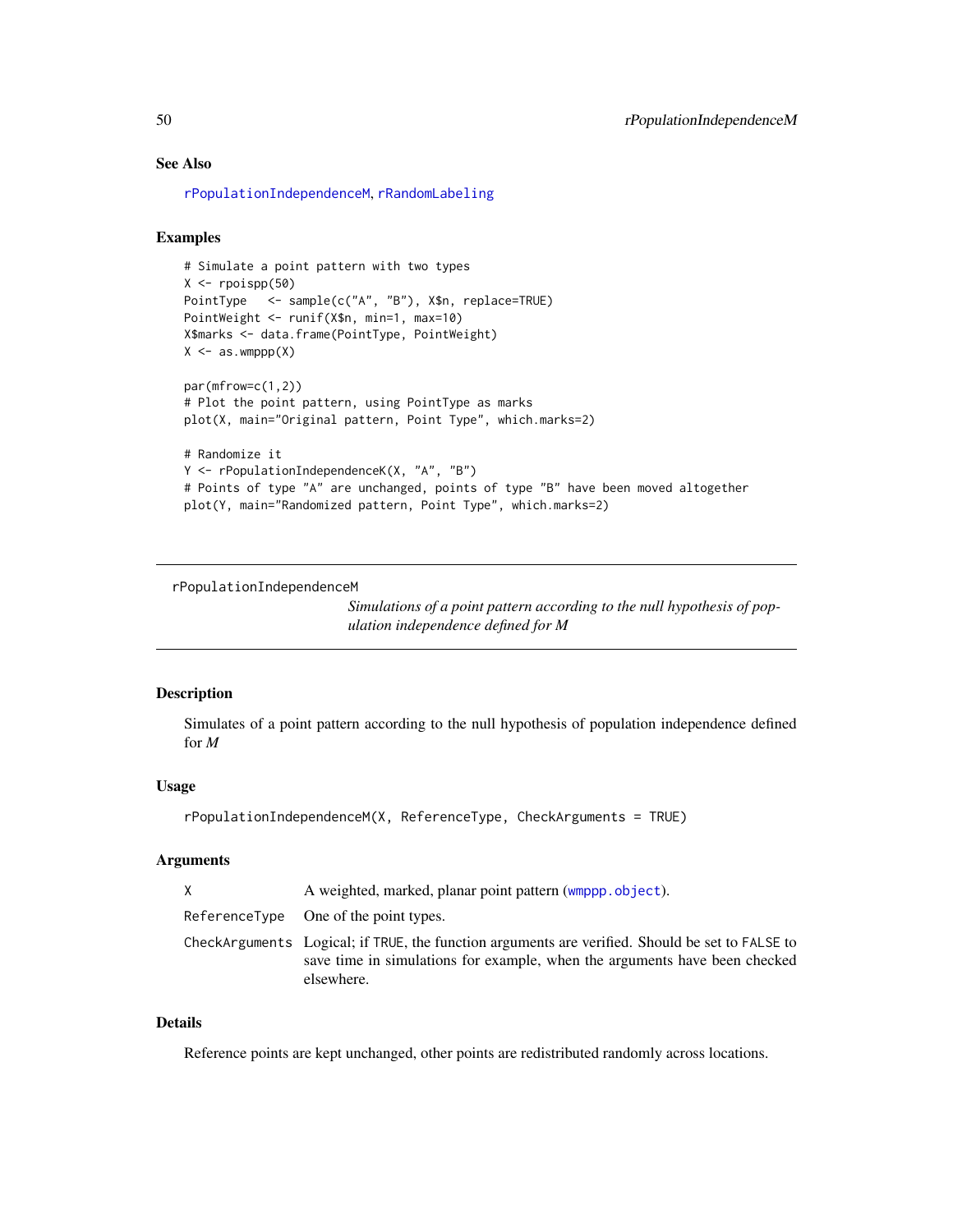## <span id="page-50-0"></span>Value

A new weighted, marked, planar point pattern (an object of class wmppp, see [wmppp.object](#page-58-1)).

#### References

Marcon, E. and Puech, F. (2010). Measures of the Geographic Concentration of Industries: Improving Distance-Based Methods. *Journal of Economic Geography* 10(5): 745-762.

Marcon, E., F. Puech and S. Traissac (2012). Characterizing the relative spatial structure of point patterns. *International Journal of Ecology* 2012(Article ID 619281): 11.

#### See Also

[rPopulationIndependenceK](#page-48-1), [rRandomLabelingM](#page-51-1)

#### Examples

```
# Simulate a point pattern with five types
X \leftarrow \text{roispp}(50)PointType <- sample(c("A", "B", "C", "D", "E"), X$n, replace=TRUE)
PointWeight <- runif(X$n, min=1, max=10)
X$marks <- data.frame(PointType, PointWeight)
X \leq -a s. wmppp(X)par(mfrow=c(1,2))
plot(X, main="Original pattern, Point Type", which.marks=2)
# Randomize it
Y <- rPopulationIndependenceM(X, "A")
# Points of type "A" (circles) are unchanged,
# all other points have been redistributed randomly across locations
plot(Y, main="Randomized pattern, Point Type", which.marks=2)
```
<span id="page-50-1"></span>

| rRandomLabeling | Simulations of a point pattern according to the null hypothesis of ran- |
|-----------------|-------------------------------------------------------------------------|
|                 | dom labeling                                                            |

## Description

Simulates of a point pattern according to the null hypothesis of random labeling.

## Usage

```
rRandomLabeling(X, CheckArguments = TRUE)
```
## Arguments

X A weighted, marked, planar point pattern ([wmppp.object](#page-58-1)). CheckArguments Logical; if TRUE, the function arguments are verified. Should be set to FALSE to save time in simulations for example, when the arguments have been checked elsewhere.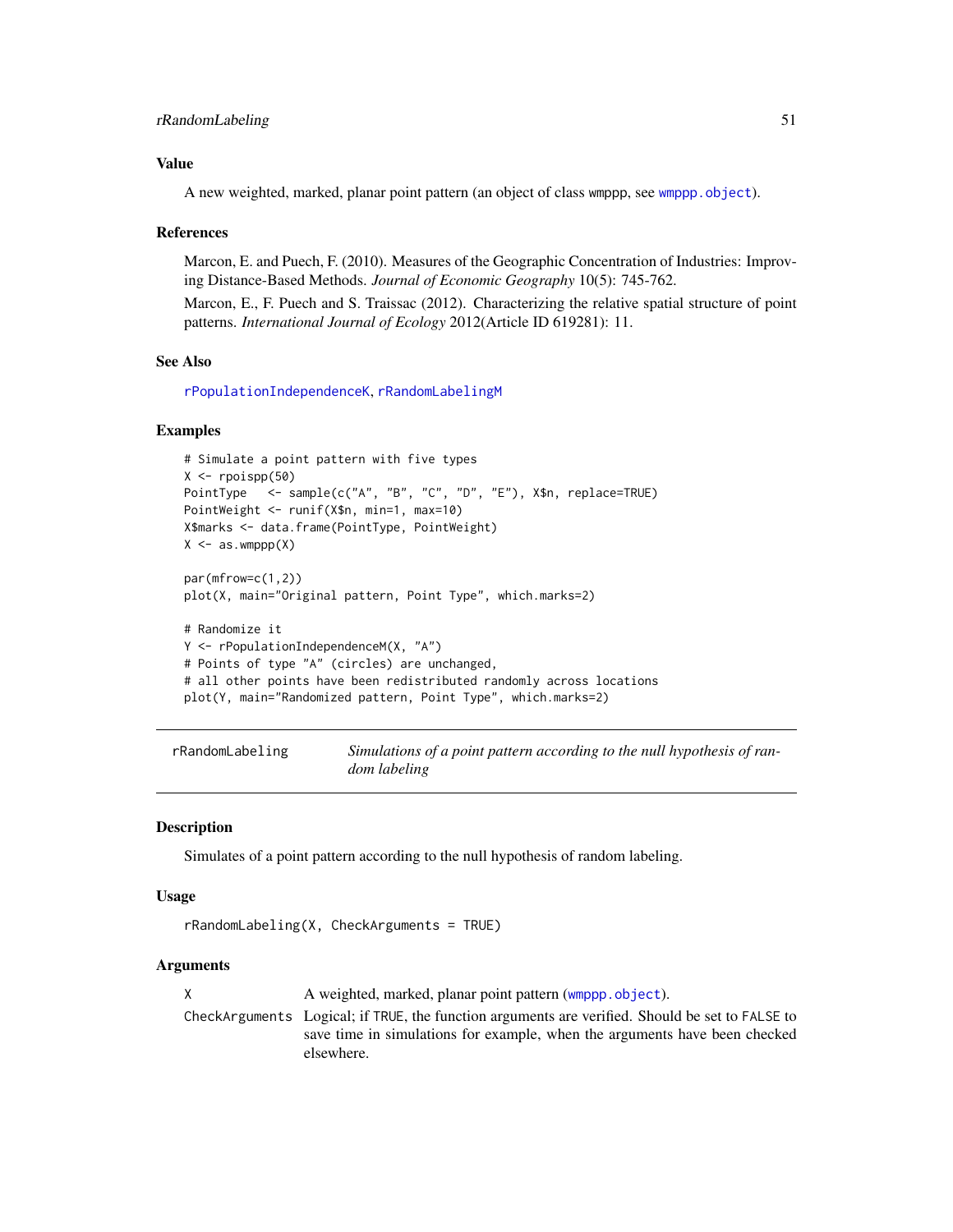#### <span id="page-51-0"></span>Details

Marks are redistributed randomly across the original point pattern.

## Value

A new weighted, marked, planar point pattern (an object of class wmppp, see [wmppp.object](#page-58-1)).

#### References

Goreaud, F. et Pelissier, R. (2003). Avoiding misinterpretation of biotic interactions with the intertype K12 fonction: population independence vs random labelling hypotheses. *Journal of Vegetation Science* 14(5): 681-692.

## See Also

[rRandomLabelingM](#page-51-1), [rPopulationIndependenceK](#page-48-1)

#### Examples

```
# Simulate a point pattern with five types
X \leftarrow \text{roispp}(50)PointType <- sample(c("A", "B", "C", "D", "E"), X$n, replace=TRUE)
PointWeight <- runif(X$n, min=1, max=10)
X$marks <- data.frame(PointType, PointWeight)
X \leftarrow as. wmppp(X)par(mfrow=c(2,2))
plot(X, main="Original pattern, Point Type", which.marks=2)
plot(X, main="Original pattern, Point Weight", which.marks=1)
# Randomize it
Y <- rRandomLabeling(X)
Z < - Y# Types have been redistributed randomly across locations
plot(Y, main="Randomized pattern, Point Type", which.marks=2)
# weights too
Y < -Zplot(Y, main="Randomized pattern, Point Weight", which.marks=1)
```
<span id="page-51-1"></span>

| rRandomLabelingM | Simulations of a point pattern according to the null hypothesis of ran- |
|------------------|-------------------------------------------------------------------------|
|                  | dom labelling defined for M                                             |

## Description

Simulates of a point pattern according to the null hypothesis of random labelling defined for *M*

#### Usage

rRandomLabelingM(X, CheckArguments = TRUE)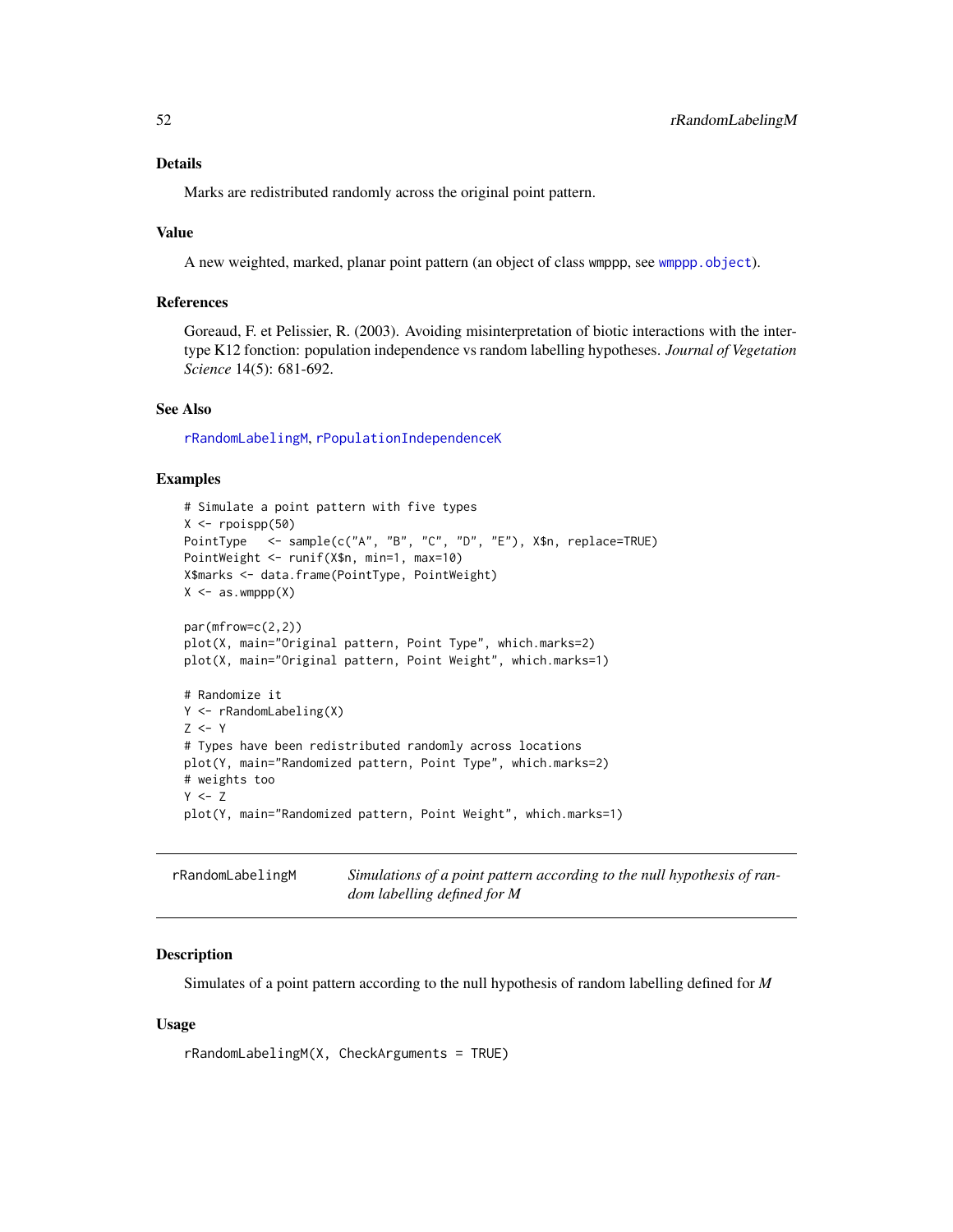### <span id="page-52-0"></span>**Arguments**

| X | A weighted, marked, planar point pattern (wmppp.object) or a Dtable object.                     |  |
|---|-------------------------------------------------------------------------------------------------|--|
|   | CheckArguments Logical; if TRUE, the function arguments are verified. Should be set to FALSE to |  |
|   | save time in simulations for example, when the arguments have been checked                      |  |
|   | elsewhere.                                                                                      |  |

#### Details

Point types are randomized. Locations and weights are kept unchanged. If both types and weights must be randomized together (Duranton and Overman, 2005; Marcon and Puech, 2010), use [rRandomLocation](#page-53-1).

#### Value

A new weighted, marked, planar point pattern (an object of class wmppp, see [wmppp.object](#page-58-1)).

#### References

Duranton, G. and Overman, H. G. (2005). Testing for Localisation Using Micro-Geographic Data. *Review of Economic Studies* 72(4): 1077-1106.

Marcon, E. and Puech, F. (2010). Measures of the Geographic Concentration of Industries: Improving Distance-Based Methods. *Journal of Economic Geography* 10(5): 745-762.

Marcon, E., F. Puech and S. Traissac (2012). Characterizing the relative spatial structure of point patterns. *International Journal of Ecology* 2012(Article ID 619281): 11.

#### See Also

[rRandomLabeling](#page-50-1), [rPopulationIndependenceM](#page-49-1)

## Examples

```
# Simulate a point pattern with five types
X \leftarrow \text{roispp}(50)PointType <- sample(c("A", "B", "C", "D", "E"), X$n, replace=TRUE)
PointWeight <- runif(X$n, min=1, max=10)
X$marks <- data.frame(PointType, PointWeight)
X \leftarrow as. wmppp(X)par(mfrow=c(2,2))
plot(X, main="Original pattern, Point Type", which.marks=2)
plot(X, main="Original pattern, Point Weight", which.marks=1)
# Randomize it
Y <- rRandomLabelingM(X)
Z < -Y# Labels have been redistributed randomly across locations
plot(Y, main="Randomized pattern, Point Type", which.marks=2)
# But weights are unchanged
Y < -Zplot(Y, main="Randomized pattern, Point Weight", which.marks=1)
```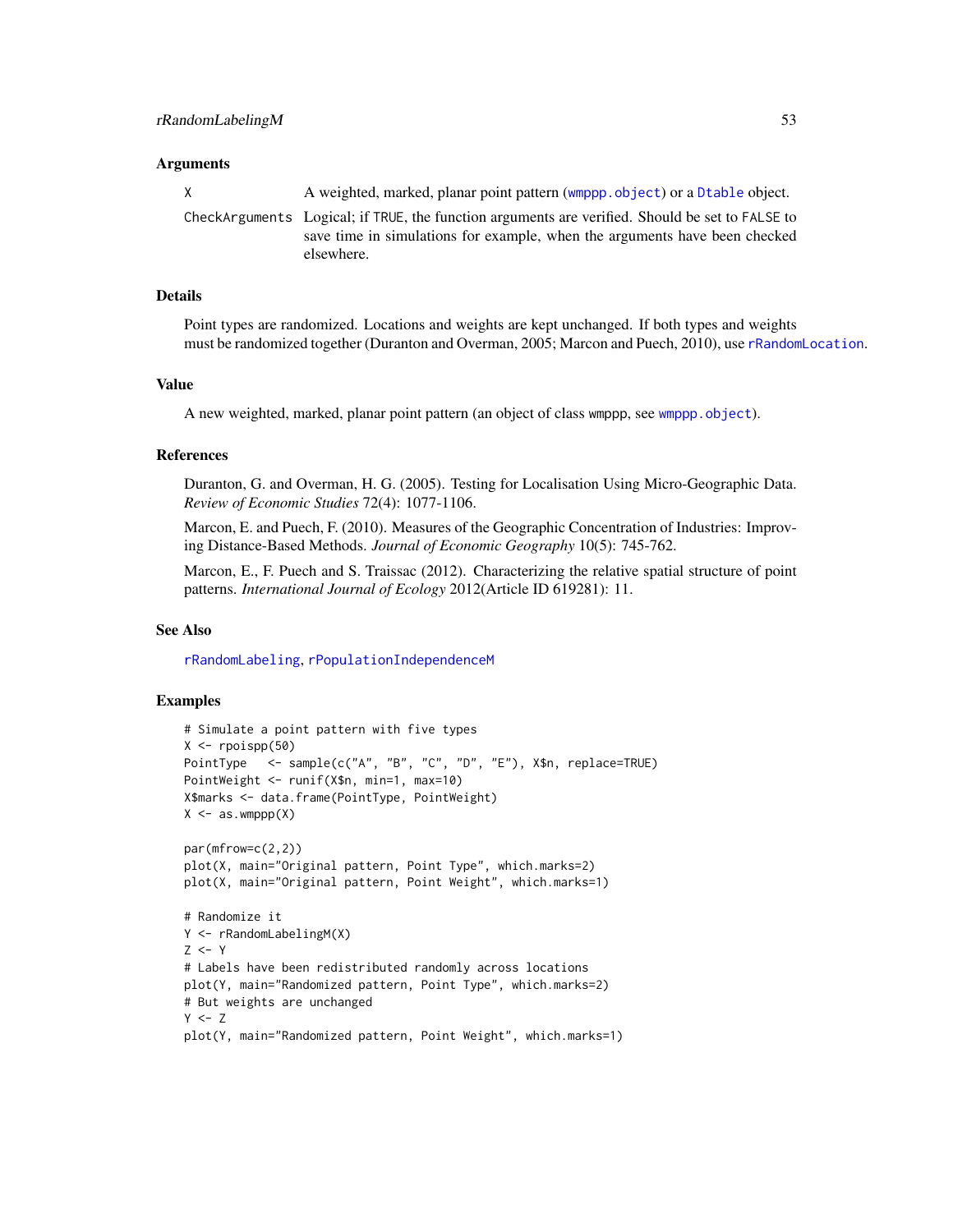<span id="page-53-1"></span><span id="page-53-0"></span>

## Description

Simulates of a point pattern according to the null hypothesis of random location.

#### Usage

```
rRandomLocation(X, ReferenceType = "", CheckArguments = TRUE)
```
### Arguments

| A weighted, marked, planar point pattern (wmppp.object).                                                                                                                                    |
|---------------------------------------------------------------------------------------------------------------------------------------------------------------------------------------------|
| $ReferenceType$ One of the point types.                                                                                                                                                     |
| CheckArguments Logical; if TRUE, the function arguments are verified. Should be set to FALSE to<br>save time in simulations for example, when the arguments have been checked<br>elsewhere. |

#### Details

Points are redistributed randomly across the locations of the original point pattern. This randomization is equivalent to random labeling, considering the label is both point type and point weight.

## Value

A new weighted, marked, planar point pattern (an object of class wmppp, see [wmppp.object](#page-58-1)).

#### References

Duranton, G. and Overman, H. G. (2005). Testing for Localisation Using Micro-Geographic Data. *Review of Economic Studies* 72(4): 1077-1106.

Marcon, E. and Puech, F. (2010). Measures of the Geographic Concentration of Industries: Improving Distance-Based Methods. *Journal of Economic Geography* 10(5): 745-762.

## See Also

[rRandomPositionK](#page-54-1)

#### Examples

```
# Simulate a point pattern with five types
X \leftarrow \text{roispp}(50)PointType <- sample(c("A", "B", "C", "D", "E"), X$n, replace=TRUE)
PointWeight <- runif(X$n, min=1, max=10)
X$marks <- data.frame(PointType, PointWeight)
X \leftarrow as. wmppp(X)
```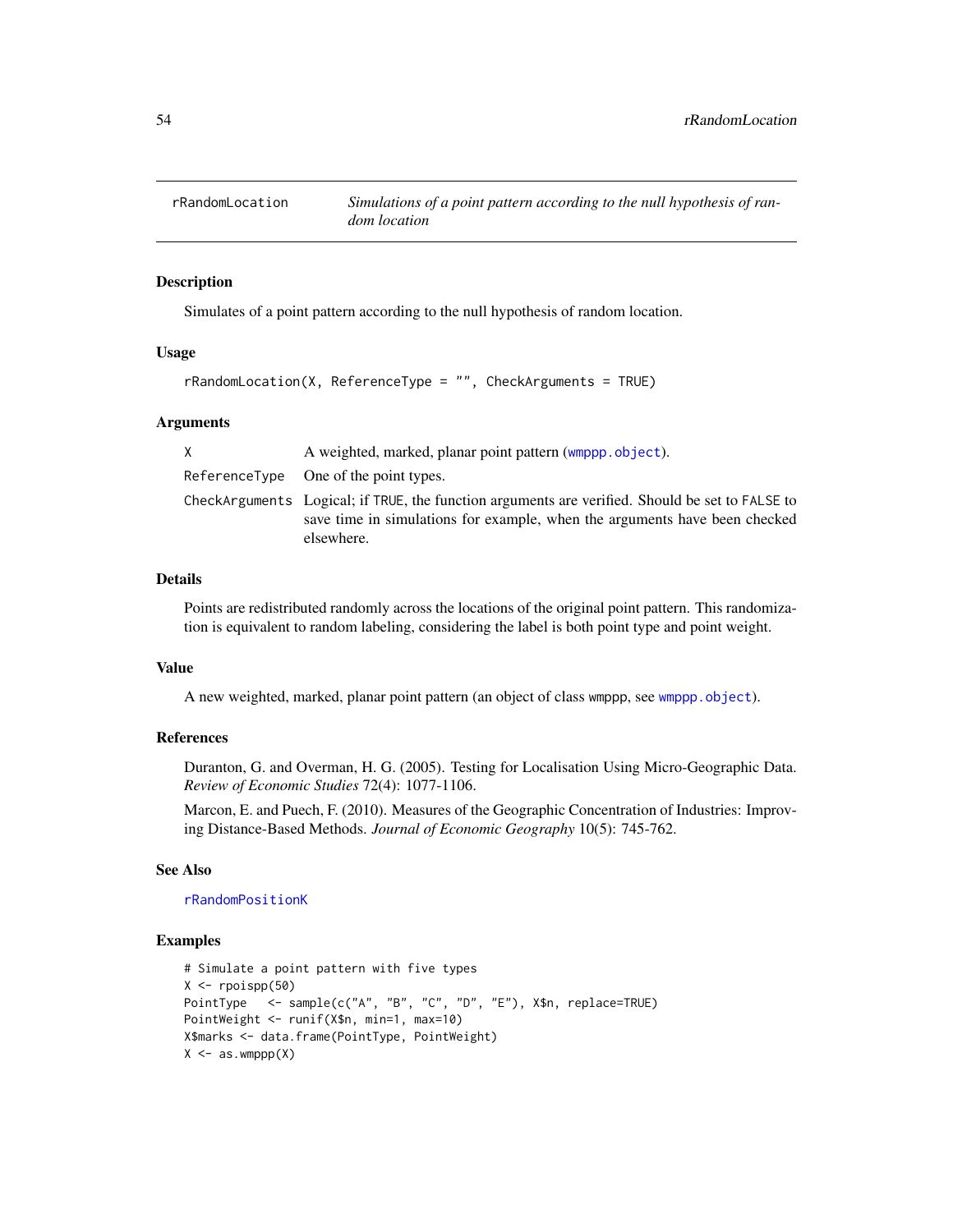## <span id="page-54-0"></span>rRandomPositionK 55

```
par(mfrow=c(2,2))
plot(X, main="Original pattern, Point Type", which.marks=2)
plot(X, main="Original pattern, Point Weight", which.marks=1)
# Randomize it
Y <- rRandomLabelingM(X)
Z \leftarrow Y# Labels have been redistributed randomly across locations
plot(Y, main="Randomized pattern, Point Type", which.marks=2)
# But weights are unchanged
Y < -Zplot(Y, main="Randomized pattern, Point Weight", which.marks=1)
```
<span id="page-54-1"></span>

| rRandomPositionK | Simulations of a point pattern according to the null hypothesis of ran- |
|------------------|-------------------------------------------------------------------------|
|                  | <i>dom position defined for K</i>                                       |

## Description

Simulations of a point pattern according to the null hypothesis of random position defined for *K*.

#### Usage

```
rRandomPositionK(X, Precision = 0, CheckArguments = TRUE)
```
### Arguments

| X.        | A weighted, marked, planar point pattern (wmppp.object).                                                                                                                                    |
|-----------|---------------------------------------------------------------------------------------------------------------------------------------------------------------------------------------------|
| Precision | Accuracy of point coordinates, measured as a part of distance unit. See notes.<br>Default is 0 for no approximation.                                                                        |
|           | CheckArguments Logical; if TRUE, the function arguments are verified. Should be set to FALSE to<br>save time in simulations for example, when the arguments have been checked<br>elsewhere. |

## Details

Points marks are kept unchanged and their position is drawn in a binomial process by [runifpoint](#page-0-0).

## Value

A new weighted, marked, planar point pattern (an object of class wmppp, see [wmppp.object](#page-58-1)).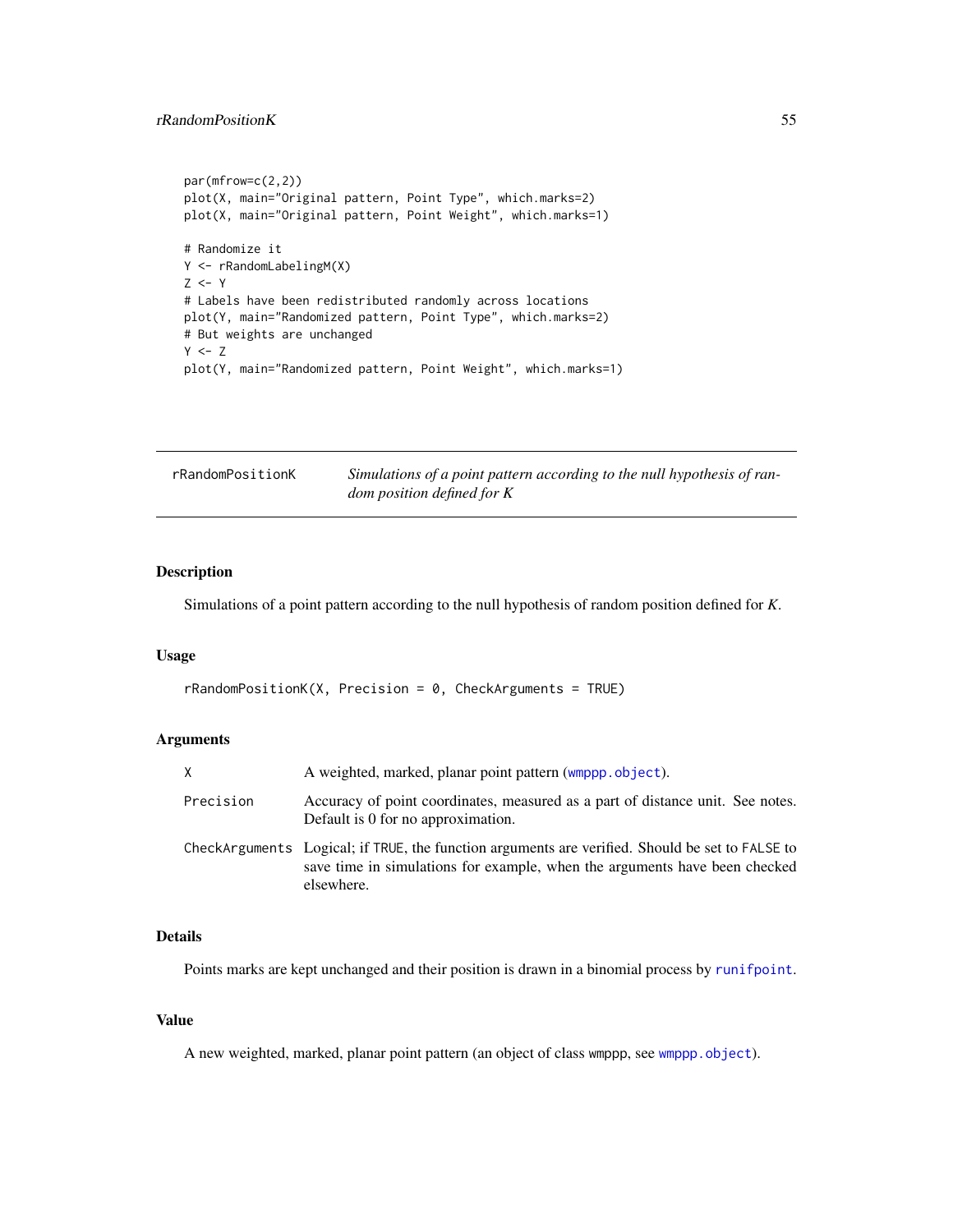Note

Simulations in a binomial process keeps the same number of points, so that marks can be redistributed. If a real CSR simulation is needed and marks are useless, use [rpoispp](#page-0-0).

Actual data coordinates are often rounded. Use the Precision argument to simulate point patterns with the same rounding procedure. For example, if point coordinates are in meters and rounded to the nearest half meter, use Precision  $= 0.5$  so that the same approximation is applied to the simulated point patterns.

## See Also

[rRandomLocation](#page-53-1)

#### Examples

```
# Simulate a point pattern with two types
X \leftarrow \text{proispp}(5)PointType <- sample(c("A", "B"), X$n, replace=TRUE)
PointWeight <- runif(X$n, min=1, max=10)
X$marks <- data.frame(PointType, PointWeight)
X \leftarrow as. wmppp(X)par(mfrow=c(1,2))
```

```
plot(X, main="Original pattern, Point Type")
```

```
# Randomize it
Y <- rRandomPositionK(X)
# Invert the order of columns in mark to plot the point type, not the point weight
Y$marks <- data.frame(Y$marks$PointType, Y$marks$PointWeight)
# Points are randomly distributed
plot(Y, main="Randomized pattern, Point Type")
```
spatstat generic functions

*Methods for weighted, marked planar point patterns (of class wmppp) from spatstat*

## Description

spatstat methods for a [ppp.object](#page-0-0) applied to a [wmppp.object](#page-58-1).

#### Usage

```
## S3 method for class 'wmppp'
sharpen(X, \ldots)## S3 method for class 'wmppp'
split(...)
## S3 method for class 'wmppp'
superimpose(...)
```
<span id="page-55-0"></span>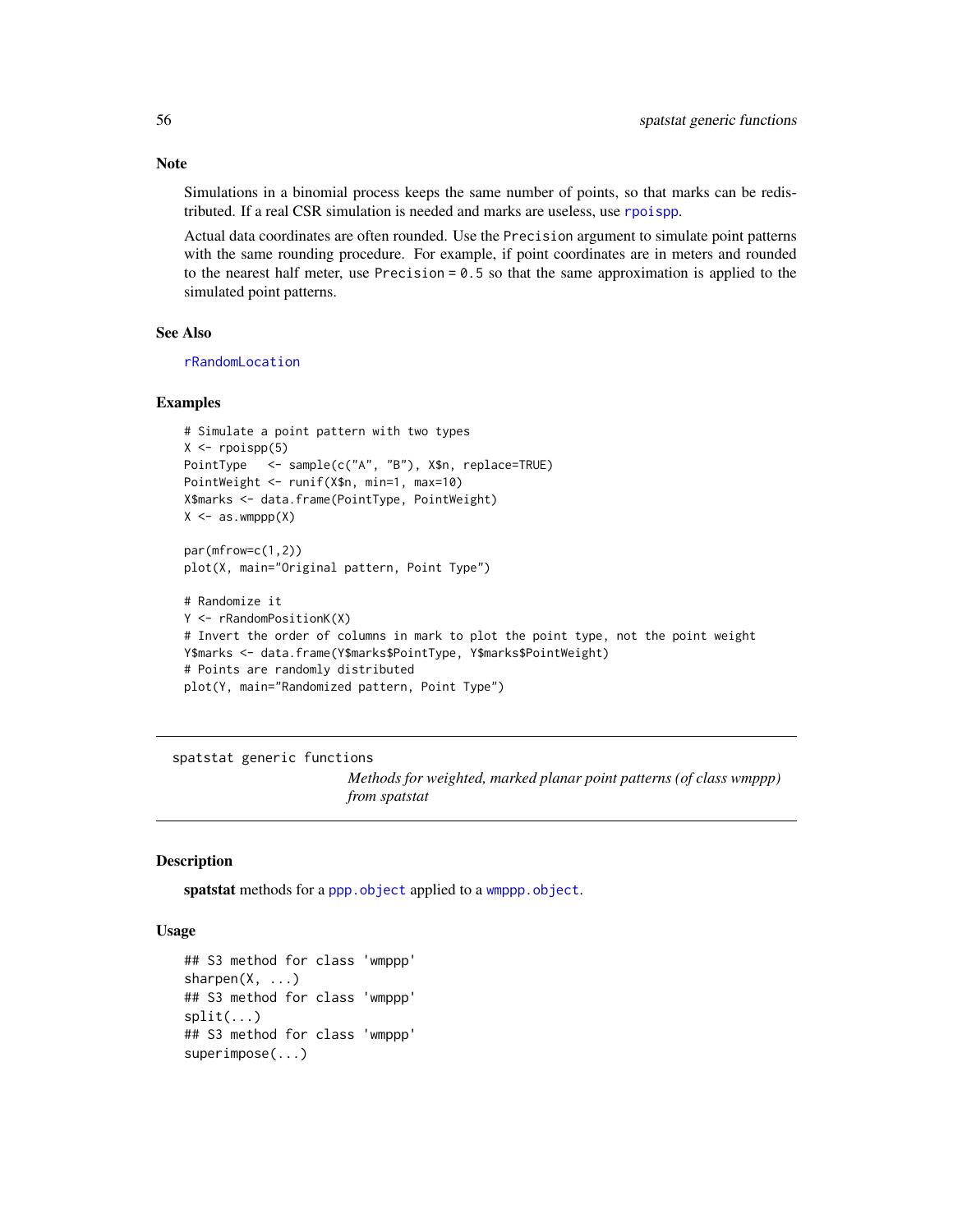```
## S3 method for class 'wmppp'
unique(x, \ldots)## S3 method for class 'wmppp'
i[j, drop=FALSE, ..., clip=FALSE]
```
## Arguments

| X, x     | A two-dimensional point pattern. An object of class "wmppp".                                                                                                                                                                                                                                                     |
|----------|------------------------------------------------------------------------------------------------------------------------------------------------------------------------------------------------------------------------------------------------------------------------------------------------------------------|
| $\ddots$ | Arguments passed to the ppp. object method.                                                                                                                                                                                                                                                                      |
| i        | Subset index. Either a valid subset index in the usual R sense, indicating which<br>points should be retained, or a window (an object of class "owin") delineating a<br>subset of the original observation window, or a pixel image with logical values<br>defining a subset of the original observation window. |
| j        | Redundant. Included for backward compatibility.                                                                                                                                                                                                                                                                  |
| drop     | Logical value indicating whether to remove unused levels of the marks, if the<br>marks are a factor.                                                                                                                                                                                                             |
| clip     | Logical value indicating how to form the window of the resulting point pattern,<br>when i is a window. If clip=FALSE (the default), the result has window equal to<br>i. If clip=TRUE, the resulting window is the intersection between the window<br>of x and the window i.                                     |

## Details

spatstat methods for ppp objects returning a ppp object can be applied to a wmppp and return a wpppp with these methods which just call the [ppp.object](#page-0-0) method and change the class of the result for convenience.

Some spatstat functions such as [rthin](#page-0-0) are not generic so they always return a [ppp.object](#page-0-0) when applied to a [wmppp.object](#page-58-1). Their result may be converted by as. wmppp.

#### Value

An object of class "wmppp".

## See Also

[sharpen.ppp](#page-0-0), [split.ppp](#page-0-0), [superimpose.ppp](#page-0-0), [unique.ppp](#page-0-0)

<span id="page-56-1"></span>summary.dbmssEnvelope *Summary of a confidence envelope*

## Description

Prints a useful summary of a confidence envelope of class "dbmssEnvelope"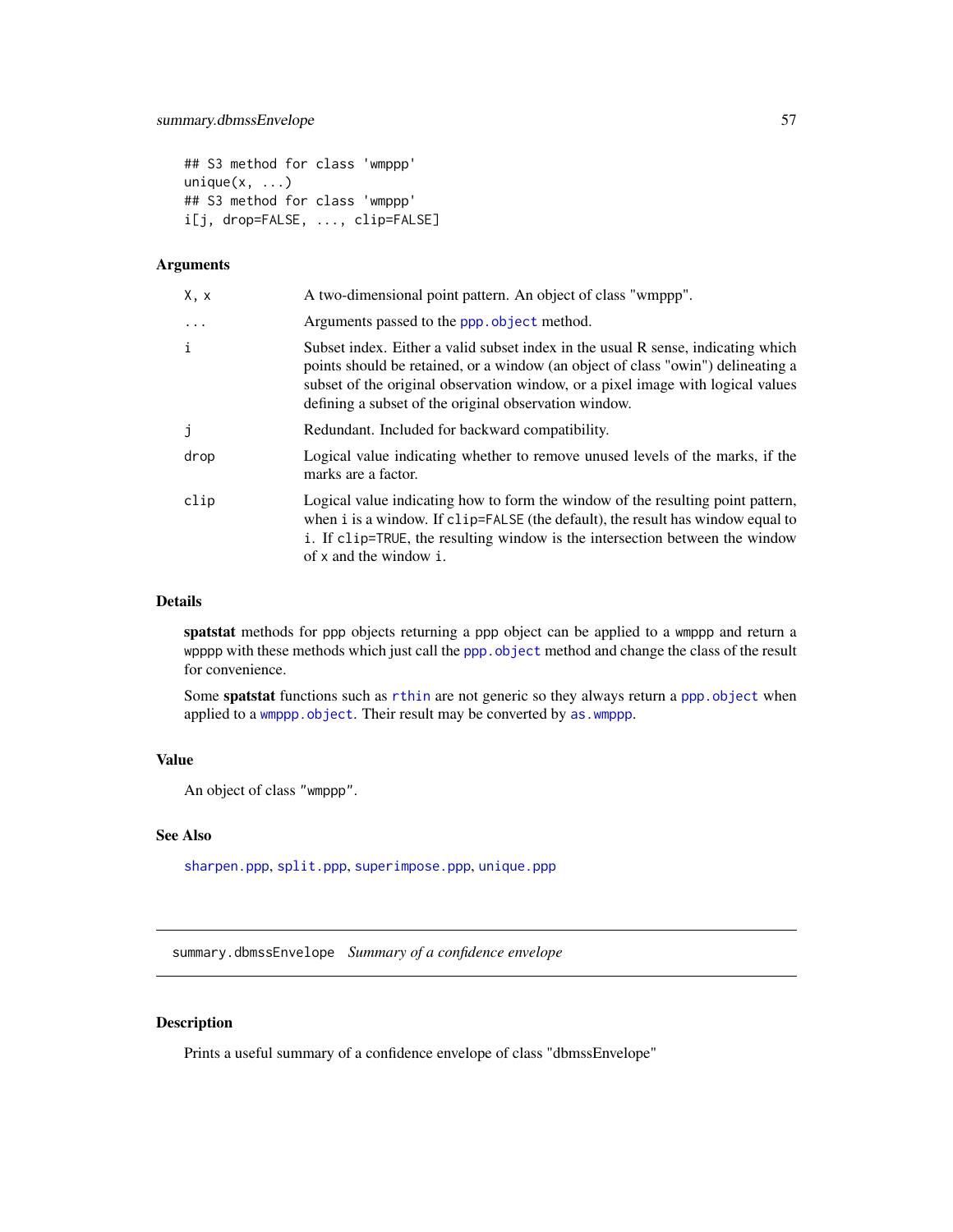#### <span id="page-57-0"></span>58 wmppp

#### Usage

```
## S3 method for class 'dbmssEnvelope'
summary(object, ...)
```
#### Arguments

| object                  | An object of class "dbmssEnvelope". |
|-------------------------|-------------------------------------|
| $\cdot$ $\cdot$ $\cdot$ | Ignored.                            |

## Details

"dbmssEnvelope" objects are similar to [envelope](#page-0-0) objects. Their summary is different to take into account the possibility of building global envelope following Duranton and Overman (2005): the global envelope is calculated by iteration: the simulations reaching one of the upper or lower values at any distance are eliminated at each step. The process is repeated until *Alpha / Number of simulations* simulations are dropped. The remaining upper and lower bounds at all distances constitute the global envelope. Interpolation is used if the exact ratio cannot be reached.

#### References

Duranton, G. and Overman, H. G. (2005). Testing for Localisation Using Micro-Geographic Data. *Review of Economic Studies* 72(4): 1077-1106

#### Examples

```
data(paracou16)
autoplot(paracou16)
# Calculate intertype K envelope
Envelope <- KEnvelope(paracou16, NumberOfSimulations = 20, Global = TRUE,
 ReferenceType = "V. Americana", NeighborType = "Q. Rosea")
autoplot(Envelope)
summary(Envelope)
```
<span id="page-57-1"></span>wmppp *Create a Weighted, Marked, Planar Point Pattern*

#### Description

Creates an object of class "wmppp" representing a two-dimensional point pattern with weights and labels.

#### Usage

```
wmppp(df, window = NULL, uniform = NULL)
```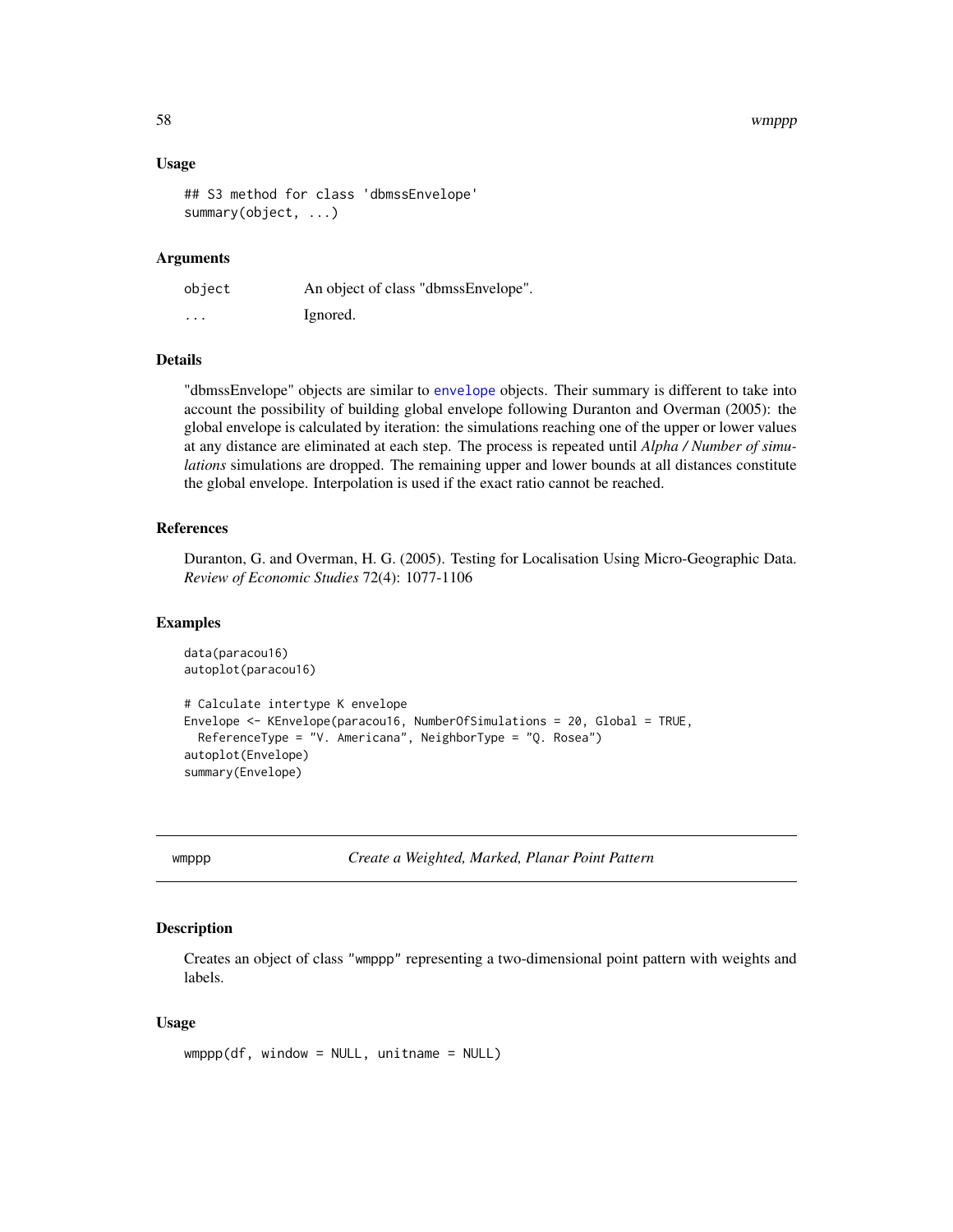## <span id="page-58-0"></span>wmppp.object 59

#### **Arguments**

| df       | A dataframe with at least two columns containing point coordinates.                                                                                                                     |
|----------|-----------------------------------------------------------------------------------------------------------------------------------------------------------------------------------------|
| window   | An object of calls "owin" (owin.object).                                                                                                                                                |
| unitname | Name of unit of length. Either a single character string, or a vector of two<br>character strings giving the singular and plural forms, respectively. Ignored if<br>window is not NULL. |

#### Details

Columns named "X", "Y", "PointType", "PointWeight" (capitalization is ignored) are searched to build the "wmppp" object and set the point coordinates, type and weight. If they are not found, columns are used in this order. If columns are missing, PointType is set to "All" and PointWeight to 1. If a "PointName" column is found, it is used to set the row names of the marks, else the original row names are used.

If the window is not specified, a rectangle containing all points is used, and unitname is used.

## Value

An object of class "wmppp".

## See Also

[wmppp.object](#page-58-1),

#### Examples

```
# Draw the coordinates of 10 points
X \leftarrow runif(10)Y \leftarrow runif(10)# Draw the point types.
PointType <- sample(c("A", "B"), 10, replace=TRUE)
# Plot the point pattern. Weights are set to 1 ant the window is adjusted.
plot(wmppp(data.frame(X, Y, PointType)), , which.marks=2)
```
<span id="page-58-1"></span>wmppp.object *Class of Weighted, Marked, Planar Point Patterns*

#### Description

A class "wmppp" to represent a two-dimensional point pattern of class [ppp](#page-0-0) whose marks are a dataframe with two columns:

- PointType: labels, as factors
- PointWeight: weights.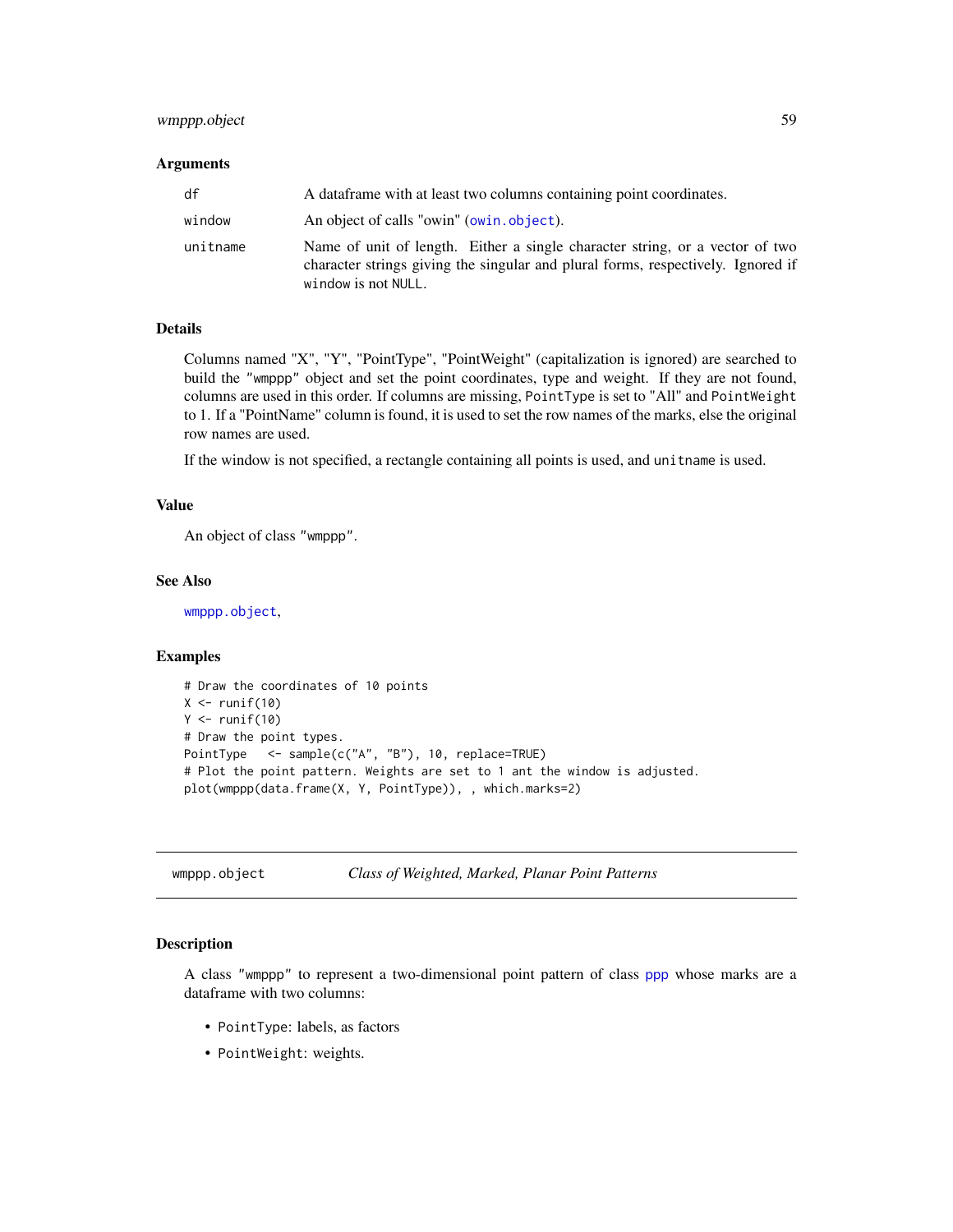## <span id="page-59-0"></span>Details

This class represents a two-dimensional point pattern dataset. wmppp objects are also of class [ppp](#page-0-0).

Objects of class wmppp may be created by the function [wmppp](#page-57-1) and converted from other types of data by the function [as.wmppp](#page-3-1).

## See Also

[ppp.object](#page-0-0), [wmppp](#page-57-1), [as.wmppp](#page-3-1) [autoplot.wmppp](#page-4-2)

## Examples

```
# Draw the coordinates of 10 points
X \leftarrow runif(10)Y \leftarrow runif(10)# Draw the point types and weights
PointType <- sample(c("A", "B"), 10, replace=TRUE)
PointWeight <- runif(10)
# Build the point pattern
X <- wmppp(data.frame(X, Y, PointType, PointWeight), owin())
# Plot the point pattern. which.marks=1 for point weights, 2 for point types
```
par(mfrow=c(1,2)) plot(X, which.marks=1, main="Point weights") plot(X, which.marks=2, main="Point types")

```
# Or use autoplot for a ggplot
autoplot(X)
```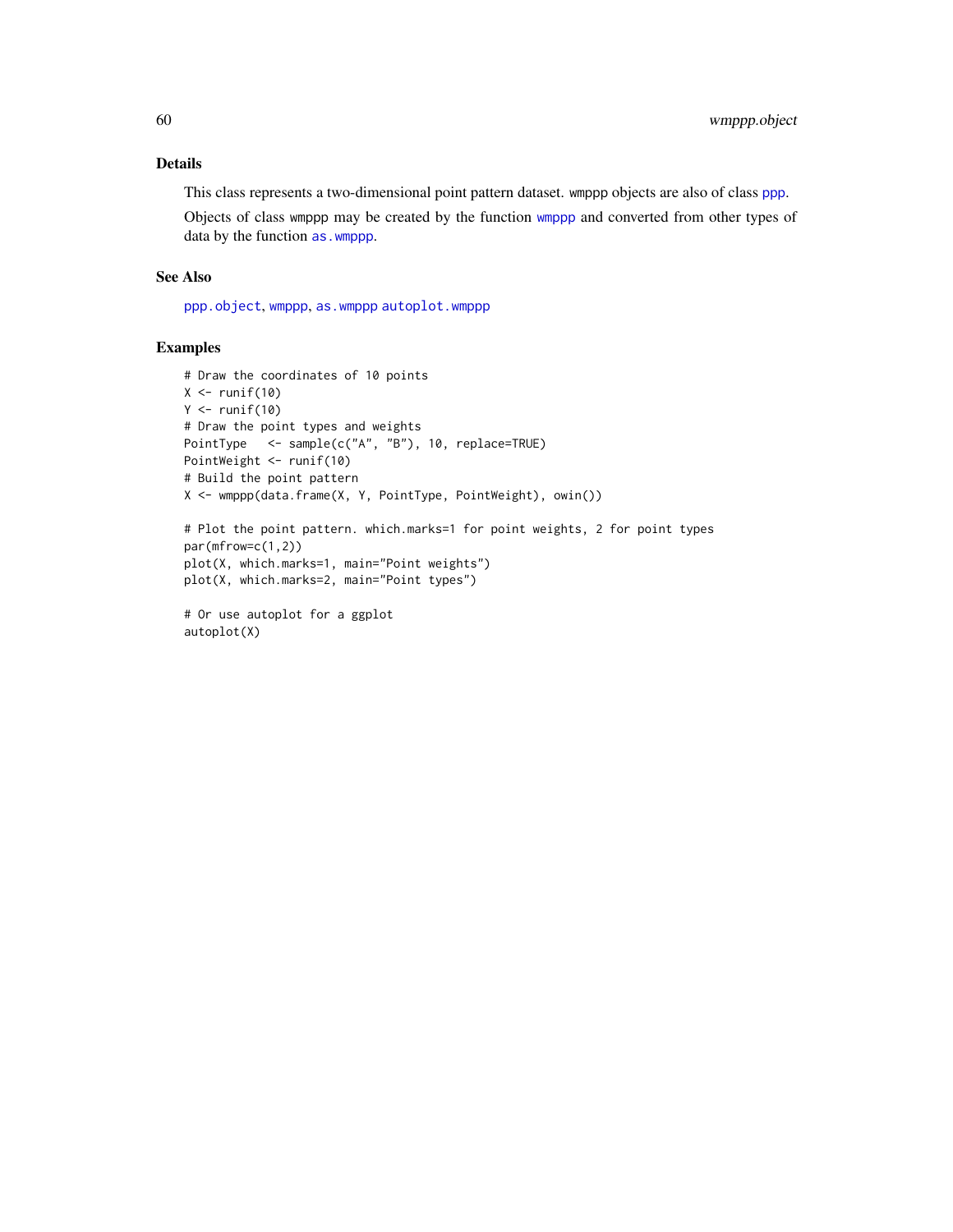# <span id="page-60-0"></span>Index

∗ datasets paracou16, [47](#page-46-0) ∗ package dbmss-package, [3](#page-2-0) [.wmppp *(*spatstat generic functions*)*, [56](#page-55-0)

as.Dtable, [3,](#page-2-0) *[11](#page-10-0)* as.wmppp, *[4](#page-3-0)*, [4,](#page-3-0) *[57](#page-56-0)*, *[60](#page-59-0)* autoplot, *[5](#page-4-0)*, [5](#page-4-0) autoplot.wmppp, *[60](#page-59-0)*

bw.diggle, *[28](#page-27-0)* bw.SJ, *[18](#page-17-0)*, *[21](#page-20-0)*, *[41](#page-40-0)*, *[45](#page-44-0)*

data.frame, *[4,](#page-3-0) [5](#page-4-0)* dbmss *(*dbmss-package*)*, [3](#page-2-0) dbmss-package, [3](#page-2-0) dbmssEnvelope.object, [7](#page-6-0) density, *[21](#page-20-0)* density.ppp, *[26](#page-25-0)*, *[28](#page-27-0)* DEnvelope, [8,](#page-7-0) *[10](#page-9-0)* Dhat, *[9](#page-8-0)*, [9](#page-8-0) Dtable, [11,](#page-10-0) *[12](#page-11-0)*, *[18](#page-17-0)[–21](#page-20-0)*, *[39](#page-38-0)*, *[43](#page-42-0)*, *[45,](#page-44-0) [46](#page-45-0)*, *[53](#page-52-0)*

envelope, *[7,](#page-6-0) [8](#page-7-0)*, *[12](#page-11-0)[–14](#page-13-0)*, *[16](#page-15-0)*, *[19](#page-18-0)*, *[24](#page-23-0)*, *[27](#page-26-0)*, *[30](#page-29-0)*, *[34](#page-33-0)*, *[37](#page-36-0)*, *[40](#page-39-0)*, *[42](#page-41-0)*, *[48](#page-47-0)*, *[58](#page-57-0)* envelope.Dtable, [12](#page-11-0)

fv.object, *[10](#page-9-0)*, *[15](#page-14-0)*, *[21](#page-20-0)*, *[25](#page-24-0)*, *[28](#page-27-0)*, *[31](#page-30-0)*, *[35](#page-34-0)*, *[38](#page-37-0)*, *[44](#page-43-0)*, *[46](#page-45-0)* gEnvelope, [13,](#page-12-0) *[15](#page-14-0)* ggplot, *[6](#page-5-0)* ghat, *[14](#page-13-0)*, [14](#page-13-0) GoFtest, [16,](#page-15-0) *[33](#page-32-0)*

is.rectangle, *[32](#page-31-0)* is.wmppp, [17](#page-16-0)

Kcross, *[10](#page-9-0)*, *[25](#page-24-0)* KdEnvelope, *[7](#page-6-0)*, [18,](#page-17-0) *[22](#page-21-0)* Kdhat, *[20](#page-19-0)*, [20,](#page-19-0) *[44](#page-43-0)*, *[46,](#page-45-0) [47](#page-46-0)* KEnvelope, [23,](#page-22-0) *[25](#page-24-0)* Kest, *[10](#page-9-0)*, *[25](#page-24-0)* Khat, *[10](#page-9-0)*, *[24](#page-23-0)*, [24,](#page-23-0) *[33,](#page-32-0) [34](#page-33-0)*, *[36](#page-35-0)* Kinhom, *[28,](#page-27-0) [29](#page-28-0)* KinhomEnvelope, [26,](#page-25-0) *[29](#page-28-0)* Kinhomhat, *[27](#page-26-0)*, [28](#page-27-0) KmmEnvelope, [29](#page-28-0) Kmmhat, *[30](#page-29-0)*, [31,](#page-30-0) *[38](#page-37-0)* Ktest, *[16](#page-15-0)*, *[25](#page-24-0)*, [32](#page-31-0) LEnvelope, [33,](#page-32-0) *[36](#page-35-0)* Lhat, *[25](#page-24-0)*, [35](#page-34-0) LmmEnvelope, *[31](#page-30-0)*, [36,](#page-35-0) *[38](#page-37-0)* Lmmhat, *[31](#page-30-0)*, *[37](#page-36-0)*, [38](#page-37-0) markcorrint, *[31](#page-30-0)* MEnvelope, *[7](#page-6-0)*, [39,](#page-38-0) *[44](#page-43-0)* mEnvelope, [41,](#page-40-0) *[47](#page-46-0)* Mhat, *[22](#page-21-0)*, *[40](#page-39-0)*, [43](#page-42-0) mhat, *[43](#page-42-0)*, [45](#page-44-0) owin.object, *[4](#page-3-0)*, *[6](#page-5-0)*, *[59](#page-58-0)* paracou16, [47](#page-46-0) plot.fv, *[6](#page-5-0)*, *[10](#page-9-0)*, *[15](#page-14-0)*, *[21](#page-20-0)*, *[25](#page-24-0)*, *[28](#page-27-0)*, *[31](#page-30-0)*, *[35](#page-34-0)*, *[38](#page-37-0)*, *[44](#page-43-0)*, *[46](#page-45-0)* ppp, *[4,](#page-3-0) [5](#page-4-0)*, *[59,](#page-58-0) [60](#page-59-0)* ppp.object, *[5](#page-4-0)*, *[32](#page-31-0)*, *[47](#page-46-0)*, *[56,](#page-55-0) [57](#page-56-0)*, *[60](#page-59-0)* print.dbmssEnvelope, [48](#page-47-0) rpoispp, *[56](#page-55-0)* rPopulationIndependenceK, *[14](#page-13-0)*, *[24](#page-23-0)*, [49,](#page-48-0) *[51,](#page-50-0) [52](#page-51-0)* rPopulationIndependenceM, *[50](#page-49-0)*, [50,](#page-49-0) *[53](#page-52-0)* rRandomLabeling, *[50](#page-49-0)*, [51,](#page-50-0) *[53](#page-52-0)* rRandomLabelingM, *[51,](#page-50-0) [52](#page-51-0)*, [52](#page-51-0) rRandomLocation, *[14](#page-13-0)*, *[24](#page-23-0)*, *[53](#page-52-0)*, [54,](#page-53-0) *[56](#page-55-0)* rRandomPositionK, *[14](#page-13-0)*, *[23,](#page-22-0) [24](#page-23-0)*, *[34](#page-33-0)*, *[54](#page-53-0)*, [55](#page-54-0) rshift, *[49](#page-48-0)*

rthin, *[57](#page-56-0)*